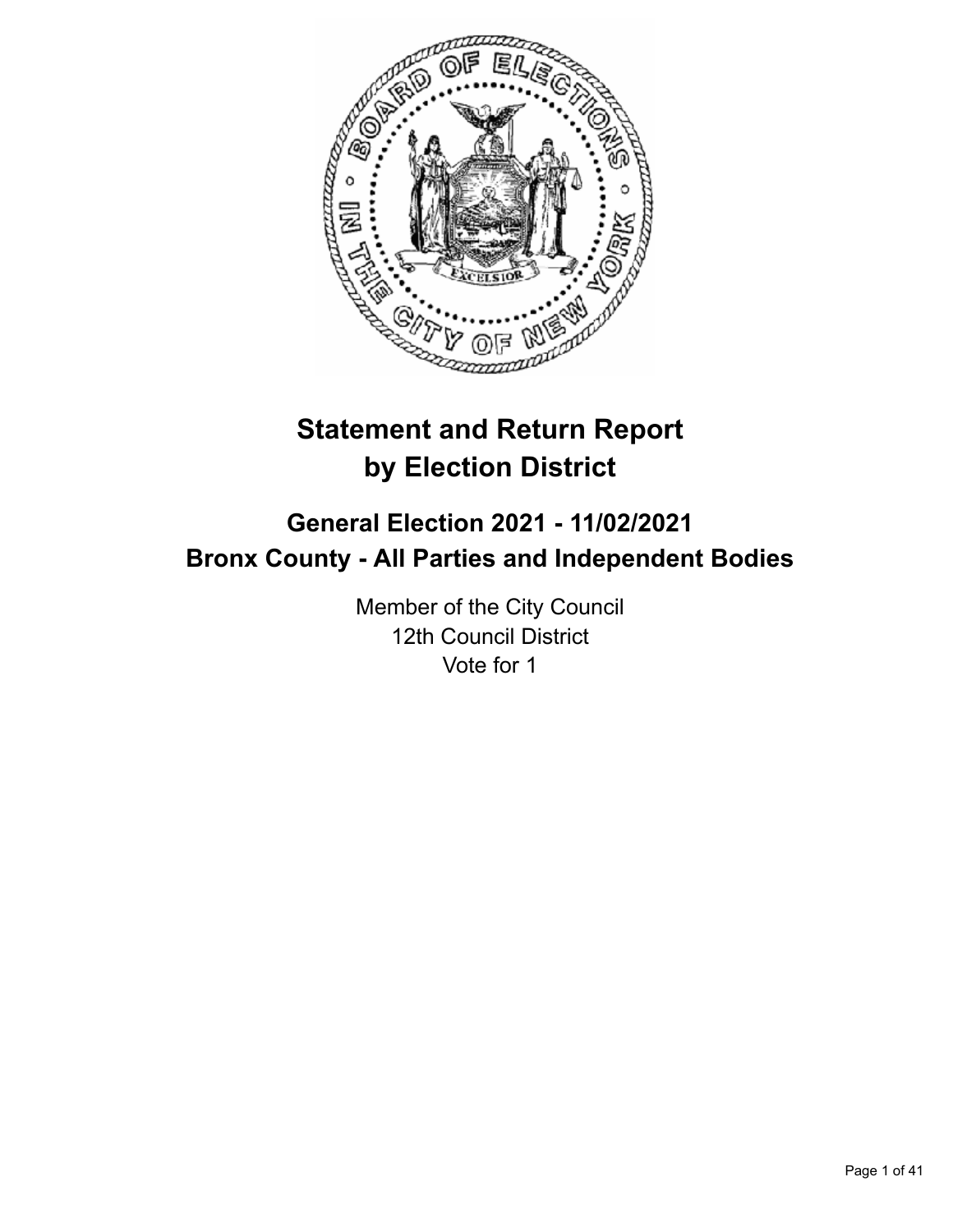

| PUBLIC COUNTER                                           | 69           |
|----------------------------------------------------------|--------------|
| MANUALLY COUNTED EMERGENCY                               | 0            |
| ABSENTEE / MILITARY                                      | 3            |
| AFFIDAVIT                                                | $\mathbf{0}$ |
| <b>Total Ballots</b>                                     | 72           |
| Less - Inapplicable Federal/Special Presidential Ballots | 0            |
| <b>Total Applicable Ballots</b>                          | 72           |
| <b>KEVIN RILEY (DEMOCRATIC)</b>                          | 53           |
| <b>Total Votes</b>                                       | 53           |
| Unrecorded                                               | 19           |

## **059/80**

| PUBLIC COUNTER                                           | 27             |
|----------------------------------------------------------|----------------|
| <b>MANUALLY COUNTED EMERGENCY</b>                        | 0              |
| ABSENTEE / MILITARY                                      | $\overline{2}$ |
| <b>AFFIDAVIT</b>                                         | $\Omega$       |
| <b>Total Ballots</b>                                     | 29             |
| Less - Inapplicable Federal/Special Presidential Ballots | $\Omega$       |
| <b>Total Applicable Ballots</b>                          | 29             |
| <b>KEVIN RILEY (DEMOCRATIC)</b>                          | 26             |
| EDWARD FERGUSON (WRITE-IN)                               |                |
| <b>Total Votes</b>                                       | 27             |
| Unrecorded                                               | $\overline{2}$ |
|                                                          |                |

## **061/80**

| PUBLIC COUNTER                                           | 18       |
|----------------------------------------------------------|----------|
| <b>MANUALLY COUNTED EMERGENCY</b>                        | $\Omega$ |
| ABSENTEE / MILITARY                                      | 2        |
| AFFIDAVIT                                                | $\Omega$ |
| <b>Total Ballots</b>                                     | 20       |
| Less - Inapplicable Federal/Special Presidential Ballots | $\Omega$ |
| <b>Total Applicable Ballots</b>                          | 20       |
| <b>KEVIN RILEY (DEMOCRATIC)</b>                          | 16       |
| <b>Total Votes</b>                                       | 16       |
| Unrecorded                                               | 4        |

| <b>PUBLIC COUNTER</b>                                    | 127      |
|----------------------------------------------------------|----------|
| <b>MANUALLY COUNTED EMERGENCY</b>                        | 0        |
| ABSENTEE / MILITARY                                      | 8        |
| AFFIDAVIT                                                | 0        |
| <b>Total Ballots</b>                                     | 135      |
| Less - Inapplicable Federal/Special Presidential Ballots | $\Omega$ |
| <b>Total Applicable Ballots</b>                          | 135      |
| <b>KEVIN RILEY (DEMOCRATIC)</b>                          | 114      |
| KELLAN SQUIRE (WRITE-IN)                                 |          |
| <b>Total Votes</b>                                       | 115      |
| Unrecorded                                               | 20       |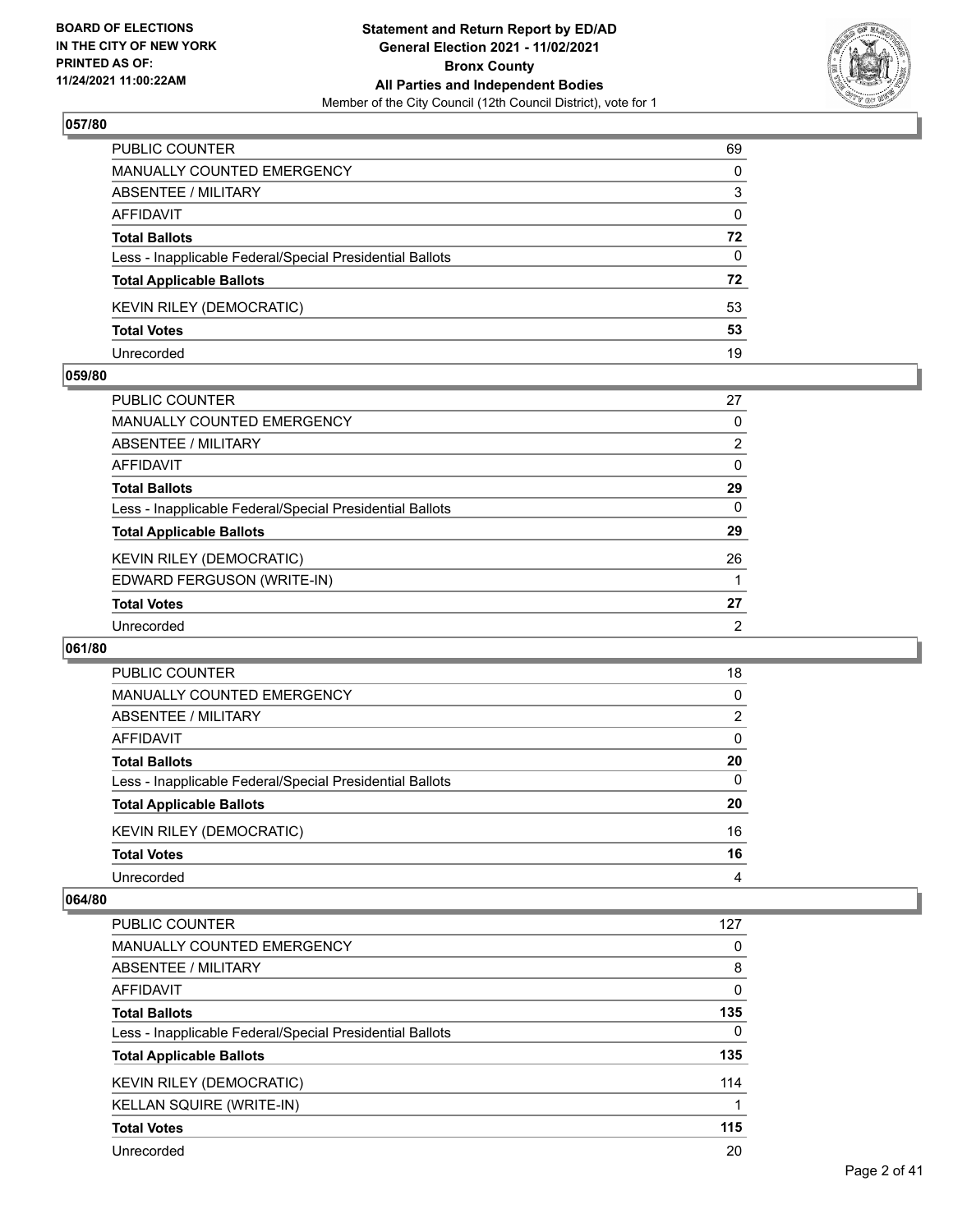

| PUBLIC COUNTER                                           | 65       |
|----------------------------------------------------------|----------|
| <b>MANUALLY COUNTED EMERGENCY</b>                        | 0        |
| <b>ABSENTEE / MILITARY</b>                               | 3        |
| AFFIDAVIT                                                | $\Omega$ |
| <b>Total Ballots</b>                                     | 68       |
| Less - Inapplicable Federal/Special Presidential Ballots | 0        |
| <b>Total Applicable Ballots</b>                          | 68       |
| KEVIN RILEY (DEMOCRATIC)                                 | 53       |
| CHRISTOPHER LENNON (WRITE-IN)                            |          |
| <b>Total Votes</b>                                       | 54       |
| Unrecorded                                               | 14       |

| PUBLIC COUNTER                                           | 0        |
|----------------------------------------------------------|----------|
| MANUALLY COUNTED EMERGENCY                               | 0        |
| ABSENTEE / MILITARY                                      | 0        |
| AFFIDAVIT                                                | $\Omega$ |
| <b>Total Ballots</b>                                     | 0        |
| Less - Inapplicable Federal/Special Presidential Ballots | 0        |
| <b>Total Applicable Ballots</b>                          | O        |
| <b>KEVIN RILEY (DEMOCRATIC)</b>                          | O        |
| <b>Total Votes</b>                                       | 0        |
|                                                          |          |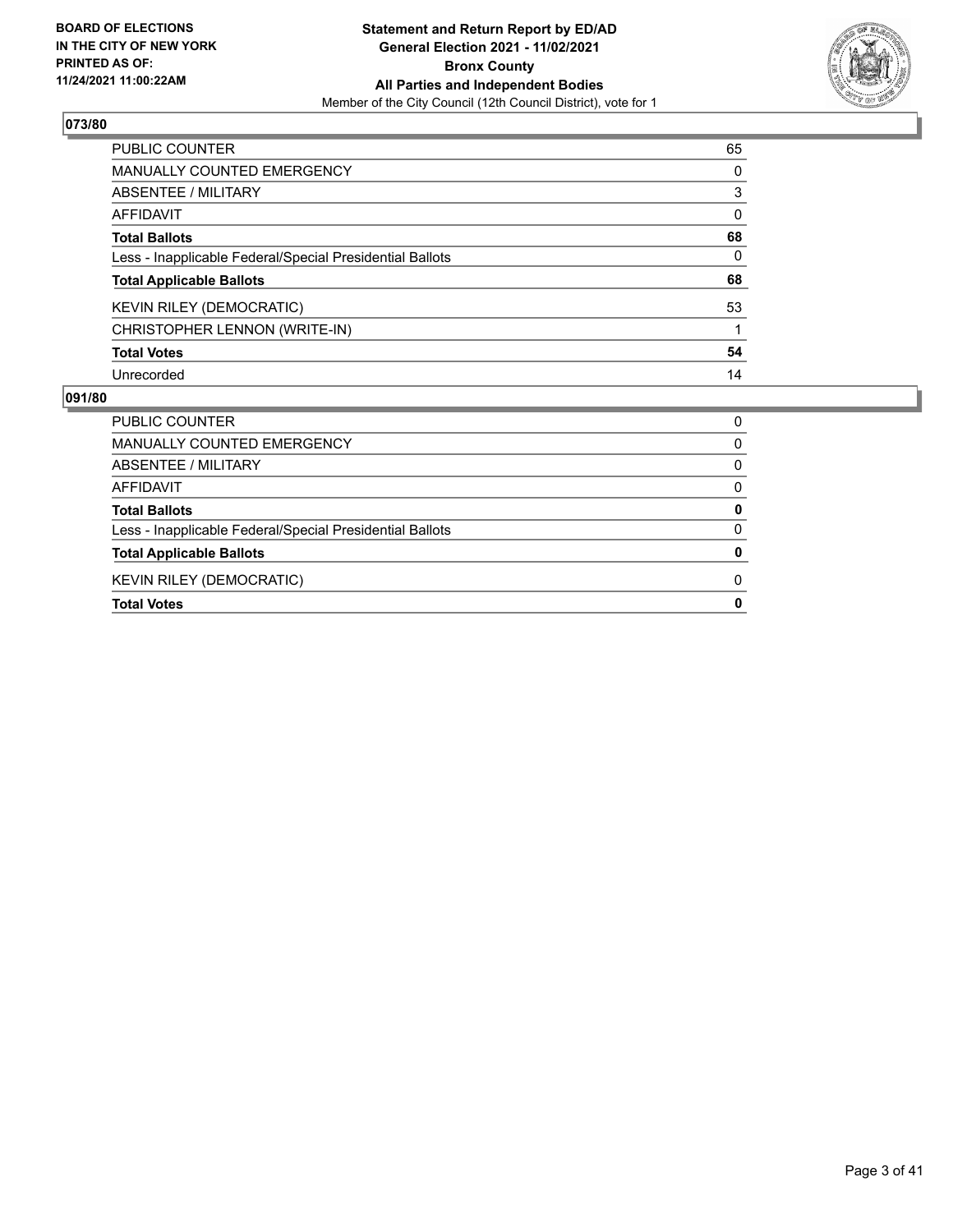

| <b>PUBLIC COUNTER</b>                                    | 147 |
|----------------------------------------------------------|-----|
| <b>MANUALLY COUNTED EMERGENCY</b>                        | 0   |
| ABSENTEE / MILITARY                                      | 10  |
| AFFIDAVIT                                                |     |
| <b>Total Ballots</b>                                     | 158 |
| Less - Inapplicable Federal/Special Presidential Ballots | 0   |
| <b>Total Applicable Ballots</b>                          | 158 |
| <b>KEVIN RILEY (DEMOCRATIC)</b>                          | 126 |
| ISAAC DIAZ (WRITE-IN)                                    |     |
| TONYA BROOKS (WRITE-IN)                                  |     |
| UNATTRIBUTABLE WRITE-IN (WRITE-IN)                       |     |
| <b>Total Votes</b>                                       | 129 |
| Unrecorded                                               | 29  |

# **101/81**

| PUBLIC COUNTER                                           | 0            |
|----------------------------------------------------------|--------------|
| MANUALLY COUNTED EMERGENCY                               | $\Omega$     |
| ABSENTEE / MILITARY                                      | 0            |
| <b>AFFIDAVIT</b>                                         | 0            |
| <b>Total Ballots</b>                                     | $\mathbf{0}$ |
| Less - Inapplicable Federal/Special Presidential Ballots | $\Omega$     |
| <b>Total Applicable Ballots</b>                          | 0            |
| <b>KEVIN RILEY (DEMOCRATIC)</b>                          | 0            |
| <b>Total Votes</b>                                       | $\mathbf{0}$ |

| PUBLIC COUNTER                                           | 0            |
|----------------------------------------------------------|--------------|
| MANUALLY COUNTED EMERGENCY                               | 0            |
| ABSENTEE / MILITARY                                      | $\Omega$     |
| AFFIDAVIT                                                | 0            |
| <b>Total Ballots</b>                                     | 0            |
| Less - Inapplicable Federal/Special Presidential Ballots | $\Omega$     |
| <b>Total Applicable Ballots</b>                          | 0            |
| <b>KEVIN RILEY (DEMOCRATIC)</b>                          | <sup>0</sup> |
| <b>Total Votes</b>                                       | 0            |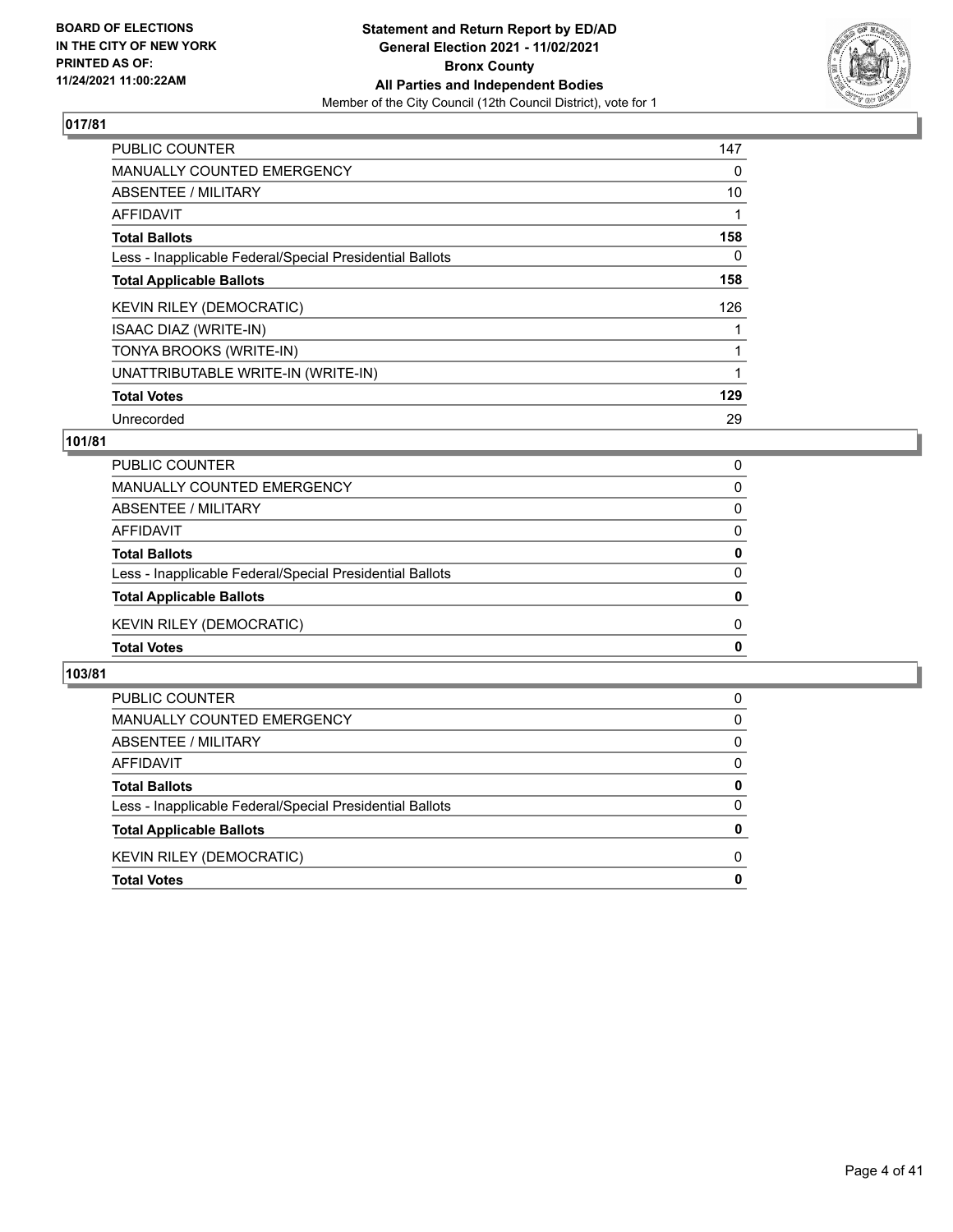

| PUBLIC COUNTER                                           | 11 |
|----------------------------------------------------------|----|
| <b>MANUALLY COUNTED EMERGENCY</b>                        | 0  |
| ABSENTEE / MILITARY                                      | 3  |
| <b>AFFIDAVIT</b>                                         | 0  |
| <b>Total Ballots</b>                                     | 14 |
| Less - Inapplicable Federal/Special Presidential Ballots | 0  |
| <b>Total Applicable Ballots</b>                          | 14 |
| <b>KEVIN RILEY (DEMOCRATIC)</b>                          | 9  |
| <b>Total Votes</b>                                       | 9  |
| Unrecorded                                               | 5  |

## **065/82**

| PUBLIC COUNTER                                           | 169 |
|----------------------------------------------------------|-----|
| MANUALLY COUNTED EMERGENCY                               | 0   |
| <b>ABSENTEE / MILITARY</b>                               | 31  |
| AFFIDAVIT                                                | 0   |
| <b>Total Ballots</b>                                     | 200 |
| Less - Inapplicable Federal/Special Presidential Ballots | 0   |
| <b>Total Applicable Ballots</b>                          | 200 |
| KEVIN RILEY (DEMOCRATIC)                                 | 160 |
| DABY PARIS (WRITE-IN)                                    |     |
| <b>Total Votes</b>                                       | 161 |
| Unrecorded                                               | 39  |
|                                                          |     |

| PUBLIC COUNTER                                           | 141      |
|----------------------------------------------------------|----------|
| MANUALLY COUNTED EMERGENCY                               | 0        |
| ABSENTEE / MILITARY                                      | 20       |
| AFFIDAVIT                                                |          |
| <b>Total Ballots</b>                                     | 162      |
| Less - Inapplicable Federal/Special Presidential Ballots | $\Omega$ |
| <b>Total Applicable Ballots</b>                          | 162      |
| <b>KEVIN RILEY (DEMOCRATIC)</b>                          | 125      |
| FRED L. VERSCHLEISER (WRITE-IN)                          |          |
| <b>Total Votes</b>                                       | 126      |
| Unrecorded                                               | 36       |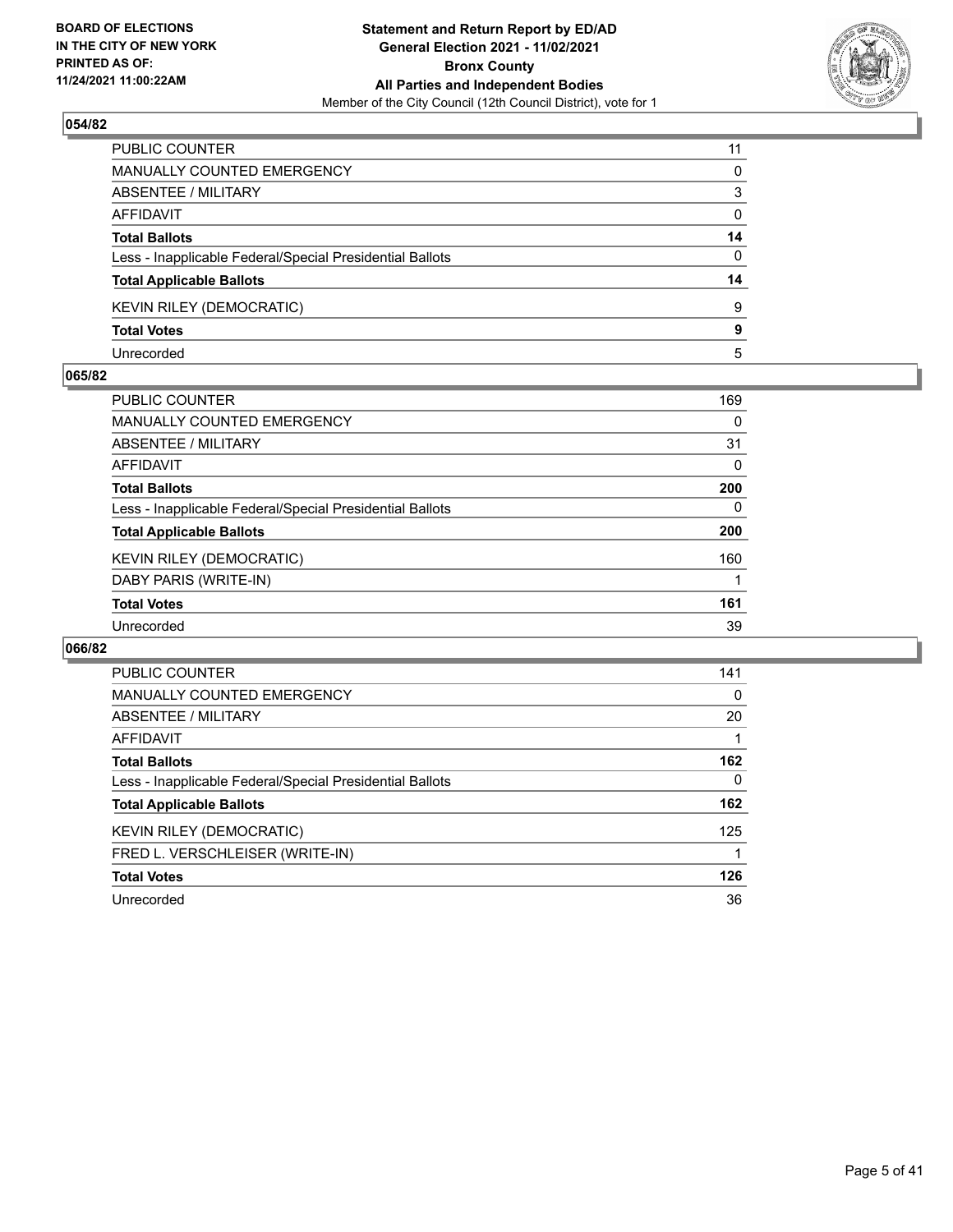

| PUBLIC COUNTER                                           | 188          |
|----------------------------------------------------------|--------------|
| <b>MANUALLY COUNTED EMERGENCY</b>                        | 0            |
| ABSENTEE / MILITARY                                      | 14           |
| AFFIDAVIT                                                | $\mathbf{0}$ |
| <b>Total Ballots</b>                                     | 202          |
| Less - Inapplicable Federal/Special Presidential Ballots | $\Omega$     |
| <b>Total Applicable Ballots</b>                          | 202          |
| KEVIN RILEY (DEMOCRATIC)                                 | 162          |
| UNATTRIBUTABLE WRITE-IN (WRITE-IN)                       |              |
| <b>Total Votes</b>                                       | 163          |
| Unrecorded                                               | 39           |

# **068/82**

| PUBLIC COUNTER                                           | 131 |
|----------------------------------------------------------|-----|
| MANUALLY COUNTED EMERGENCY                               | 0   |
| ABSENTEE / MILITARY                                      | 16  |
| AFFIDAVIT                                                | 0   |
| <b>Total Ballots</b>                                     | 147 |
| Less - Inapplicable Federal/Special Presidential Ballots | 0   |
| <b>Total Applicable Ballots</b>                          | 147 |
| KEVIN RILEY (DEMOCRATIC)                                 | 109 |
| <b>Total Votes</b>                                       | 109 |
| Unrecorded                                               | 38  |

## **069/82**

| <b>PUBLIC COUNTER</b>                                    | 144      |
|----------------------------------------------------------|----------|
| <b>MANUALLY COUNTED EMERGENCY</b>                        | $\Omega$ |
| ABSENTEE / MILITARY                                      | 16       |
| AFFIDAVIT                                                | $\Omega$ |
| <b>Total Ballots</b>                                     | 160      |
| Less - Inapplicable Federal/Special Presidential Ballots | $\Omega$ |
| <b>Total Applicable Ballots</b>                          | 160      |
| <b>KEVIN RILEY (DEMOCRATIC)</b>                          | 129      |
| <b>Total Votes</b>                                       | 129      |
| Unrecorded                                               | 31       |

| PUBLIC COUNTER                                           | 146      |
|----------------------------------------------------------|----------|
| <b>MANUALLY COUNTED EMERGENCY</b>                        | $\Omega$ |
| ABSENTEE / MILITARY                                      | 17       |
| AFFIDAVIT                                                | 2        |
| <b>Total Ballots</b>                                     | 165      |
| Less - Inapplicable Federal/Special Presidential Ballots | $\Omega$ |
| <b>Total Applicable Ballots</b>                          | 165      |
| <b>KEVIN RILEY (DEMOCRATIC)</b>                          | 130      |
| <b>Total Votes</b>                                       | 130      |
| Unrecorded                                               | 35       |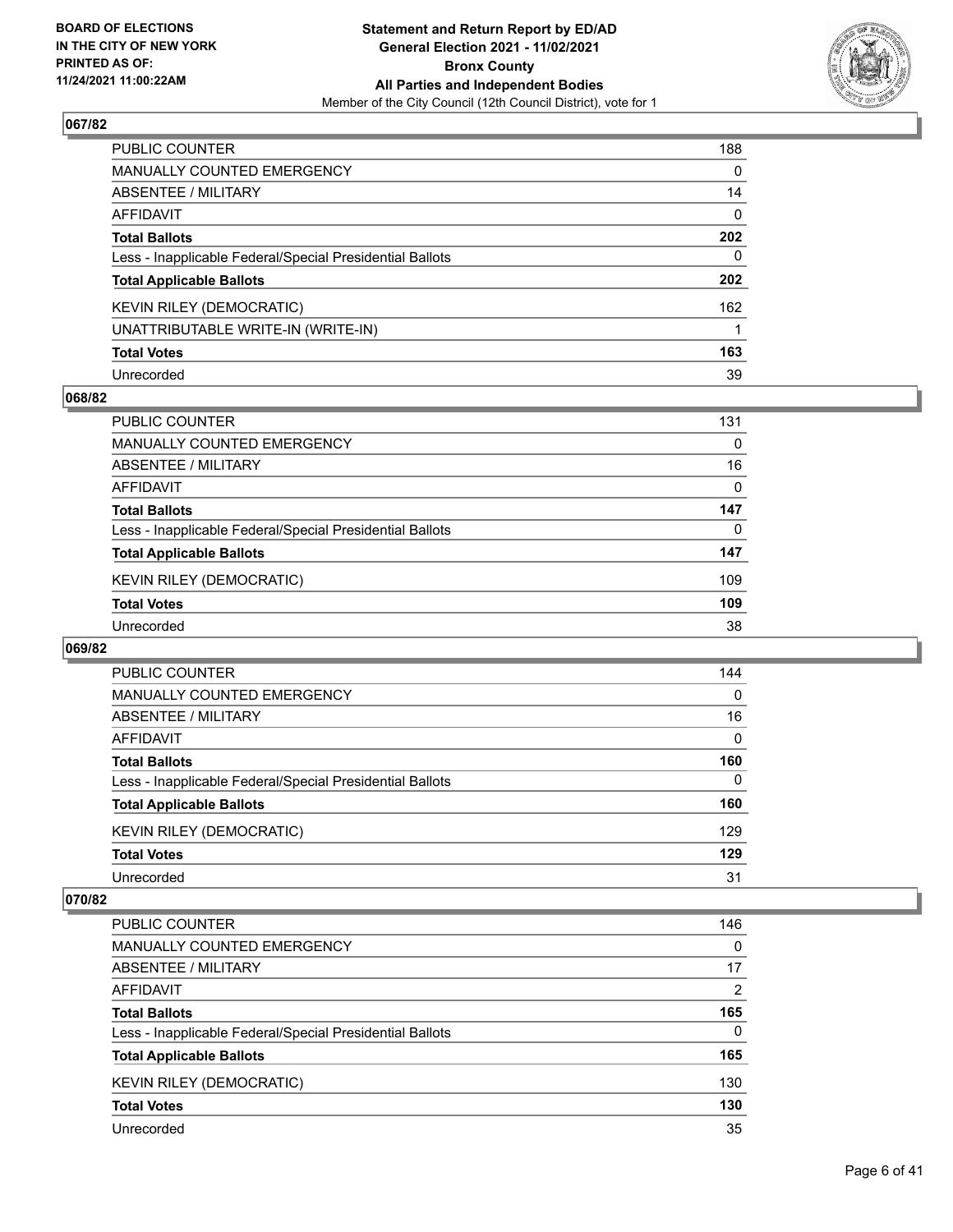

| PUBLIC COUNTER                                           | 158          |
|----------------------------------------------------------|--------------|
| <b>MANUALLY COUNTED EMERGENCY</b>                        | $\Omega$     |
| <b>ABSENTEE / MILITARY</b>                               | 9            |
| <b>AFFIDAVIT</b>                                         | $\mathbf{0}$ |
| <b>Total Ballots</b>                                     | 167          |
| Less - Inapplicable Federal/Special Presidential Ballots | 0            |
| <b>Total Applicable Ballots</b>                          | 167          |
| <b>KEVIN RILEY (DEMOCRATIC)</b>                          | 140          |
| ROBERT CARTRELL (WRITE-IN)                               |              |
| <b>Total Votes</b>                                       | 141          |
| Unrecorded                                               | 26           |

# **072/82**

| <b>PUBLIC COUNTER</b>                                    | 163      |
|----------------------------------------------------------|----------|
| MANUALLY COUNTED EMERGENCY                               | 0        |
| ABSENTEE / MILITARY                                      | 9        |
| AFFIDAVIT                                                | $\Omega$ |
| <b>Total Ballots</b>                                     | 172      |
| Less - Inapplicable Federal/Special Presidential Ballots | 0        |
| <b>Total Applicable Ballots</b>                          | 172      |
| <b>KEVIN RILEY (DEMOCRATIC)</b>                          | 145      |
| <b>Total Votes</b>                                       | 145      |
| Unrecorded                                               | 27       |

## **073/82**

| PUBLIC COUNTER                                           | 133      |
|----------------------------------------------------------|----------|
| <b>MANUALLY COUNTED EMERGENCY</b>                        | 0        |
| ABSENTEE / MILITARY                                      | 11       |
| <b>AFFIDAVIT</b>                                         | 0        |
| <b>Total Ballots</b>                                     | 144      |
| Less - Inapplicable Federal/Special Presidential Ballots | $\Omega$ |
| <b>Total Applicable Ballots</b>                          | 144      |
| <b>KEVIN RILEY (DEMOCRATIC)</b>                          | 121      |
| WILLIAM A. PEPITONE (WRITE-IN)                           |          |
| <b>Total Votes</b>                                       | 122      |
| Unrecorded                                               | 22       |

| <b>PUBLIC COUNTER</b>                                    | 136      |
|----------------------------------------------------------|----------|
| MANUALLY COUNTED EMERGENCY                               | 0        |
| ABSENTEE / MILITARY                                      | 8        |
| AFFIDAVIT                                                | $\Omega$ |
| <b>Total Ballots</b>                                     | 144      |
| Less - Inapplicable Federal/Special Presidential Ballots | $\Omega$ |
| <b>Total Applicable Ballots</b>                          | 144      |
| <b>KEVIN RILEY (DEMOCRATIC)</b>                          | 121      |
| <b>Total Votes</b>                                       | 121      |
| Unrecorded                                               | 23       |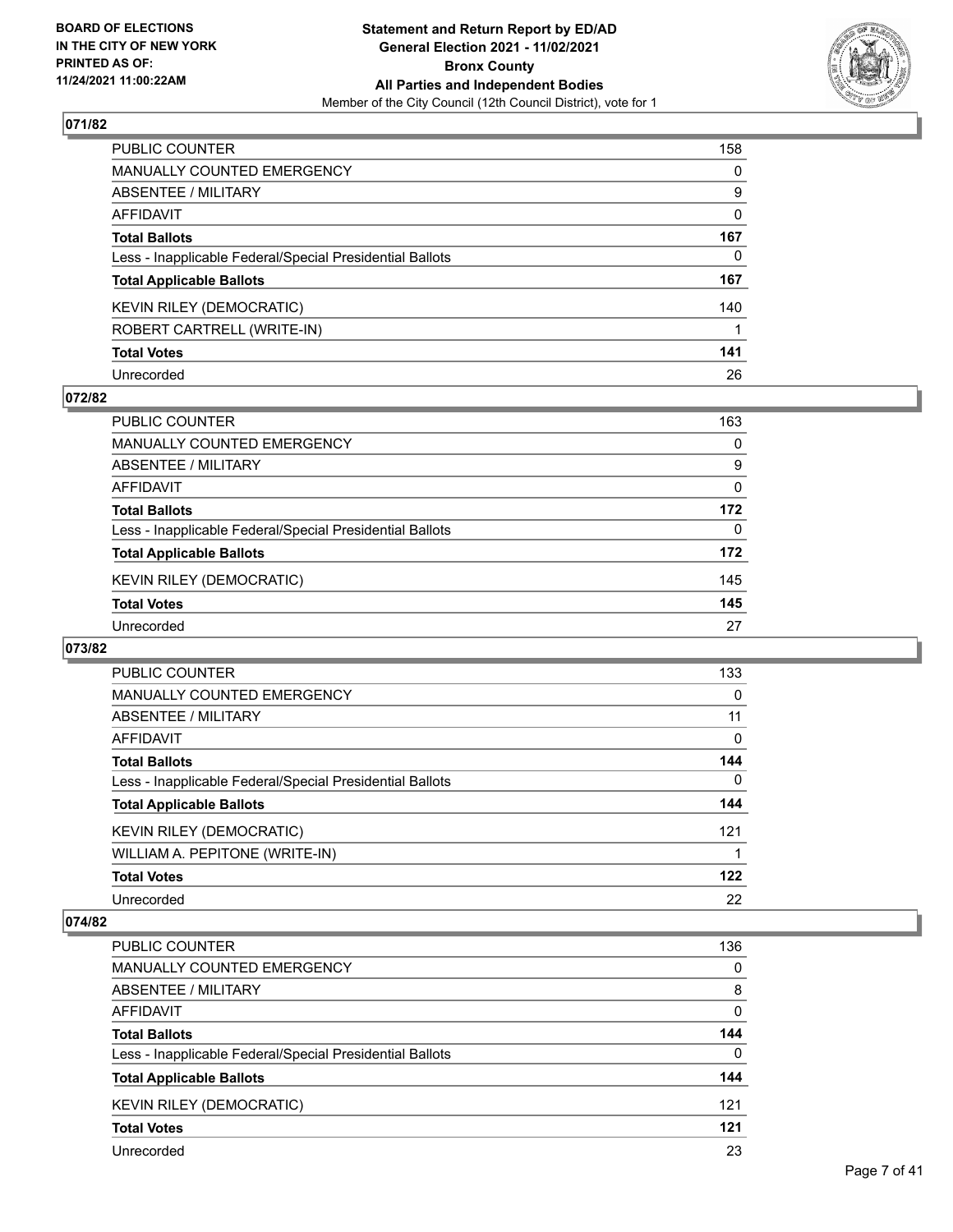

| PUBLIC COUNTER                                           | 127          |
|----------------------------------------------------------|--------------|
| <b>MANUALLY COUNTED EMERGENCY</b>                        | $\Omega$     |
| <b>ABSENTEE / MILITARY</b>                               | 14           |
| AFFIDAVIT                                                | $\mathbf{0}$ |
| <b>Total Ballots</b>                                     | 141          |
| Less - Inapplicable Federal/Special Presidential Ballots | $\Omega$     |
| <b>Total Applicable Ballots</b>                          | 141          |
| <b>KEVIN RILEY (DEMOCRATIC)</b>                          | 113          |
| <b>Total Votes</b>                                       | 113          |
| Unrecorded                                               | 28           |

## **076/82**

| PUBLIC COUNTER                                           | 125      |
|----------------------------------------------------------|----------|
| <b>MANUALLY COUNTED EMERGENCY</b>                        | 0        |
| ABSENTEE / MILITARY                                      | 11       |
| AFFIDAVIT                                                | 0        |
| <b>Total Ballots</b>                                     | 136      |
| Less - Inapplicable Federal/Special Presidential Ballots | $\Omega$ |
| <b>Total Applicable Ballots</b>                          | 136      |
| <b>KEVIN RILEY (DEMOCRATIC)</b>                          | 104      |
| <b>Total Votes</b>                                       | 104      |
| Unrecorded                                               | 32       |
|                                                          |          |

# **077/82**

| PUBLIC COUNTER                                           | 165      |
|----------------------------------------------------------|----------|
| <b>MANUALLY COUNTED EMERGENCY</b>                        | $\Omega$ |
| ABSENTEE / MILITARY                                      | 27       |
| AFFIDAVIT                                                | 3        |
| <b>Total Ballots</b>                                     | 195      |
| Less - Inapplicable Federal/Special Presidential Ballots | 0        |
| <b>Total Applicable Ballots</b>                          | 195      |
| KEVIN RILEY (DEMOCRATIC)                                 | 153      |
| <b>Total Votes</b>                                       | 153      |
| Unrecorded                                               | 42       |

| <b>PUBLIC COUNTER</b>                                    | 217 |
|----------------------------------------------------------|-----|
| <b>MANUALLY COUNTED EMERGENCY</b>                        | 0   |
| ABSENTEE / MILITARY                                      | 21  |
| AFFIDAVIT                                                | 0   |
| <b>Total Ballots</b>                                     | 238 |
| Less - Inapplicable Federal/Special Presidential Ballots | 0   |
| <b>Total Applicable Ballots</b>                          | 238 |
| <b>KEVIN RILEY (DEMOCRATIC)</b>                          | 207 |
| JAMAAL BOWMAN (WRITE-IN)                                 |     |
| <b>Total Votes</b>                                       | 208 |
| Unrecorded                                               | 30  |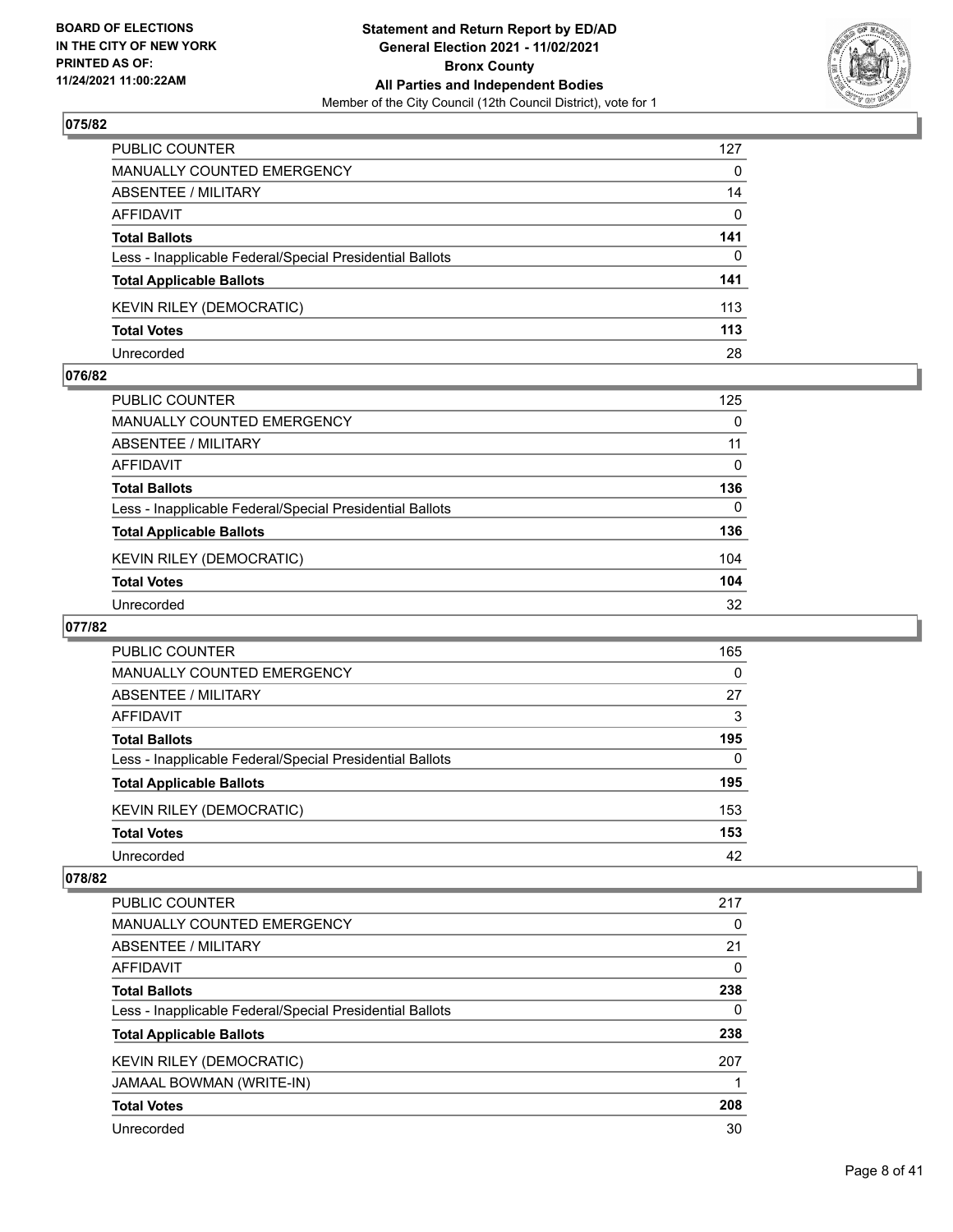

| <b>PUBLIC COUNTER</b>                                    | 224      |
|----------------------------------------------------------|----------|
| <b>MANUALLY COUNTED EMERGENCY</b>                        | 0        |
| ABSENTEE / MILITARY                                      | 20       |
| <b>AFFIDAVIT</b>                                         | $\Omega$ |
| <b>Total Ballots</b>                                     | 244      |
| Less - Inapplicable Federal/Special Presidential Ballots | 0        |
| <b>Total Applicable Ballots</b>                          | 244      |
| <b>KEVIN RILEY (DEMOCRATIC)</b>                          | 193      |
| PAMELA HAMILTON-JOHNSON (WRITE-IN)                       |          |
| PAMILA HAMILTON JOHNSON (WRITE-IN)                       | 2        |
| <b>Total Votes</b>                                       | 196      |
| Unrecorded                                               | 48       |

## **080/82**

| <b>PUBLIC COUNTER</b>                                    | 155      |
|----------------------------------------------------------|----------|
| <b>MANUALLY COUNTED EMERGENCY</b>                        | $\Omega$ |
| ABSENTEE / MILITARY                                      | 27       |
| AFFIDAVIT                                                | $\Omega$ |
| <b>Total Ballots</b>                                     | 182      |
| Less - Inapplicable Federal/Special Presidential Ballots | 0        |
| <b>Total Applicable Ballots</b>                          | 182      |
| <b>KEVIN RILEY (DEMOCRATIC)</b>                          | 158      |
| <b>Total Votes</b>                                       | 158      |
| Unrecorded                                               | 24       |

| <b>PUBLIC COUNTER</b>                                    | 155      |
|----------------------------------------------------------|----------|
| <b>MANUALLY COUNTED EMERGENCY</b>                        | $\Omega$ |
| ABSENTEE / MILITARY                                      | 19       |
| AFFIDAVIT                                                | $\Omega$ |
| <b>Total Ballots</b>                                     | 174      |
| Less - Inapplicable Federal/Special Presidential Ballots | $\Omega$ |
| <b>Total Applicable Ballots</b>                          | 174      |
| <b>KEVIN RILEY (DEMOCRATIC)</b>                          | 153      |
| DIANE AYALA (WRITE-IN)                                   |          |
| <b>Total Votes</b>                                       | 154      |
| Unrecorded                                               | 20       |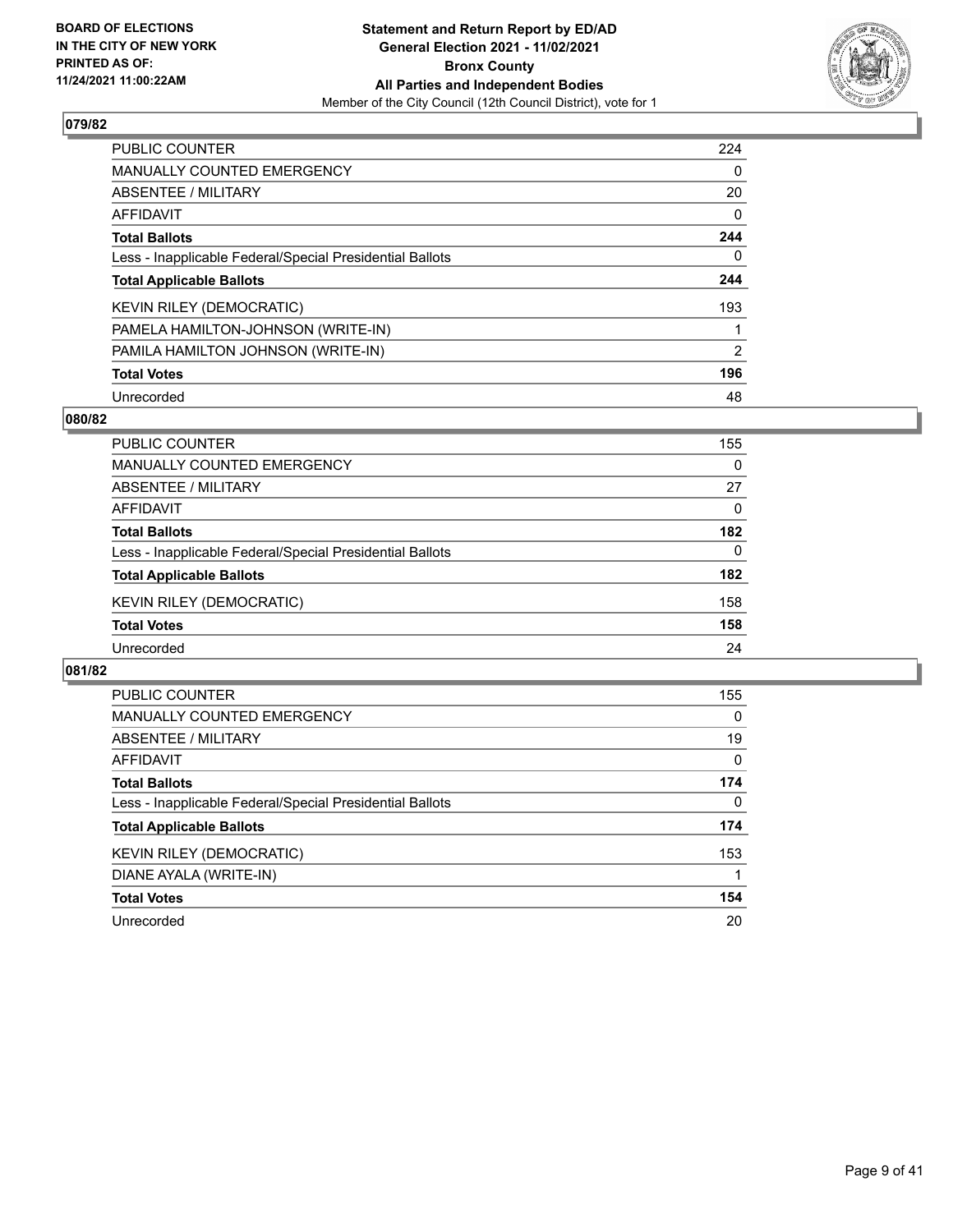

| PUBLIC COUNTER                                           | 137          |
|----------------------------------------------------------|--------------|
| <b>MANUALLY COUNTED EMERGENCY</b>                        | $\Omega$     |
| ABSENTEE / MILITARY                                      | 25           |
| AFFIDAVIT                                                | $\mathbf{0}$ |
| <b>Total Ballots</b>                                     | 162          |
| Less - Inapplicable Federal/Special Presidential Ballots | $\Omega$     |
| <b>Total Applicable Ballots</b>                          | 162          |
| <b>KEVIN RILEY (DEMOCRATIC)</b>                          | 127          |
| <b>Total Votes</b>                                       | 127          |
| Unrecorded                                               | 35           |

## **083/82**

| PUBLIC COUNTER                                           | 39       |
|----------------------------------------------------------|----------|
| <b>MANUALLY COUNTED EMERGENCY</b>                        | $\Omega$ |
| <b>ABSENTEE / MILITARY</b>                               | 8        |
| AFFIDAVIT                                                | 0        |
| <b>Total Ballots</b>                                     | 47       |
| Less - Inapplicable Federal/Special Presidential Ballots | $\Omega$ |
| <b>Total Applicable Ballots</b>                          | 47       |
| KEVIN RILEY (DEMOCRATIC)                                 | 38       |
| <b>Total Votes</b>                                       | 38       |
| Unrecorded                                               | 9        |

# **084/82**

| PUBLIC COUNTER                                           | 262            |
|----------------------------------------------------------|----------------|
| <b>MANUALLY COUNTED EMERGENCY</b>                        | $\Omega$       |
| ABSENTEE / MILITARY                                      | 16             |
| <b>AFFIDAVIT</b>                                         |                |
| <b>Total Ballots</b>                                     | 279            |
| Less - Inapplicable Federal/Special Presidential Ballots | $\Omega$       |
| <b>Total Applicable Ballots</b>                          | 279            |
| <b>KEVIN RILEY (DEMOCRATIC)</b>                          | 228            |
| UNATTRIBUTABLE WRITE-IN (WRITE-IN)                       | $\overline{2}$ |
| <b>Total Votes</b>                                       | 230            |
| Unrecorded                                               | 49             |

| PUBLIC COUNTER                                           | 172      |
|----------------------------------------------------------|----------|
| <b>MANUALLY COUNTED EMERGENCY</b>                        | 0        |
| ABSENTEE / MILITARY                                      | 17       |
| AFFIDAVIT                                                | $\Omega$ |
| <b>Total Ballots</b>                                     | 189      |
| Less - Inapplicable Federal/Special Presidential Ballots | $\Omega$ |
| <b>Total Applicable Ballots</b>                          | 189      |
| KEVIN RILEY (DEMOCRATIC)                                 | 146      |
| <b>Total Votes</b>                                       | 146      |
| Unrecorded                                               | 43       |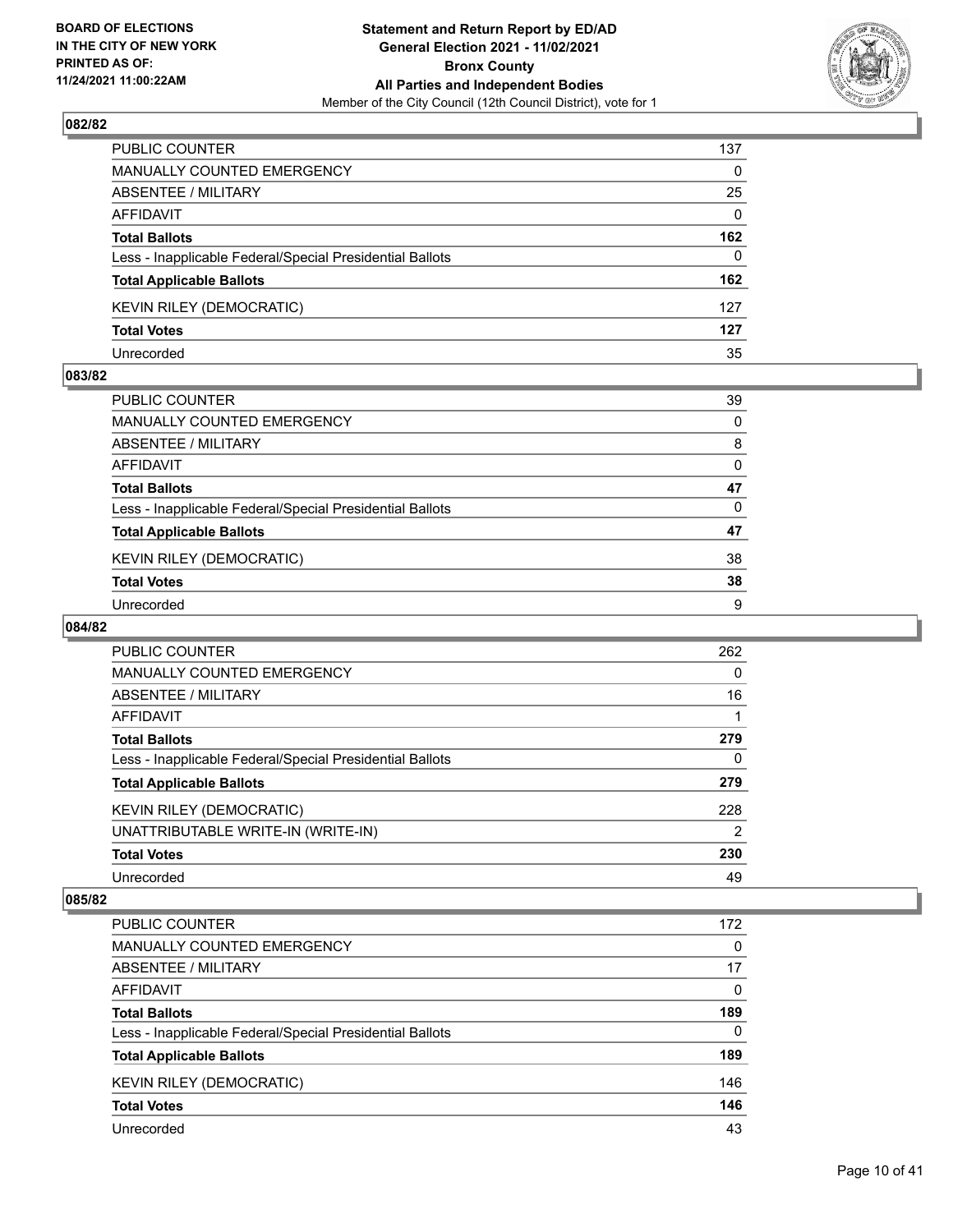

| PUBLIC COUNTER                                           | 147      |
|----------------------------------------------------------|----------|
| <b>MANUALLY COUNTED EMERGENCY</b>                        | 0        |
| <b>ABSENTEE / MILITARY</b>                               | 12       |
| AFFIDAVIT                                                |          |
| <b>Total Ballots</b>                                     | 160      |
| Less - Inapplicable Federal/Special Presidential Ballots | $\Omega$ |
| <b>Total Applicable Ballots</b>                          | 160      |
| <b>KEVIN RILEY (DEMOCRATIC)</b>                          | 127      |
| <b>Total Votes</b>                                       | 127      |
| Unrecorded                                               | 33       |

## **087/82**

| PUBLIC COUNTER                                           | 169      |
|----------------------------------------------------------|----------|
| MANUALLY COUNTED EMERGENCY                               | $\Omega$ |
| ABSENTEE / MILITARY                                      | 15       |
| AFFIDAVIT                                                | $\Omega$ |
| <b>Total Ballots</b>                                     | 184      |
| Less - Inapplicable Federal/Special Presidential Ballots | $\Omega$ |
| <b>Total Applicable Ballots</b>                          | 184      |
| <b>KEVIN RILEY (DEMOCRATIC)</b>                          | 160      |
| <b>Total Votes</b>                                       | 160      |
| Unrecorded                                               | 24       |
|                                                          |          |

# **088/82**

| PUBLIC COUNTER                                           | 194          |
|----------------------------------------------------------|--------------|
| <b>MANUALLY COUNTED EMERGENCY</b>                        | $\Omega$     |
| ABSENTEE / MILITARY                                      | 10           |
| <b>AFFIDAVIT</b>                                         |              |
| <b>Total Ballots</b>                                     | 205          |
| Less - Inapplicable Federal/Special Presidential Ballots | $\mathbf{0}$ |
| <b>Total Applicable Ballots</b>                          | 205          |
| <b>KEVIN RILEY (DEMOCRATIC)</b>                          | 178          |
| UNATTRIBUTABLE WRITE-IN (WRITE-IN)                       |              |
| <b>Total Votes</b>                                       | 179          |
| Unrecorded                                               | 26           |

| PUBLIC COUNTER                                           | 206      |
|----------------------------------------------------------|----------|
| <b>MANUALLY COUNTED EMERGENCY</b>                        | $\Omega$ |
| ABSENTEE / MILITARY                                      | 16       |
| AFFIDAVIT                                                | $\Omega$ |
| <b>Total Ballots</b>                                     | 222      |
| Less - Inapplicable Federal/Special Presidential Ballots | $\Omega$ |
| <b>Total Applicable Ballots</b>                          | 222      |
| <b>KEVIN RILEY (DEMOCRATIC)</b>                          | 173      |
| <b>Total Votes</b>                                       | 173      |
| Unrecorded                                               | 49       |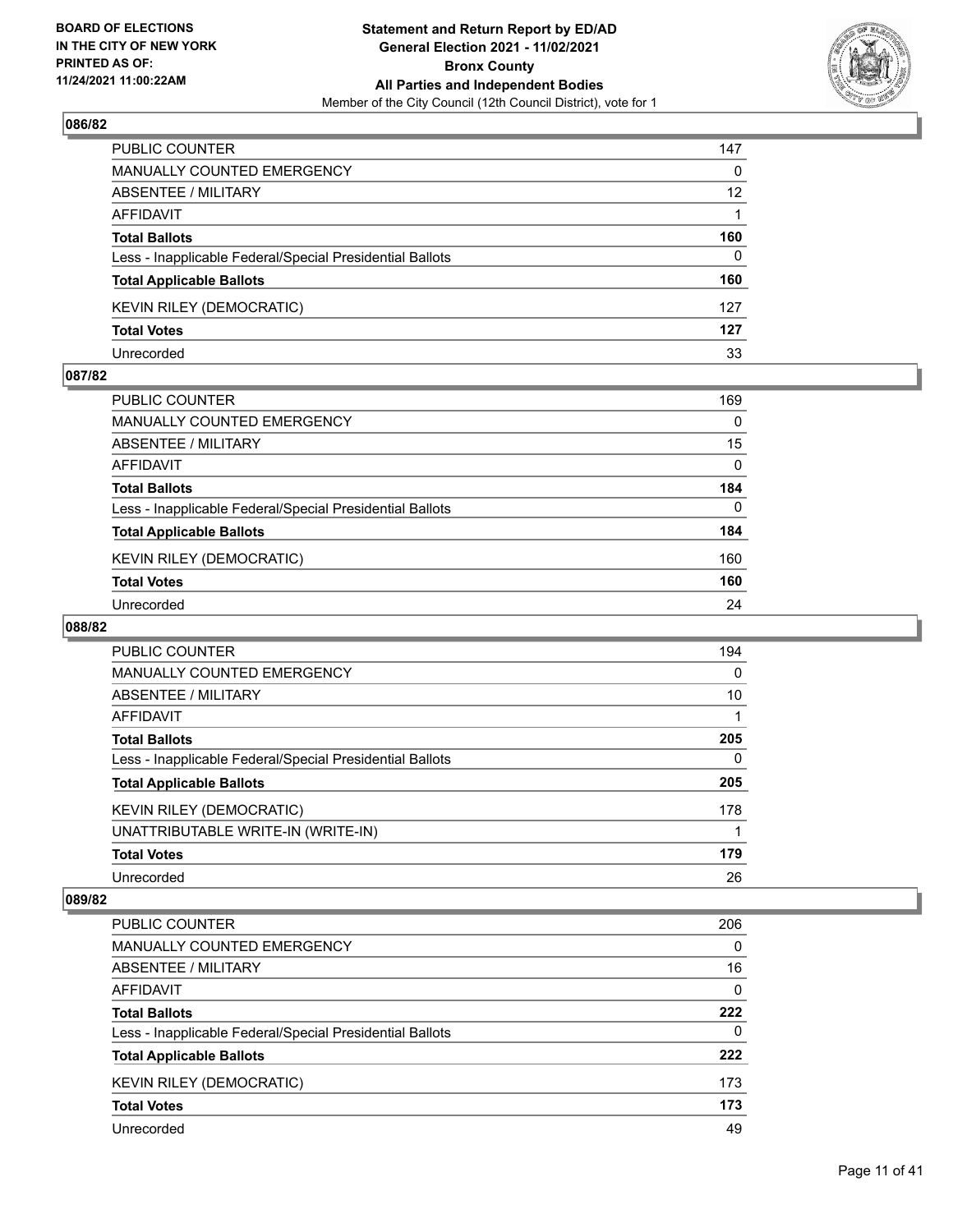

| <b>PUBLIC COUNTER</b>                                    | 182      |
|----------------------------------------------------------|----------|
| <b>MANUALLY COUNTED EMERGENCY</b>                        | $\Omega$ |
| ABSENTEE / MILITARY                                      | 23       |
| AFFIDAVIT                                                | $\Omega$ |
| <b>Total Ballots</b>                                     | 205      |
| Less - Inapplicable Federal/Special Presidential Ballots | 0        |
| <b>Total Applicable Ballots</b>                          | 205      |
| <b>KEVIN RILEY (DEMOCRATIC)</b>                          | 165      |
| IRA STOLNICK (WRITE-IN)                                  |          |
| PAMELA HAMILTON-JOHNSON (WRITE-IN)                       |          |
| <b>Total Votes</b>                                       | 167      |
| Unrecorded                                               | 38       |

## **091/82**

| <b>PUBLIC COUNTER</b>                                    | 116      |
|----------------------------------------------------------|----------|
| MANUALLY COUNTED EMERGENCY                               | $\Omega$ |
| ABSENTEE / MILITARY                                      | 12       |
| AFFIDAVIT                                                | $\Omega$ |
| <b>Total Ballots</b>                                     | 128      |
| Less - Inapplicable Federal/Special Presidential Ballots | $\Omega$ |
| <b>Total Applicable Ballots</b>                          | 128      |
| <b>KEVIN RILEY (DEMOCRATIC)</b>                          | 98       |
| UNATTRIBUTABLE WRITE-IN (WRITE-IN)                       |          |
| <b>Total Votes</b>                                       | 99       |
| Unrecorded                                               | 29       |

| <b>PUBLIC COUNTER</b>                                    | 225      |
|----------------------------------------------------------|----------|
| <b>MANUALLY COUNTED EMERGENCY</b>                        | 0        |
| ABSENTEE / MILITARY                                      | 18       |
| AFFIDAVIT                                                | 0        |
| <b>Total Ballots</b>                                     | 243      |
| Less - Inapplicable Federal/Special Presidential Ballots | $\Omega$ |
| <b>Total Applicable Ballots</b>                          | 243      |
| <b>KEVIN RILEY (DEMOCRATIC)</b>                          | 195      |
| AMANDA FRIAS (WRITE-IN)                                  |          |
| RICHARD LEON (WRITE-IN)                                  |          |
| <b>Total Votes</b>                                       | 197      |
| Unrecorded                                               | 46       |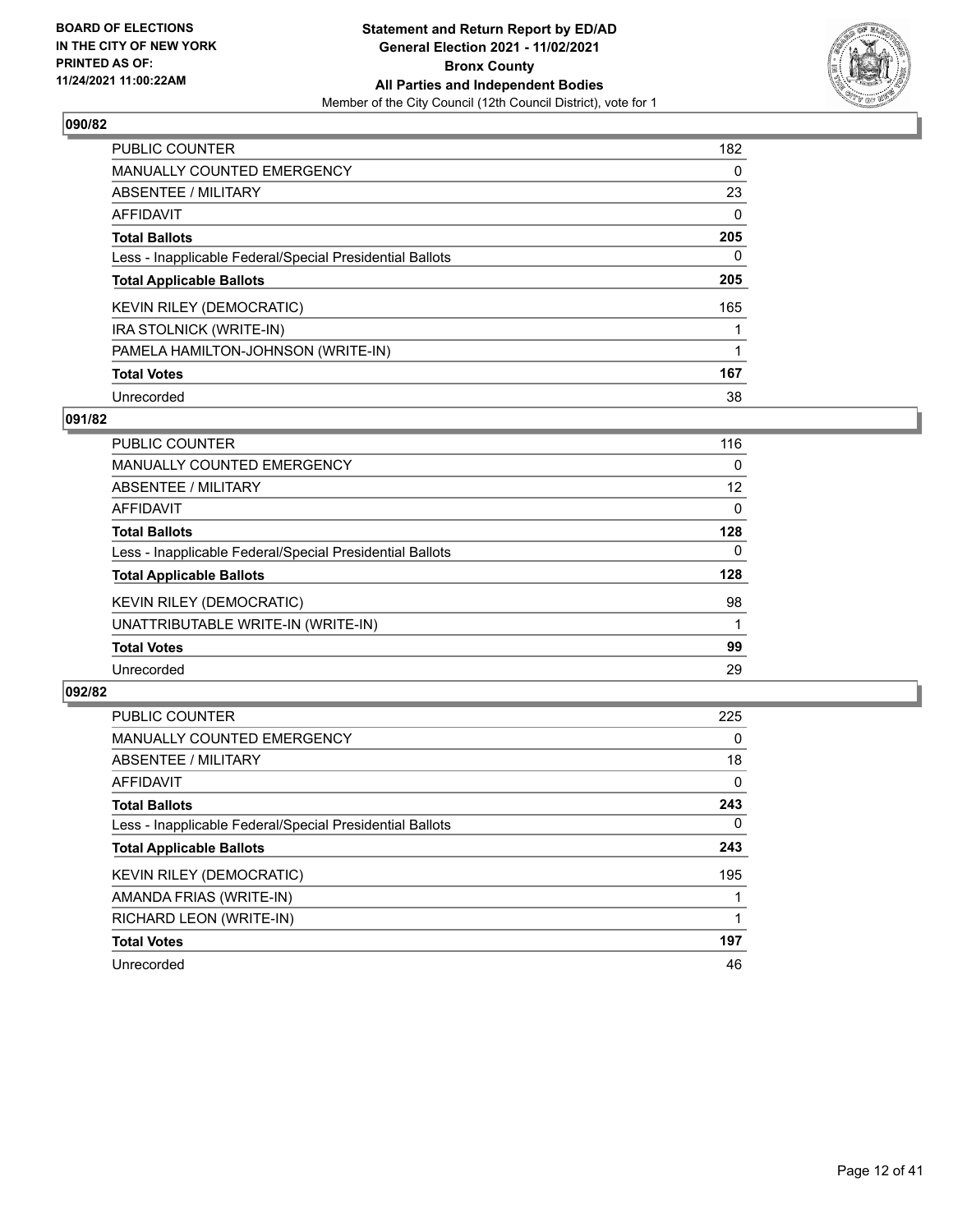

| PUBLIC COUNTER                                           | 177      |
|----------------------------------------------------------|----------|
| <b>MANUALLY COUNTED EMERGENCY</b>                        | $\Omega$ |
| ABSENTEE / MILITARY                                      | 14       |
| AFFIDAVIT                                                | $\Omega$ |
| <b>Total Ballots</b>                                     | 191      |
| Less - Inapplicable Federal/Special Presidential Ballots | 0        |
| <b>Total Applicable Ballots</b>                          | 191      |
| <b>KEVIN RILEY (DEMOCRATIC)</b>                          | 143      |
| <b>Total Votes</b>                                       | 143      |
| Unrecorded                                               | 48       |

## **094/82**

| <b>PUBLIC COUNTER</b>                                    | 192      |
|----------------------------------------------------------|----------|
| <b>MANUALLY COUNTED EMERGENCY</b>                        | 0        |
| ABSENTEE / MILITARY                                      | 13       |
| AFFIDAVIT                                                |          |
| <b>Total Ballots</b>                                     | 206      |
| Less - Inapplicable Federal/Special Presidential Ballots | $\Omega$ |
| <b>Total Applicable Ballots</b>                          | 206      |
| <b>KEVIN RILEY (DEMOCRATIC)</b>                          | 159      |
| UNATTRIBUTABLE WRITE-IN (WRITE-IN)                       |          |
| <b>Total Votes</b>                                       | 160      |
| Unrecorded                                               | 46       |
|                                                          |          |

## **095/82**

| PUBLIC COUNTER                                           | 243      |
|----------------------------------------------------------|----------|
| <b>MANUALLY COUNTED EMERGENCY</b>                        | $\Omega$ |
| ABSENTEE / MILITARY                                      | 19       |
| AFFIDAVIT                                                |          |
| <b>Total Ballots</b>                                     | 263      |
| Less - Inapplicable Federal/Special Presidential Ballots | $\Omega$ |
| <b>Total Applicable Ballots</b>                          | 263      |
| <b>KEVIN RILEY (DEMOCRATIC)</b>                          | 212      |
| <b>Total Votes</b>                                       | 212      |
| Unrecorded                                               | 51       |

| PUBLIC COUNTER                                           | 164      |
|----------------------------------------------------------|----------|
| <b>MANUALLY COUNTED EMERGENCY</b>                        | $\Omega$ |
| ABSENTEE / MILITARY                                      | 13       |
| AFFIDAVIT                                                |          |
| <b>Total Ballots</b>                                     | 178      |
| Less - Inapplicable Federal/Special Presidential Ballots | $\Omega$ |
| <b>Total Applicable Ballots</b>                          | 178      |
| <b>KEVIN RILEY (DEMOCRATIC)</b>                          | 149      |
| <b>Total Votes</b>                                       | 149      |
| Unrecorded                                               | 29       |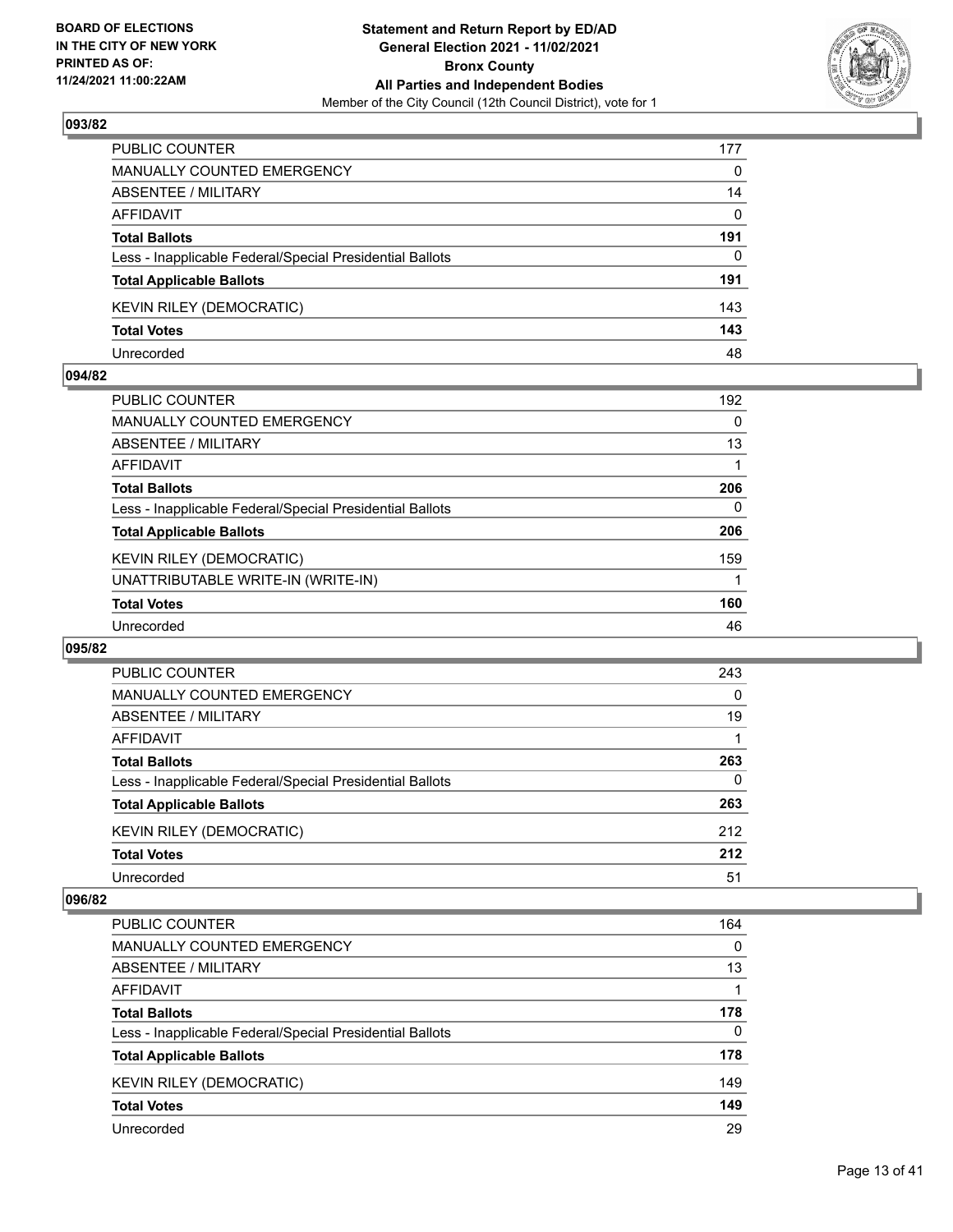

| PUBLIC COUNTER                                           | 207 |
|----------------------------------------------------------|-----|
| <b>MANUALLY COUNTED EMERGENCY</b>                        | 0   |
| ABSENTEE / MILITARY                                      | 23  |
| AFFIDAVIT                                                |     |
| <b>Total Ballots</b>                                     | 231 |
| Less - Inapplicable Federal/Special Presidential Ballots | 0   |
| <b>Total Applicable Ballots</b>                          | 231 |
| KEVIN RILEY (DEMOCRATIC)                                 | 199 |
| PAMELA HAMILTON-JOHNSON (WRITE-IN)                       |     |
| <b>Total Votes</b>                                       | 200 |
| Unrecorded                                               | 31  |

# **098/82**

| PUBLIC COUNTER                                           | 268      |
|----------------------------------------------------------|----------|
| <b>MANUALLY COUNTED EMERGENCY</b>                        | 0        |
| <b>ABSENTEE / MILITARY</b>                               | 15       |
| <b>AFFIDAVIT</b>                                         | $\Omega$ |
| <b>Total Ballots</b>                                     | 283      |
| Less - Inapplicable Federal/Special Presidential Ballots | 0        |
| <b>Total Applicable Ballots</b>                          | 283      |
| <b>KEVIN RILEY (DEMOCRATIC)</b>                          | 222      |
| <b>BRUCE SCHANBERF (WRITE-IN)</b>                        |          |
| FERNANDO PEREZ (WRITE-IN)                                |          |
| UNATTRIBUTABLE WRITE-IN (WRITE-IN)                       |          |
| <b>Total Votes</b>                                       | 225      |
| Unrecorded                                               | 58       |

| <b>PUBLIC COUNTER</b>                                    | 245      |
|----------------------------------------------------------|----------|
| MANUALLY COUNTED EMERGENCY                               | 0        |
| ABSENTEE / MILITARY                                      | 20       |
| AFFIDAVIT                                                | $\Omega$ |
| <b>Total Ballots</b>                                     | 265      |
| Less - Inapplicable Federal/Special Presidential Ballots | 0        |
| <b>Total Applicable Ballots</b>                          | 265      |
| <b>KEVIN RILEY (DEMOCRATIC)</b>                          | 212      |
| DEREK JONES (WRITE-IN)                                   |          |
| MARJOINE VELAZQUEZ (WRITE-IN)                            |          |
| SAMMY BROWN (WRITE-IN)                                   |          |
| <b>Total Votes</b>                                       | 215      |
| Unrecorded                                               | 50       |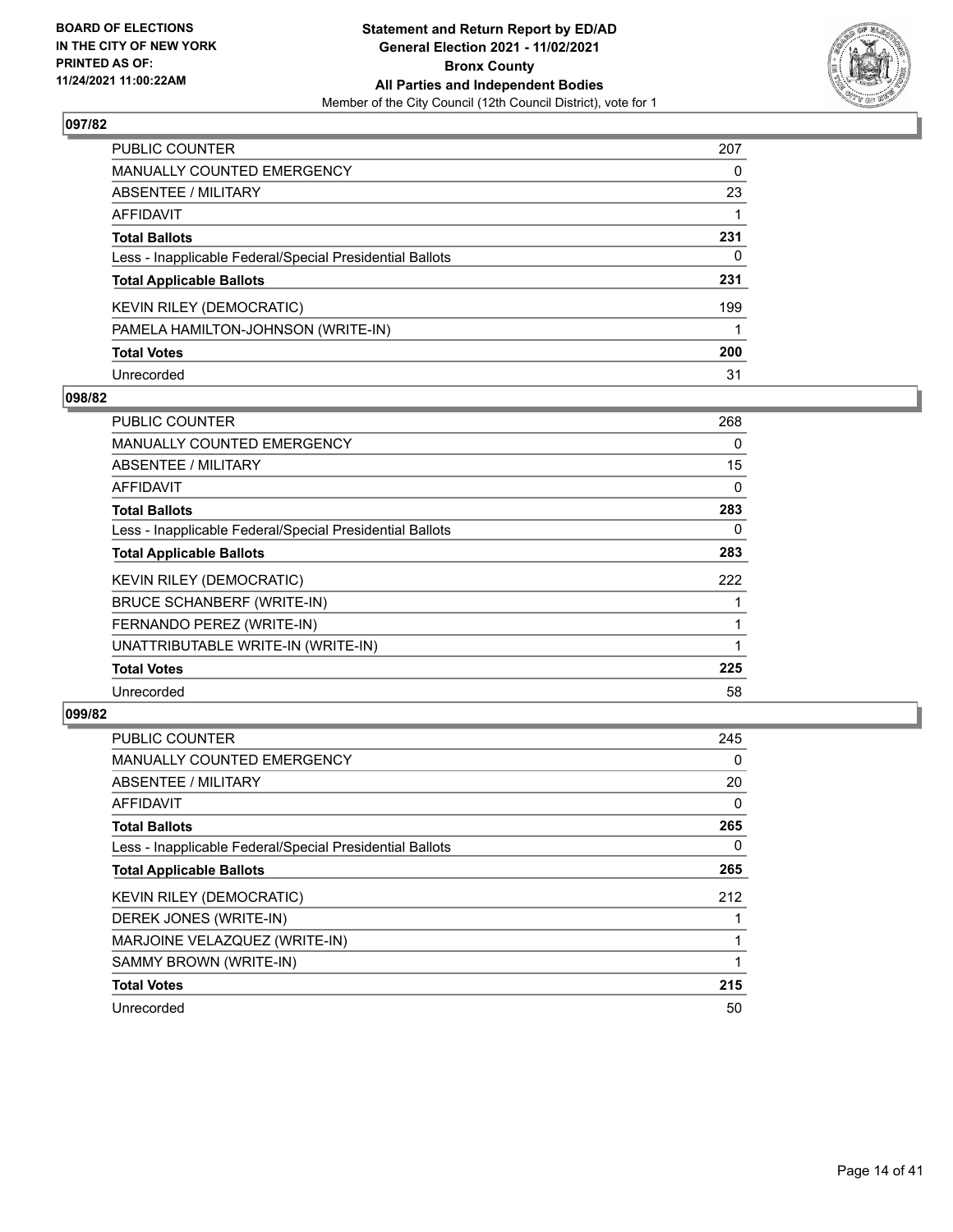

| PUBLIC COUNTER                                           | 226      |
|----------------------------------------------------------|----------|
| <b>MANUALLY COUNTED EMERGENCY</b>                        | $\Omega$ |
| <b>ABSENTEE / MILITARY</b>                               | 19       |
| AFFIDAVIT                                                |          |
| <b>Total Ballots</b>                                     | 246      |
| Less - Inapplicable Federal/Special Presidential Ballots | $\Omega$ |
| <b>Total Applicable Ballots</b>                          | 246      |
| <b>KEVIN RILEY (DEMOCRATIC)</b>                          | 193      |
| <b>Total Votes</b>                                       | 193      |
| Unrecorded                                               | 53       |

## **101/82**

| PUBLIC COUNTER                                           | 190 |
|----------------------------------------------------------|-----|
| <b>MANUALLY COUNTED EMERGENCY</b>                        | 0   |
| ABSENTEE / MILITARY                                      | 12  |
| AFFIDAVIT                                                | 3   |
| <b>Total Ballots</b>                                     | 205 |
| Less - Inapplicable Federal/Special Presidential Ballots | 0   |
| <b>Total Applicable Ballots</b>                          | 205 |
| <b>KEVIN RILEY (DEMOCRATIC)</b>                          | 172 |
| <b>Total Votes</b>                                       | 172 |
| Unrecorded                                               | 33  |
|                                                          |     |

# **102/82**

| <b>PUBLIC COUNTER</b>                                    | 189      |
|----------------------------------------------------------|----------|
| MANUALLY COUNTED EMERGENCY                               | 0        |
| ABSENTEE / MILITARY                                      | 8        |
| AFFIDAVIT                                                | 0        |
| <b>Total Ballots</b>                                     | 197      |
| Less - Inapplicable Federal/Special Presidential Ballots | $\Omega$ |
| <b>Total Applicable Ballots</b>                          | 197      |
| <b>KEVIN RILEY (DEMOCRATIC)</b>                          | 152      |
| RAFAEL SALAMANCA JR. (WRITE-IN)                          |          |
| <b>Total Votes</b>                                       | 153      |
| Unrecorded                                               | 44       |

| <b>PUBLIC COUNTER</b>                                    | 160 |
|----------------------------------------------------------|-----|
| <b>MANUALLY COUNTED EMERGENCY</b>                        | 0   |
| ABSENTEE / MILITARY                                      | 10  |
| AFFIDAVIT                                                | 0   |
| <b>Total Ballots</b>                                     | 170 |
| Less - Inapplicable Federal/Special Presidential Ballots | 0   |
| <b>Total Applicable Ballots</b>                          | 170 |
| <b>KEVIN RILEY (DEMOCRATIC)</b>                          | 134 |
| PAMELA HAMILTON-JOHNSON (WRITE-IN)                       |     |
| <b>Total Votes</b>                                       | 135 |
| Unrecorded                                               | 35  |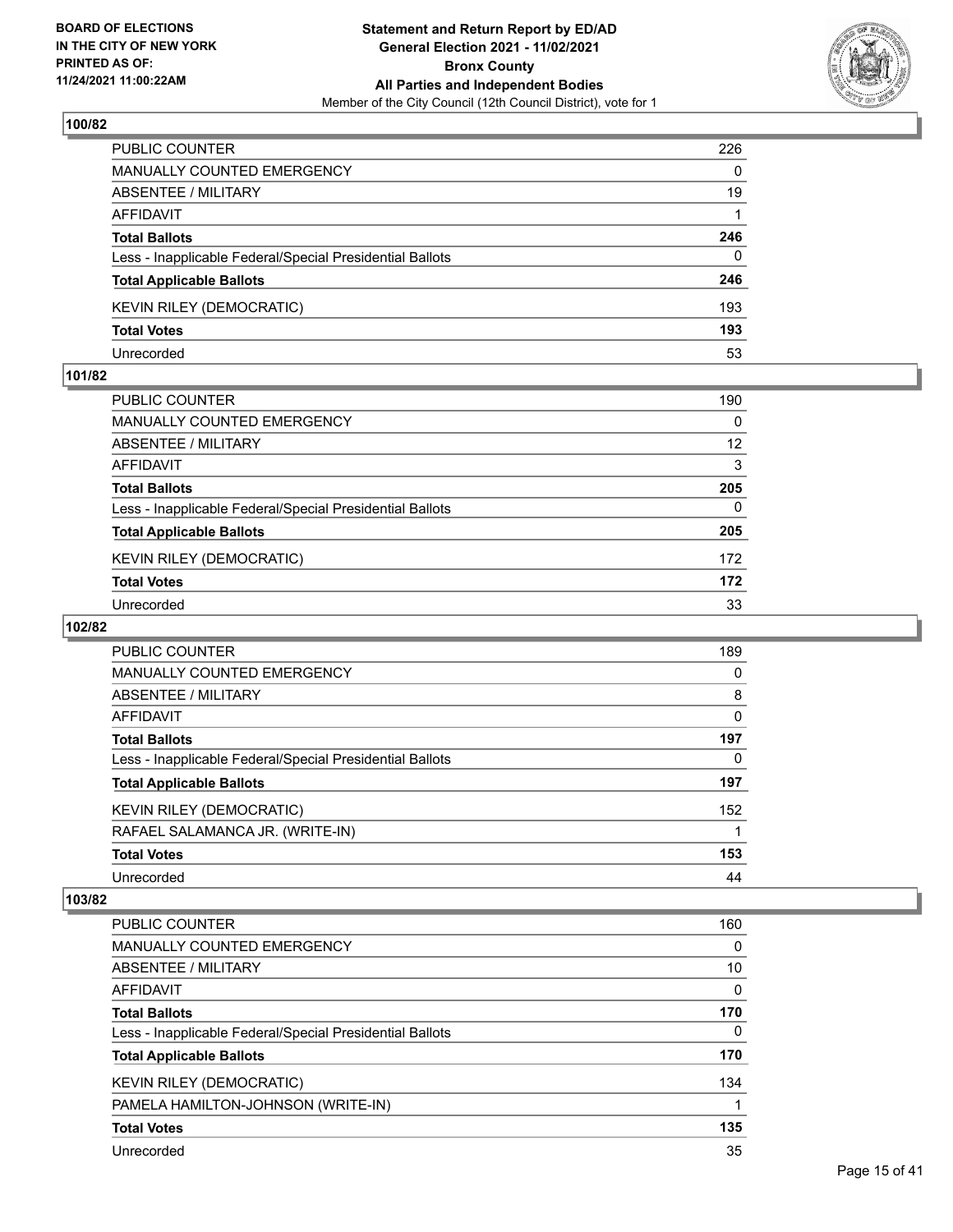

| PUBLIC COUNTER                                           | 226      |
|----------------------------------------------------------|----------|
| <b>MANUALLY COUNTED EMERGENCY</b>                        | $\Omega$ |
| ABSENTEE / MILITARY                                      | 31       |
| AFFIDAVIT                                                | $\Omega$ |
| <b>Total Ballots</b>                                     | 257      |
| Less - Inapplicable Federal/Special Presidential Ballots | 0        |
| <b>Total Applicable Ballots</b>                          | 257      |
| <b>KEVIN RILEY (DEMOCRATIC)</b>                          | 217      |
| <b>Total Votes</b>                                       | 217      |
| Unrecorded                                               | 40       |

## **105/82**

| PUBLIC COUNTER                                           | 205 |
|----------------------------------------------------------|-----|
| <b>MANUALLY COUNTED EMERGENCY</b>                        | 0   |
| ABSENTEE / MILITARY                                      | 24  |
| AFFIDAVIT                                                |     |
| <b>Total Ballots</b>                                     | 230 |
| Less - Inapplicable Federal/Special Presidential Ballots | 0   |
| <b>Total Applicable Ballots</b>                          | 230 |
| <b>KEVIN RILEY (DEMOCRATIC)</b>                          | 188 |
| <b>Total Votes</b>                                       | 188 |
| Unrecorded                                               | 42  |
|                                                          |     |

# **106/82 COMBINED into: 109/82**

#### **109/82**

| <b>PUBLIC COUNTER</b>                                    | 95       |
|----------------------------------------------------------|----------|
| <b>MANUALLY COUNTED EMERGENCY</b>                        | 0        |
| ABSENTEE / MILITARY                                      | 8        |
| AFFIDAVIT                                                | 0        |
| <b>Total Ballots</b>                                     | 103      |
| Less - Inapplicable Federal/Special Presidential Ballots | $\Omega$ |
| <b>Total Applicable Ballots</b>                          | 103      |
| KEVIN RILEY (DEMOCRATIC)                                 | 64       |
| <b>Total Votes</b>                                       | 64       |
| Unrecorded                                               | 39       |
| 111/82 COMBINED into: 077/82                             |          |
|                                                          |          |

# **115/82 COMBINED into: 074/82**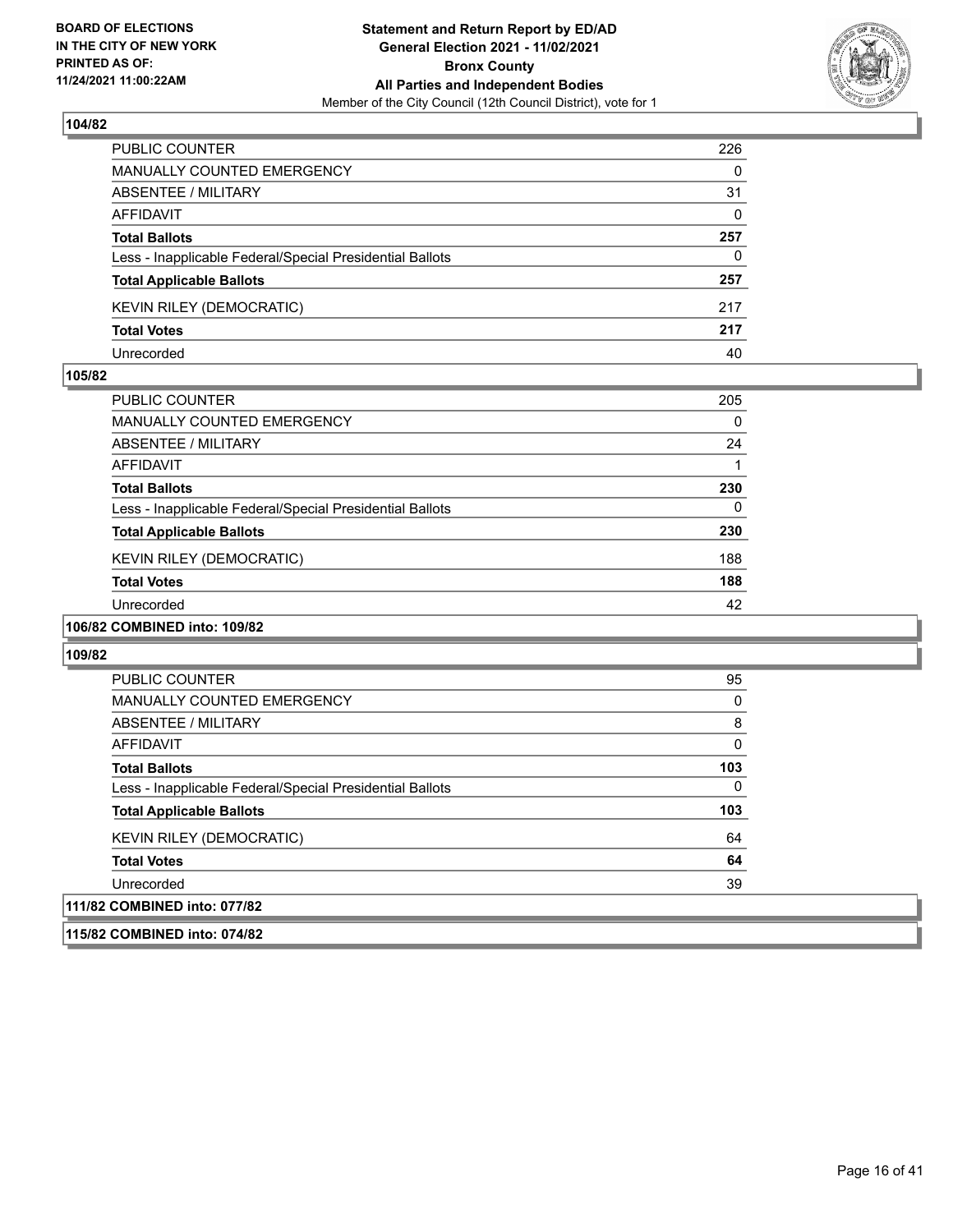

| PUBLIC COUNTER                                           | 153 |
|----------------------------------------------------------|-----|
| MANUALLY COUNTED EMERGENCY                               | 0   |
| ABSENTEE / MILITARY                                      | 5   |
| AFFIDAVIT                                                | 3   |
| Total Ballots                                            | 161 |
| Less - Inapplicable Federal/Special Presidential Ballots | 0   |
| <b>Total Applicable Ballots</b>                          | 161 |
| KEVIN RILEY (DEMOCRATIC)                                 | 138 |
| UNATTRIBUTABLE WRITE-IN (WRITE-IN)                       |     |
| <b>Total Votes</b>                                       | 139 |
| Unrecorded                                               | 22  |

# **002/83**

| PUBLIC COUNTER                                           | 100      |
|----------------------------------------------------------|----------|
| <b>MANUALLY COUNTED EMERGENCY</b>                        | $\Omega$ |
| ABSENTEE / MILITARY                                      | 4        |
| AFFIDAVIT                                                | $\Omega$ |
| <b>Total Ballots</b>                                     | 104      |
| Less - Inapplicable Federal/Special Presidential Ballots | $\Omega$ |
| <b>Total Applicable Ballots</b>                          | 104      |
| <b>KEVIN RILEY (DEMOCRATIC)</b>                          | 85       |
| <b>Total Votes</b>                                       | 85       |
| Unrecorded                                               | 19       |

| PUBLIC COUNTER                                           | 172 |
|----------------------------------------------------------|-----|
| <b>MANUALLY COUNTED EMERGENCY</b>                        | 0   |
| ABSENTEE / MILITARY                                      | 15  |
| AFFIDAVIT                                                |     |
| <b>Total Ballots</b>                                     | 188 |
| Less - Inapplicable Federal/Special Presidential Ballots | 0   |
| <b>Total Applicable Ballots</b>                          | 188 |
| <b>KEVIN RILEY (DEMOCRATIC)</b>                          | 154 |
| ANTHONY PLEITO (WRITE-IN)                                |     |
| KAT BAESLY (WRITE-IN)                                    |     |
| <b>Total Votes</b>                                       | 156 |
| Unrecorded                                               | 32  |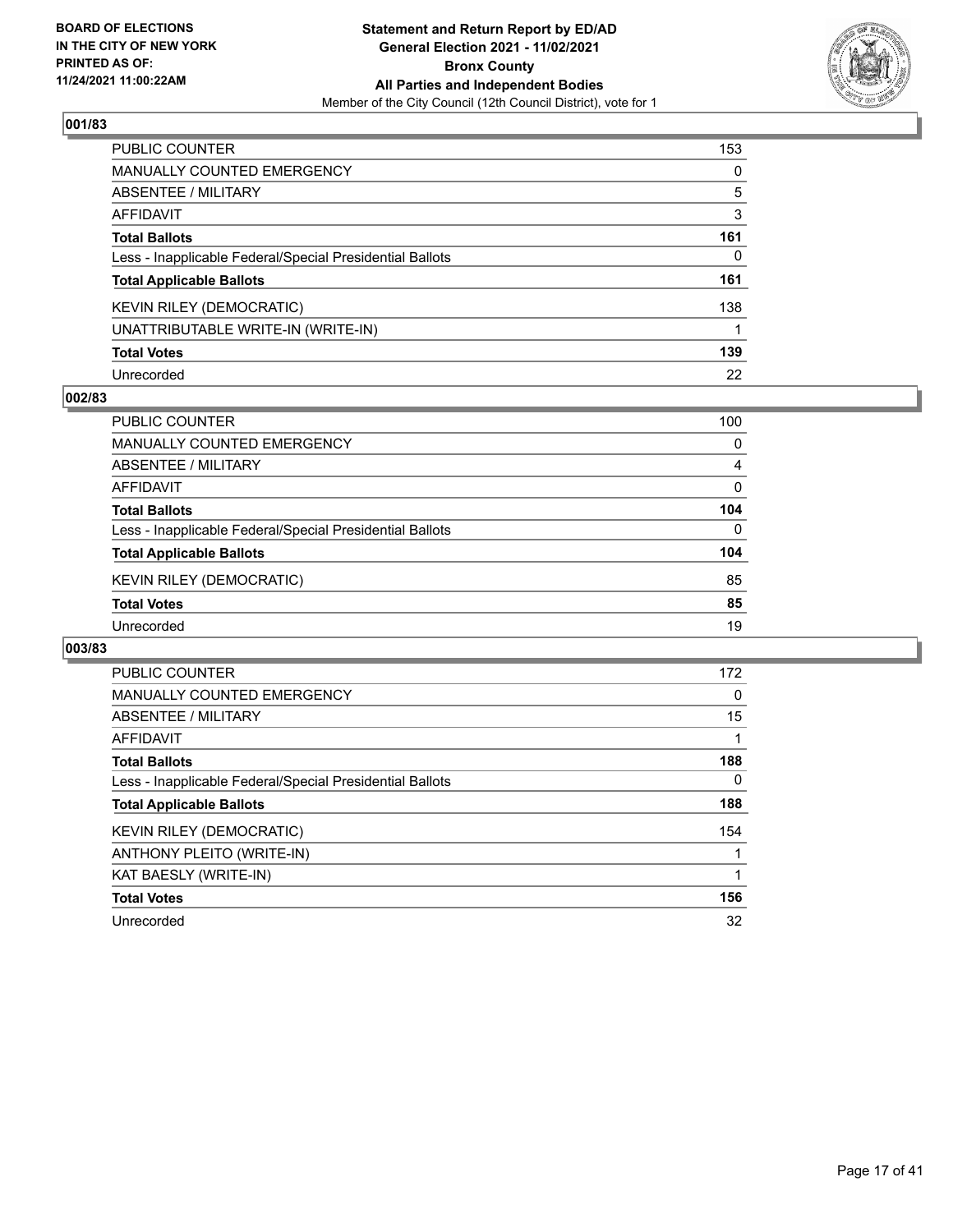

| PUBLIC COUNTER                                           | 76           |
|----------------------------------------------------------|--------------|
| <b>MANUALLY COUNTED EMERGENCY</b>                        | 0            |
| ABSENTEE / MILITARY                                      | 8            |
| AFFIDAVIT                                                | $\mathbf{0}$ |
| <b>Total Ballots</b>                                     | 84           |
| Less - Inapplicable Federal/Special Presidential Ballots | 0            |
| <b>Total Applicable Ballots</b>                          | 84           |
| <b>KEVIN RILEY (DEMOCRATIC)</b>                          | 68           |
| <b>Total Votes</b>                                       | 68           |
| Unrecorded                                               | 16           |

## **005/83**

| PUBLIC COUNTER                                           | 39       |
|----------------------------------------------------------|----------|
| MANUALLY COUNTED EMERGENCY                               | $\Omega$ |
| ABSENTEE / MILITARY                                      | $\Omega$ |
| <b>AFFIDAVIT</b>                                         | $\Omega$ |
| <b>Total Ballots</b>                                     | 39       |
| Less - Inapplicable Federal/Special Presidential Ballots | $\Omega$ |
| <b>Total Applicable Ballots</b>                          | 39       |
| <b>KEVIN RILEY (DEMOCRATIC)</b>                          | 30       |
| <b>Total Votes</b>                                       | 30       |
| Unrecorded                                               | 9        |
|                                                          |          |

# **006/83**

| <b>PUBLIC COUNTER</b>                                    | 164      |
|----------------------------------------------------------|----------|
| MANUALLY COUNTED EMERGENCY                               | $\Omega$ |
| ABSENTEE / MILITARY                                      | 16       |
| AFFIDAVIT                                                | 0        |
| <b>Total Ballots</b>                                     | 180      |
| Less - Inapplicable Federal/Special Presidential Ballots | $\Omega$ |
| <b>Total Applicable Ballots</b>                          | 180      |
| KEVIN RILEY (DEMOCRATIC)                                 | 158      |
| ERIC L. ADAMS (WRITE-IN)                                 |          |
| <b>Total Votes</b>                                       | 159      |
| Unrecorded                                               | 21       |

| <b>PUBLIC COUNTER</b>                                    | 202      |
|----------------------------------------------------------|----------|
| <b>MANUALLY COUNTED EMERGENCY</b>                        | 0        |
| ABSENTEE / MILITARY                                      | 10       |
| AFFIDAVIT                                                |          |
| <b>Total Ballots</b>                                     | 213      |
| Less - Inapplicable Federal/Special Presidential Ballots | $\Omega$ |
| <b>Total Applicable Ballots</b>                          | 213      |
| <b>KEVIN RILEY (DEMOCRATIC)</b>                          | 181      |
| BRENDON WRIGHT (WRITE-IN)                                |          |
| <b>Total Votes</b>                                       | 182      |
| Unrecorded                                               | 31       |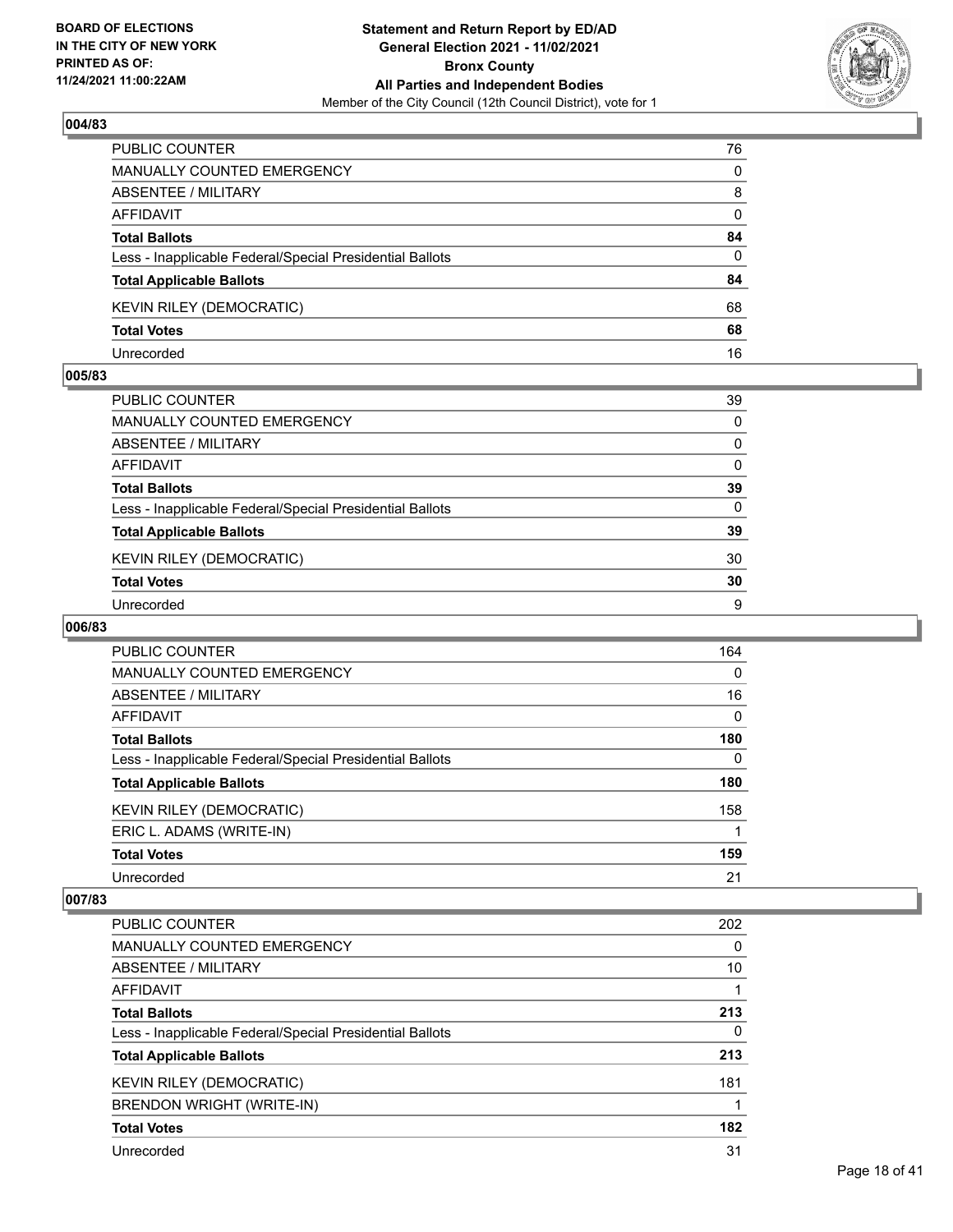

| PUBLIC COUNTER                                           | 139      |
|----------------------------------------------------------|----------|
| <b>MANUALLY COUNTED EMERGENCY</b>                        | $\Omega$ |
| <b>ABSENTEE / MILITARY</b>                               | 28       |
| AFFIDAVIT                                                | 2        |
| <b>Total Ballots</b>                                     | 169      |
| Less - Inapplicable Federal/Special Presidential Ballots | $\Omega$ |
| <b>Total Applicable Ballots</b>                          | 169      |
| <b>KEVIN RILEY (DEMOCRATIC)</b>                          | 145      |
| <b>Total Votes</b>                                       | 145      |
| Unrecorded                                               | 24       |

## **009/83**

| <b>PUBLIC COUNTER</b>                                    | 173      |
|----------------------------------------------------------|----------|
| <b>MANUALLY COUNTED EMERGENCY</b>                        | $\Omega$ |
| <b>ABSENTEE / MILITARY</b>                               | 15       |
| AFFIDAVIT                                                |          |
| <b>Total Ballots</b>                                     | 189      |
| Less - Inapplicable Federal/Special Presidential Ballots | $\Omega$ |
| <b>Total Applicable Ballots</b>                          | 189      |
| <b>KEVIN RILEY (DEMOCRATIC)</b>                          | 160      |
| SHANEQUA E. MOORE (WRITE-IN)                             |          |
| <b>Total Votes</b>                                       | 161      |
| Unrecorded                                               | 28       |
|                                                          |          |

## **010/83**

| PUBLIC COUNTER                                           | 232      |
|----------------------------------------------------------|----------|
| MANUALLY COUNTED EMERGENCY                               | 0        |
| ABSENTEE / MILITARY                                      | 13       |
| AFFIDAVIT                                                | $\Omega$ |
| <b>Total Ballots</b>                                     | 245      |
| Less - Inapplicable Federal/Special Presidential Ballots | $\Omega$ |
| <b>Total Applicable Ballots</b>                          | 245      |
| <b>KEVIN RILEY (DEMOCRATIC)</b>                          | 203      |
| RUSSELL MCCLUED (WRITE-IN)                               |          |
| <b>Total Votes</b>                                       | 204      |
| Unrecorded                                               | 41       |

| PUBLIC COUNTER                                           | 197      |
|----------------------------------------------------------|----------|
| <b>MANUALLY COUNTED EMERGENCY</b>                        | $\Omega$ |
| ABSENTEE / MILITARY                                      | 14       |
| AFFIDAVIT                                                |          |
| <b>Total Ballots</b>                                     | 212      |
| Less - Inapplicable Federal/Special Presidential Ballots | $\Omega$ |
| <b>Total Applicable Ballots</b>                          | 212      |
| KEVIN RILEY (DEMOCRATIC)                                 | 181      |
| <b>Total Votes</b>                                       | 181      |
| Unrecorded                                               | 31       |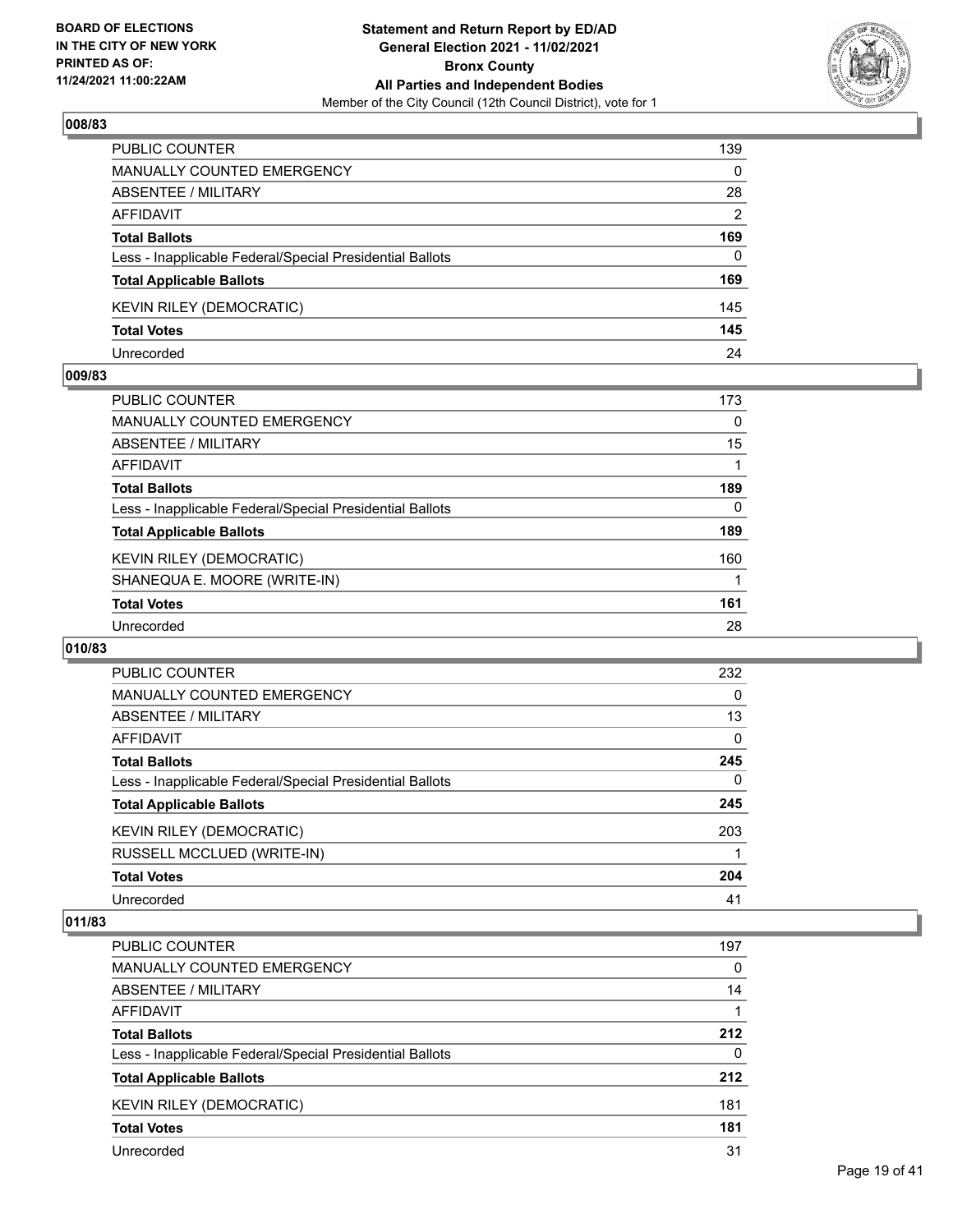

| PUBLIC COUNTER                                           | 171      |
|----------------------------------------------------------|----------|
| <b>MANUALLY COUNTED EMERGENCY</b>                        | $\Omega$ |
| ABSENTEE / MILITARY                                      | 7        |
| AFFIDAVIT                                                | $\Omega$ |
| <b>Total Ballots</b>                                     | 178      |
| Less - Inapplicable Federal/Special Presidential Ballots | $\Omega$ |
| <b>Total Applicable Ballots</b>                          | 178      |
| <b>KEVIN RILEY (DEMOCRATIC)</b>                          | 152      |
| <b>Total Votes</b>                                       | 152      |
| Unrecorded                                               | 26       |

## **014/83**

| <b>PUBLIC COUNTER</b>                                    | 280      |
|----------------------------------------------------------|----------|
| <b>MANUALLY COUNTED EMERGENCY</b>                        | $\Omega$ |
| ABSENTEE / MILITARY                                      | 2        |
| AFFIDAVIT                                                |          |
| <b>Total Ballots</b>                                     | 283      |
| Less - Inapplicable Federal/Special Presidential Ballots | 0        |
| <b>Total Applicable Ballots</b>                          | 283      |
| <b>KEVIN RILEY (DEMOCRATIC)</b>                          | 254      |
| JOYCE BRISCOE (WRITE-IN)                                 |          |
| <b>Total Votes</b>                                       | 255      |
| Unrecorded                                               | 28       |
|                                                          |          |

## **015/83**

| PUBLIC COUNTER                                           | 181      |
|----------------------------------------------------------|----------|
| <b>MANUALLY COUNTED EMERGENCY</b>                        | 0        |
| ABSENTEE / MILITARY                                      | 12       |
| <b>AFFIDAVIT</b>                                         |          |
| <b>Total Ballots</b>                                     | 194      |
| Less - Inapplicable Federal/Special Presidential Ballots | $\Omega$ |
| <b>Total Applicable Ballots</b>                          | 194      |
| <b>KEVIN RILEY (DEMOCRATIC)</b>                          | 167      |
| ANDREW CUOMO (WRITE-IN)                                  |          |
| <b>Total Votes</b>                                       | 168      |
| Unrecorded                                               | 26       |

| PUBLIC COUNTER                                           | 204      |
|----------------------------------------------------------|----------|
| MANUALLY COUNTED EMERGENCY                               | 0        |
| ABSENTEE / MILITARY                                      | 6        |
| AFFIDAVIT                                                | 2        |
| <b>Total Ballots</b>                                     | 212      |
| Less - Inapplicable Federal/Special Presidential Ballots | $\Omega$ |
| <b>Total Applicable Ballots</b>                          | 212      |
| <b>KEVIN RILEY (DEMOCRATIC)</b>                          | 178      |
| <b>Total Votes</b>                                       | 178      |
| Unrecorded                                               | 34       |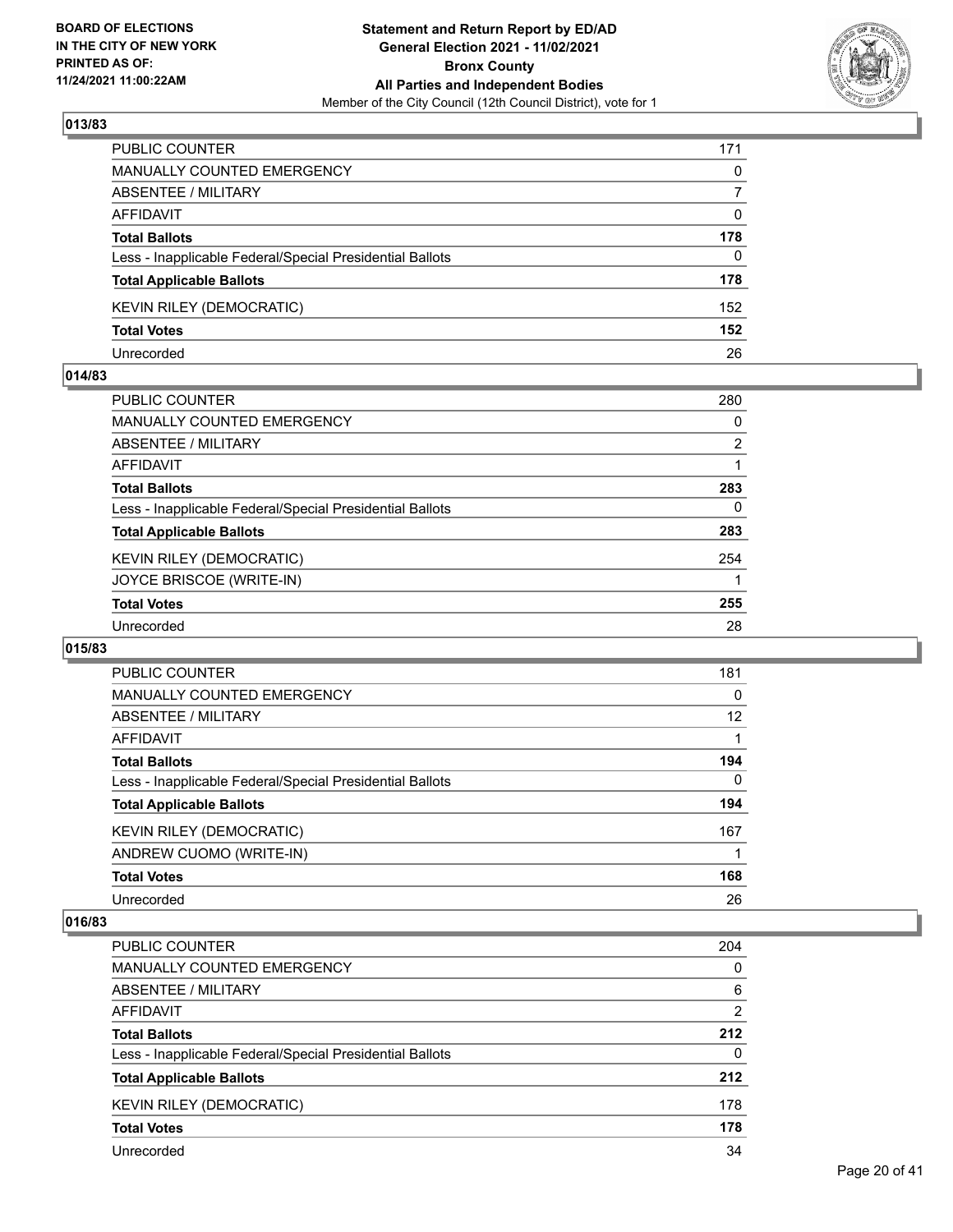

| PUBLIC COUNTER                                           | 199             |
|----------------------------------------------------------|-----------------|
| <b>MANUALLY COUNTED EMERGENCY</b>                        | $\Omega$        |
| ABSENTEE / MILITARY                                      | 12 <sup>2</sup> |
| AFFIDAVIT                                                |                 |
| <b>Total Ballots</b>                                     | 212             |
| Less - Inapplicable Federal/Special Presidential Ballots | $\Omega$        |
| <b>Total Applicable Ballots</b>                          | 212             |
| <b>KEVIN RILEY (DEMOCRATIC)</b>                          | 173             |
| <b>Total Votes</b>                                       | 173             |
| Unrecorded                                               | 39              |

## **018/83**

| PUBLIC COUNTER                                           | 172      |
|----------------------------------------------------------|----------|
| MANUALLY COUNTED EMERGENCY                               | $\Omega$ |
| ABSENTEE / MILITARY                                      | 8        |
| AFFIDAVIT                                                | 3        |
| <b>Total Ballots</b>                                     | 183      |
| Less - Inapplicable Federal/Special Presidential Ballots | $\Omega$ |
| <b>Total Applicable Ballots</b>                          | 183      |
| <b>KEVIN RILEY (DEMOCRATIC)</b>                          | 161      |
| <b>Total Votes</b>                                       | 161      |
| Unrecorded                                               | 22       |
|                                                          |          |

# **019/83**

| <b>PUBLIC COUNTER</b>                                    | 125      |
|----------------------------------------------------------|----------|
| <b>MANUALLY COUNTED EMERGENCY</b>                        | $\Omega$ |
| ABSENTEE / MILITARY                                      | 12       |
| AFFIDAVIT                                                | $\Omega$ |
| <b>Total Ballots</b>                                     | 137      |
| Less - Inapplicable Federal/Special Presidential Ballots | 0        |
| <b>Total Applicable Ballots</b>                          | 137      |
| KEVIN RILEY (DEMOCRATIC)                                 | 116      |
| <b>Total Votes</b>                                       | 116      |
| Unrecorded                                               | 21       |

| PUBLIC COUNTER                                           | 118 |
|----------------------------------------------------------|-----|
| <b>MANUALLY COUNTED EMERGENCY</b>                        | 0   |
| ABSENTEE / MILITARY                                      | 9   |
| AFFIDAVIT                                                | 0   |
| <b>Total Ballots</b>                                     | 127 |
| Less - Inapplicable Federal/Special Presidential Ballots | 0   |
| <b>Total Applicable Ballots</b>                          | 127 |
| <b>KEVIN RILEY (DEMOCRATIC)</b>                          | 97  |
| UNATTRIBUTABLE WRITE-IN (WRITE-IN)                       |     |
| <b>Total Votes</b>                                       | 98  |
| Unrecorded                                               | 29  |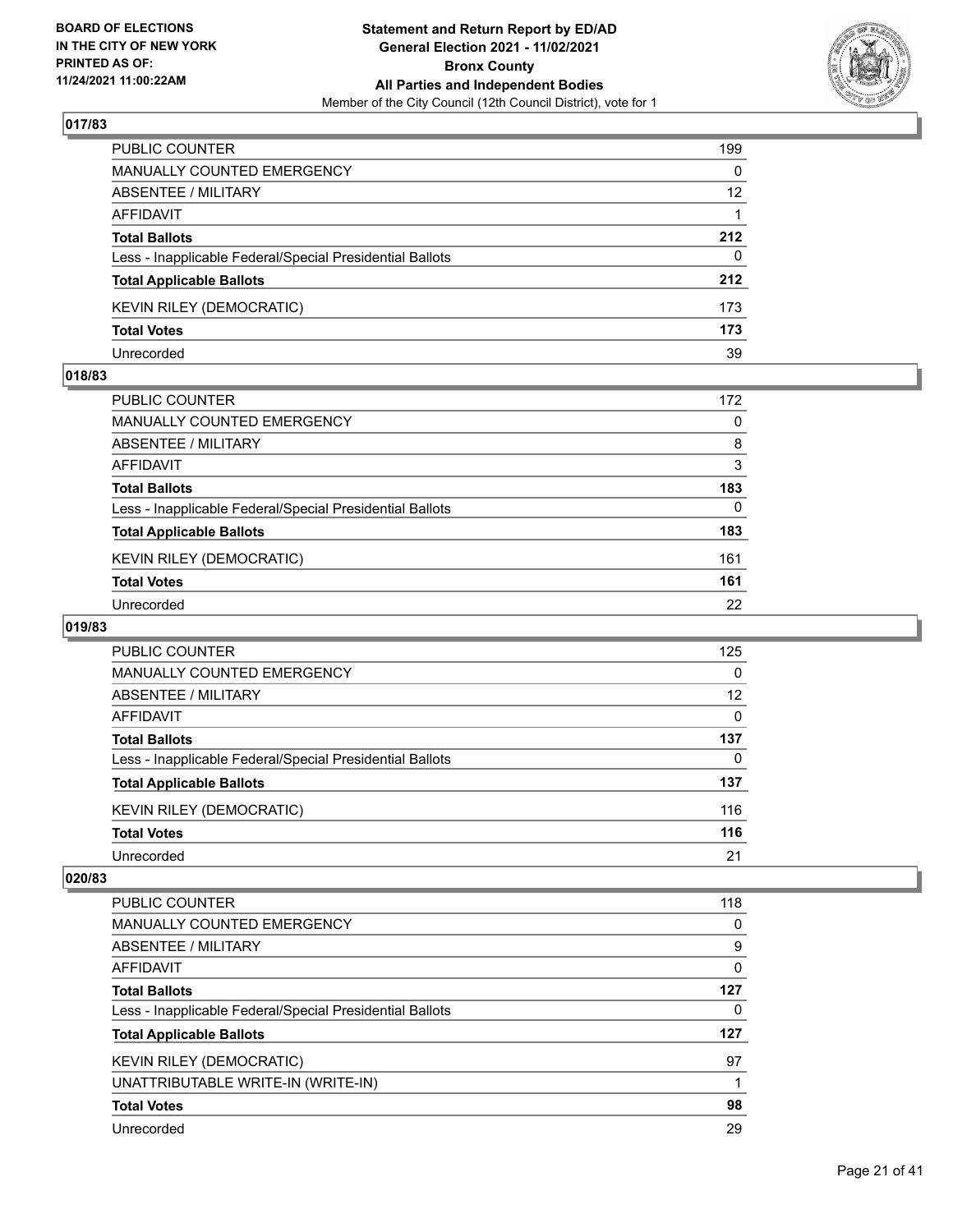

| PUBLIC COUNTER                                           | 149          |
|----------------------------------------------------------|--------------|
| <b>MANUALLY COUNTED EMERGENCY</b>                        | $\mathbf{0}$ |
| <b>ABSENTEE / MILITARY</b>                               | 2            |
| <b>AFFIDAVIT</b>                                         | $\mathbf{0}$ |
| <b>Total Ballots</b>                                     | 151          |
| Less - Inapplicable Federal/Special Presidential Ballots | 0            |
| <b>Total Applicable Ballots</b>                          | 151          |
| KEVIN RILEY (DEMOCRATIC)                                 | 123          |
| <b>Total Votes</b>                                       | 123          |
| Unrecorded                                               | 28           |

## **022/83**

| PUBLIC COUNTER                                           | 139            |
|----------------------------------------------------------|----------------|
| <b>MANUALLY COUNTED EMERGENCY</b>                        | $\Omega$       |
| <b>ABSENTEE / MILITARY</b>                               | $\overline{2}$ |
| <b>AFFIDAVIT</b>                                         |                |
| <b>Total Ballots</b>                                     | 142            |
| Less - Inapplicable Federal/Special Presidential Ballots | $\Omega$       |
| <b>Total Applicable Ballots</b>                          | 142            |
| <b>KEVIN RILEY (DEMOCRATIC)</b>                          | 109            |
| LUIS GONZALES (WRITE-IN)                                 |                |
| <b>Total Votes</b>                                       | 110            |
| Unrecorded                                               | 32             |
|                                                          |                |

#### **023/83**

| PUBLIC COUNTER                                           | 111      |
|----------------------------------------------------------|----------|
| <b>MANUALLY COUNTED EMERGENCY</b>                        | $\Omega$ |
| ABSENTEE / MILITARY                                      | 3        |
| <b>AFFIDAVIT</b>                                         | 0        |
| <b>Total Ballots</b>                                     | 114      |
| Less - Inapplicable Federal/Special Presidential Ballots | 0        |
| <b>Total Applicable Ballots</b>                          | 114      |
| KEVIN RILEY (DEMOCRATIC)                                 | 91       |
| NASIR MUHAMMAD (WRITE-IN)                                |          |
| <b>Total Votes</b>                                       | 92       |
| Unrecorded                                               | 22       |

| <b>PUBLIC COUNTER</b>                                    | 88       |
|----------------------------------------------------------|----------|
| <b>MANUALLY COUNTED EMERGENCY</b>                        | $\Omega$ |
| ABSENTEE / MILITARY                                      | 4        |
| AFFIDAVIT                                                | $\Omega$ |
| <b>Total Ballots</b>                                     | 92       |
| Less - Inapplicable Federal/Special Presidential Ballots | 0        |
| <b>Total Applicable Ballots</b>                          | 92       |
| KEVIN RILEY (DEMOCRATIC)                                 | 73       |
| <b>Total Votes</b>                                       | 73       |
| Unrecorded                                               | 19       |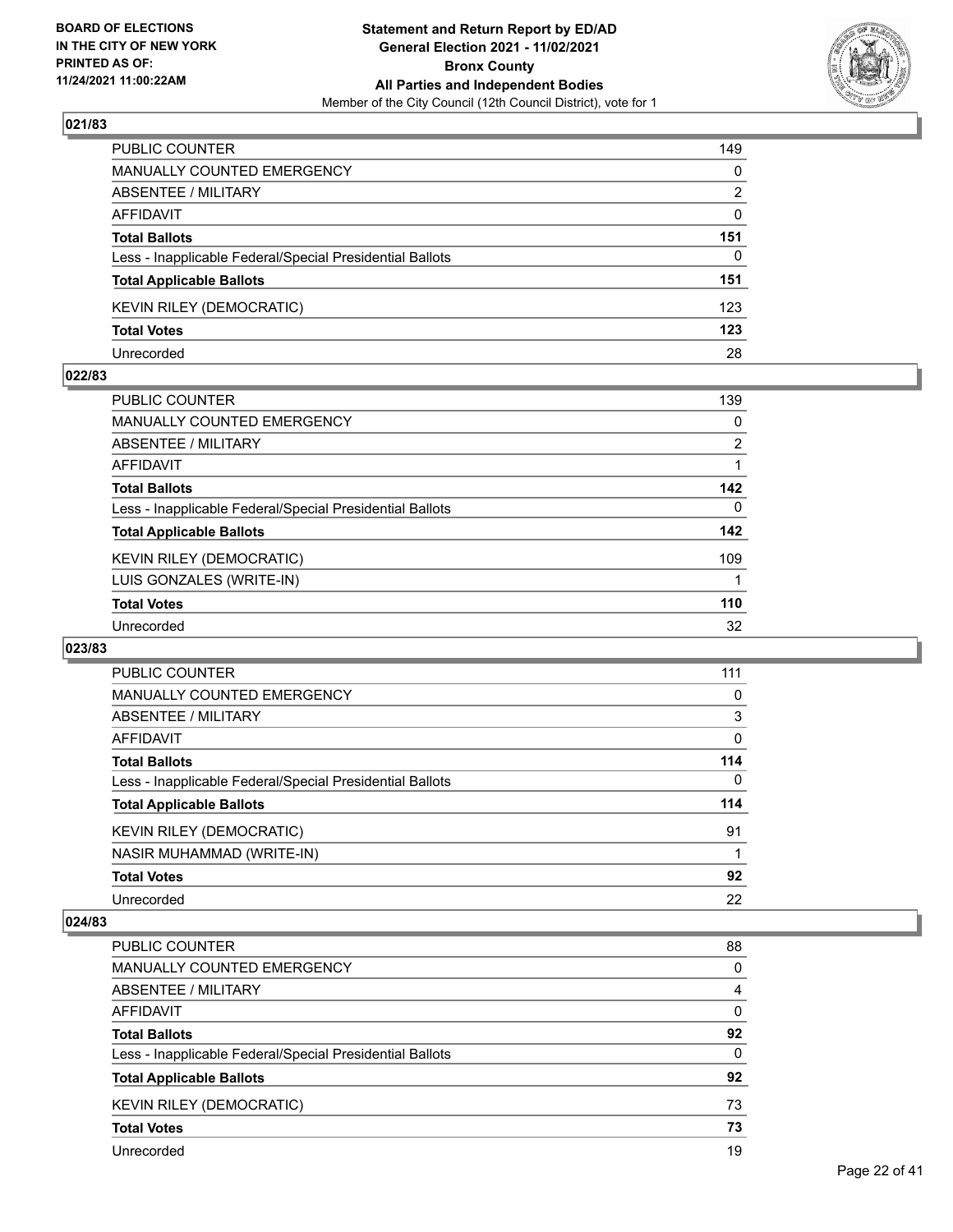

| PUBLIC COUNTER                                           | 148            |
|----------------------------------------------------------|----------------|
| <b>MANUALLY COUNTED EMERGENCY</b>                        | $\mathbf{0}$   |
| ABSENTEE / MILITARY                                      | $\overline{4}$ |
| AFFIDAVIT                                                | 2              |
| <b>Total Ballots</b>                                     | 154            |
| Less - Inapplicable Federal/Special Presidential Ballots | $\Omega$       |
| <b>Total Applicable Ballots</b>                          | 154            |
| <b>KEVIN RILEY (DEMOCRATIC)</b>                          | 131            |
| <b>Total Votes</b>                                       | 131            |
| Unrecorded                                               | 23             |

## **026/83**

| PUBLIC COUNTER                                           | 109              |
|----------------------------------------------------------|------------------|
| MANUALLY COUNTED EMERGENCY                               | 0                |
| ABSENTEE / MILITARY                                      | 5                |
| AFFIDAVIT                                                | 0                |
| <b>Total Ballots</b>                                     | 114              |
| Less - Inapplicable Federal/Special Presidential Ballots | 0                |
| <b>Total Applicable Ballots</b>                          | 114              |
| <b>KEVIN RILEY (DEMOCRATIC)</b>                          | 101              |
| MELVIN MENYE (WRITE-IN)                                  |                  |
| <b>Total Votes</b>                                       | 102 <sub>2</sub> |
| Unrecorded                                               | 12               |
|                                                          |                  |

## **027/83**

| PUBLIC COUNTER                                           | 199      |
|----------------------------------------------------------|----------|
| <b>MANUALLY COUNTED EMERGENCY</b>                        | 0        |
| ABSENTEE / MILITARY                                      | 4        |
| AFFIDAVIT                                                | 2        |
| <b>Total Ballots</b>                                     | 205      |
| Less - Inapplicable Federal/Special Presidential Ballots | $\Omega$ |
| <b>Total Applicable Ballots</b>                          | 205      |
| KEVIN RILEY (DEMOCRATIC)                                 | 161      |
| <b>Total Votes</b>                                       | 161      |
| Unrecorded                                               | 44       |

| PUBLIC COUNTER                                           | 82       |
|----------------------------------------------------------|----------|
| <b>MANUALLY COUNTED EMERGENCY</b>                        | $\Omega$ |
| ABSENTEE / MILITARY                                      | 4        |
| AFFIDAVIT                                                | $\Omega$ |
| <b>Total Ballots</b>                                     | 86       |
| Less - Inapplicable Federal/Special Presidential Ballots | $\Omega$ |
| <b>Total Applicable Ballots</b>                          | 86       |
| KEVIN RILEY (DEMOCRATIC)                                 | 66       |
| <b>Total Votes</b>                                       | 66       |
| Unrecorded                                               | 20       |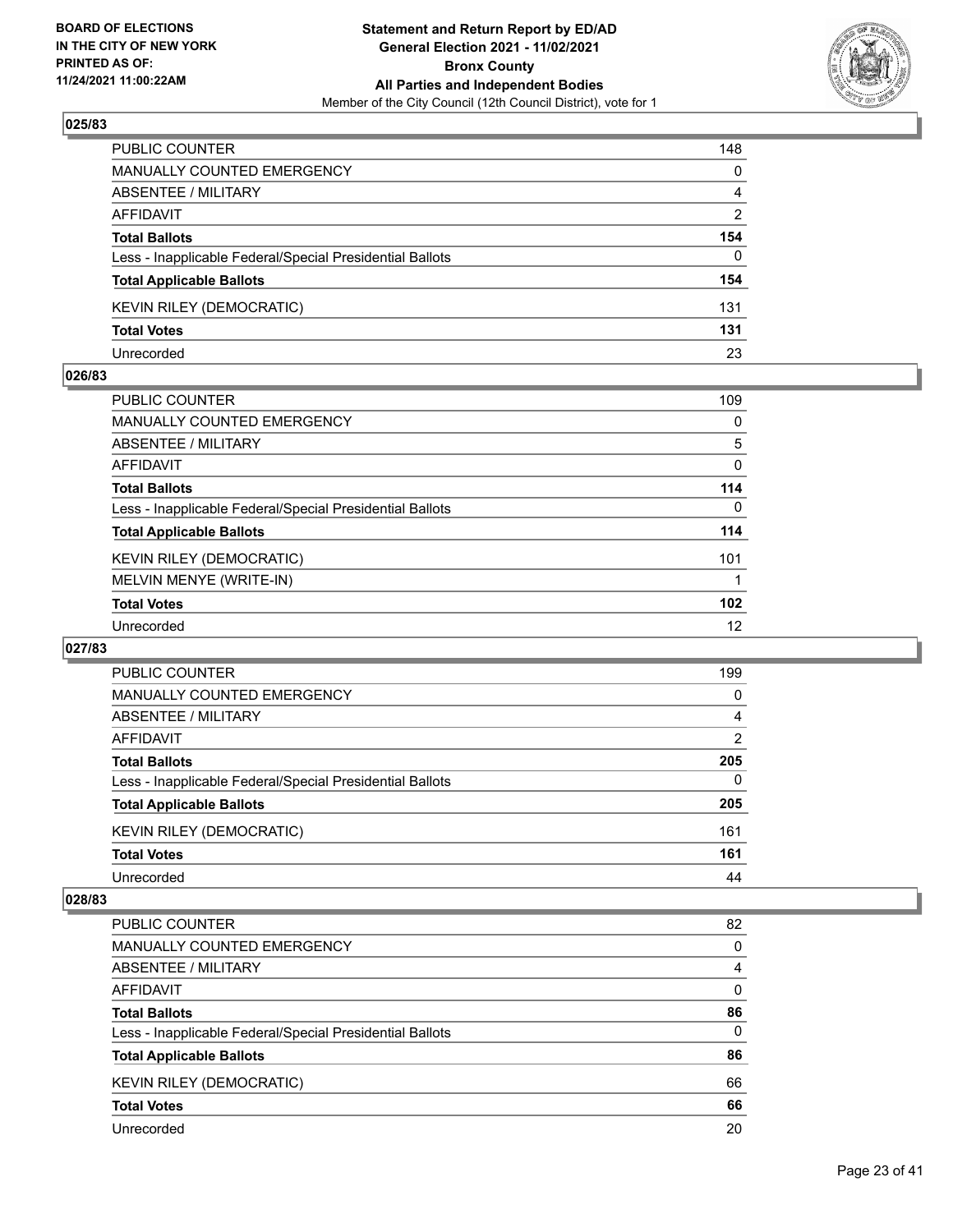

| PUBLIC COUNTER                                           | 122          |
|----------------------------------------------------------|--------------|
| <b>MANUALLY COUNTED EMERGENCY</b>                        | 0            |
| ABSENTEE / MILITARY                                      | 14           |
| AFFIDAVIT                                                | $\mathbf{0}$ |
| Total Ballots                                            | 136          |
| Less - Inapplicable Federal/Special Presidential Ballots | $\Omega$     |
| <b>Total Applicable Ballots</b>                          | 136          |
| KEVIN RILEY (DEMOCRATIC)                                 | 103          |
| DIANA AYALA (WRITE-IN)                                   |              |
| <b>Total Votes</b>                                       | 104          |
| Unrecorded                                               | 32           |

# **030/83**

| <b>PUBLIC COUNTER</b>                                    | 126      |
|----------------------------------------------------------|----------|
| <b>MANUALLY COUNTED EMERGENCY</b>                        | 0        |
| ABSENTEE / MILITARY                                      | 8        |
| <b>AFFIDAVIT</b>                                         |          |
| <b>Total Ballots</b>                                     | 135      |
| Less - Inapplicable Federal/Special Presidential Ballots | $\Omega$ |
| <b>Total Applicable Ballots</b>                          | 135      |
| <b>KEVIN RILEY (DEMOCRATIC)</b>                          | 112      |
| PEIRUN HUANG (WRITE-IN)                                  |          |
| <b>Total Votes</b>                                       | 113      |
| Unrecorded                                               | 22       |

## **031/83**

| PUBLIC COUNTER                                           | 198      |
|----------------------------------------------------------|----------|
| <b>MANUALLY COUNTED EMERGENCY</b>                        | $\Omega$ |
| ABSENTEE / MILITARY                                      | 19       |
| AFFIDAVIT                                                | 2        |
| <b>Total Ballots</b>                                     | 219      |
| Less - Inapplicable Federal/Special Presidential Ballots | $\Omega$ |
| <b>Total Applicable Ballots</b>                          | 219      |
| KEVIN RILEY (DEMOCRATIC)                                 | 188      |
| <b>Total Votes</b>                                       | 188      |
| Unrecorded                                               | 31       |

| <b>PUBLIC COUNTER</b>                                    | 154      |
|----------------------------------------------------------|----------|
| <b>MANUALLY COUNTED EMERGENCY</b>                        | $\Omega$ |
| ABSENTEE / MILITARY                                      | 8        |
| AFFIDAVIT                                                | $\Omega$ |
| <b>Total Ballots</b>                                     | 162      |
| Less - Inapplicable Federal/Special Presidential Ballots | $\Omega$ |
| <b>Total Applicable Ballots</b>                          | 162      |
| KEVIN RILEY (DEMOCRATIC)                                 | 141      |
| <b>Total Votes</b>                                       | 141      |
| Unrecorded                                               | 21       |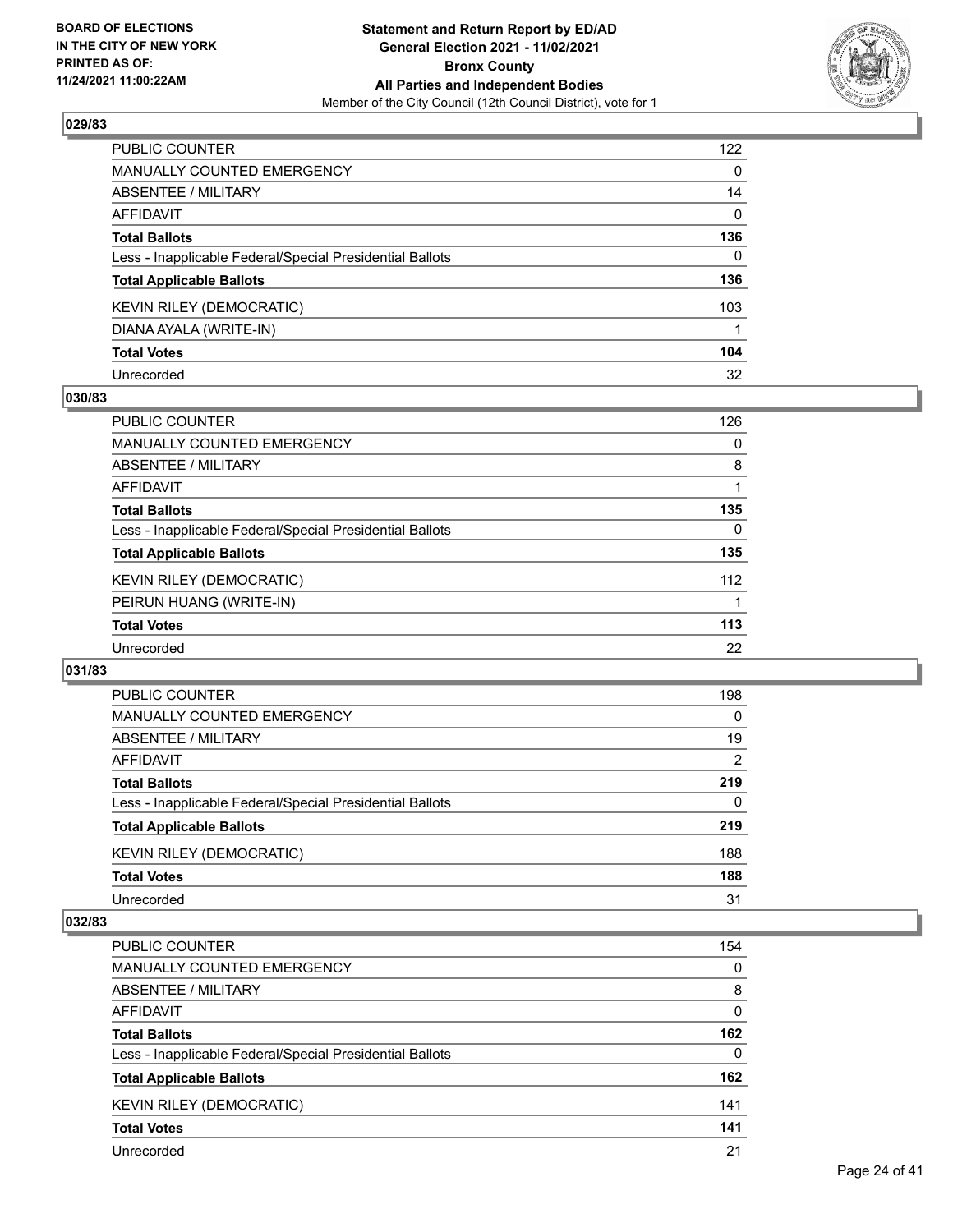

| PUBLIC COUNTER                                           | 254          |
|----------------------------------------------------------|--------------|
| <b>MANUALLY COUNTED EMERGENCY</b>                        | $\mathbf{0}$ |
| ABSENTEE / MILITARY                                      | 14           |
| AFFIDAVIT                                                | 2            |
| <b>Total Ballots</b>                                     | 270          |
| Less - Inapplicable Federal/Special Presidential Ballots | $\mathbf{0}$ |
| <b>Total Applicable Ballots</b>                          | 270          |
| KEVIN RILEY (DEMOCRATIC)                                 | 222          |
| <b>Total Votes</b>                                       | 222          |
| Unrecorded                                               | 48           |

## **034/83**

| <b>PUBLIC COUNTER</b>                                    | 188      |
|----------------------------------------------------------|----------|
| MANUALLY COUNTED EMERGENCY                               | $\Omega$ |
| ABSENTEE / MILITARY                                      | 8        |
| AFFIDAVIT                                                |          |
| <b>Total Ballots</b>                                     | 197      |
| Less - Inapplicable Federal/Special Presidential Ballots | 0        |
| <b>Total Applicable Ballots</b>                          | 197      |
| <b>KEVIN RILEY (DEMOCRATIC)</b>                          | 169      |
| PAMELA HAMILTON-JOHNSON (WRITE-IN)                       |          |
| <b>Total Votes</b>                                       | 170      |
| Unrecorded                                               | 27       |
|                                                          |          |

## **035/83**

| PUBLIC COUNTER                                           | 125      |
|----------------------------------------------------------|----------|
| MANUALLY COUNTED EMERGENCY                               | 0        |
| ABSENTEE / MILITARY                                      | 11       |
| AFFIDAVIT                                                | $\Omega$ |
| <b>Total Ballots</b>                                     | 136      |
| Less - Inapplicable Federal/Special Presidential Ballots | 0        |
| <b>Total Applicable Ballots</b>                          | 136      |
| <b>KEVIN RILEY (DEMOCRATIC)</b>                          | 113      |
| LIONEL CUMBERBATEN JR. (WRITE-IN)                        |          |
| <b>Total Votes</b>                                       | 114      |
| Unrecorded                                               | 22       |

| <b>PUBLIC COUNTER</b>                                    | 108      |
|----------------------------------------------------------|----------|
| MANUALLY COUNTED EMERGENCY                               | $\Omega$ |
| ABSENTEE / MILITARY                                      | 12       |
| AFFIDAVIT                                                | $\Omega$ |
| <b>Total Ballots</b>                                     | 120      |
| Less - Inapplicable Federal/Special Presidential Ballots | $\Omega$ |
| <b>Total Applicable Ballots</b>                          | 120      |
| KEVIN RILEY (DEMOCRATIC)                                 | 101      |
| <b>Total Votes</b>                                       | 101      |
| Unrecorded                                               | 19       |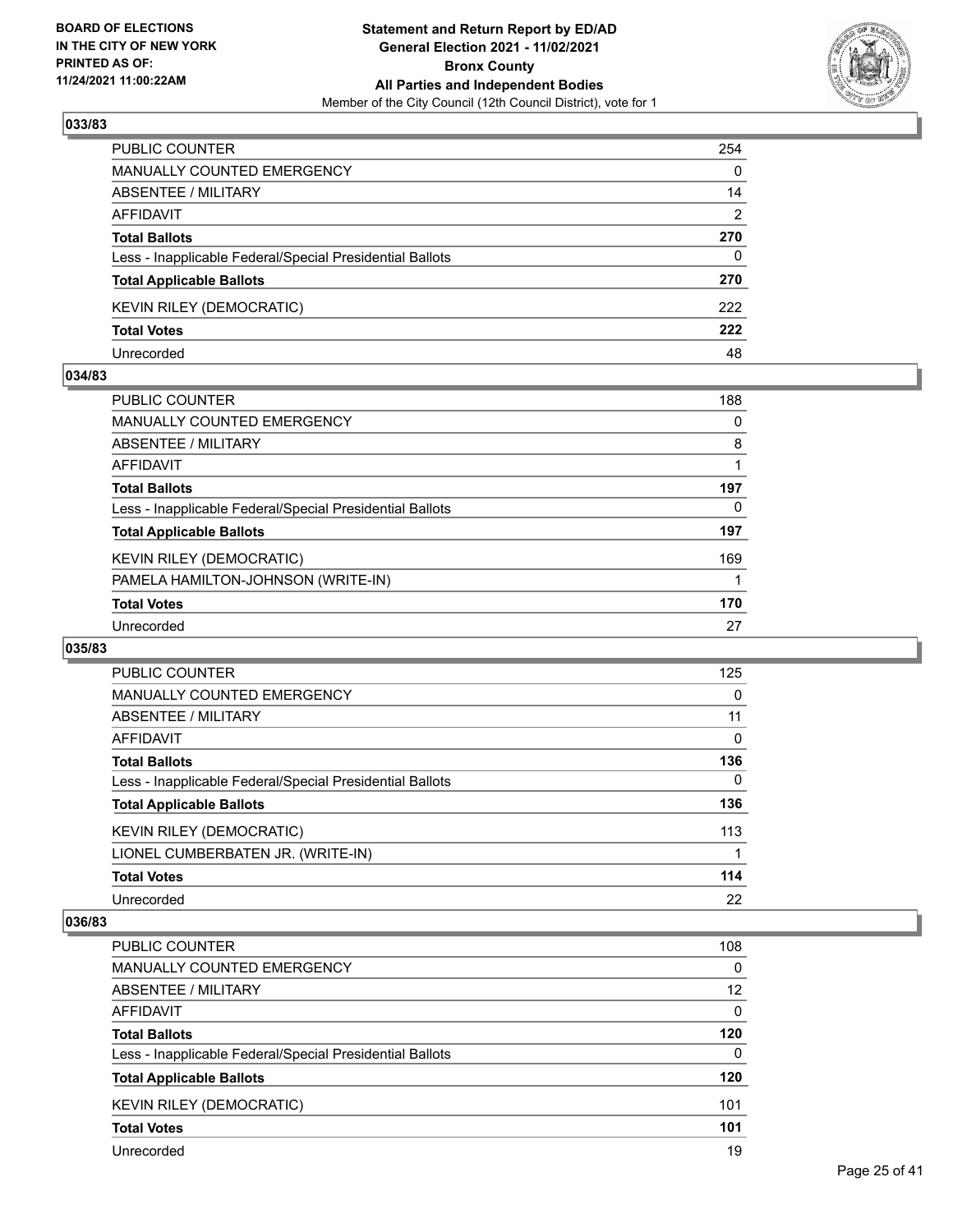

| PUBLIC COUNTER                                           | 106          |
|----------------------------------------------------------|--------------|
| MANUALLY COUNTED EMERGENCY                               | $\Omega$     |
| <b>ABSENTEE / MILITARY</b>                               | 3            |
| <b>AFFIDAVIT</b>                                         | $\Omega$     |
| <b>Total Ballots</b>                                     | 109          |
| Less - Inapplicable Federal/Special Presidential Ballots | $\mathbf{0}$ |
| <b>Total Applicable Ballots</b>                          | 109          |
| KEVIN RILEY (DEMOCRATIC)                                 | 96           |
| <b>Total Votes</b>                                       | 96           |
| Unrecorded                                               | 13           |

## **038/83**

| <b>PUBLIC COUNTER</b>                                    | 151 |
|----------------------------------------------------------|-----|
| MANUALLY COUNTED EMERGENCY                               | 0   |
| ABSENTEE / MILITARY                                      | 4   |
| AFFIDAVIT                                                | 0   |
| <b>Total Ballots</b>                                     | 155 |
| Less - Inapplicable Federal/Special Presidential Ballots | 0   |
| <b>Total Applicable Ballots</b>                          | 155 |
| <b>KEVIN RILEY (DEMOCRATIC)</b>                          | 118 |
| JURYBETH CABRAL (WRITE-IN)                               |     |
| <b>Total Votes</b>                                       | 119 |
| Unrecorded                                               | 36  |
|                                                          |     |

## **039/83**

| <b>PUBLIC COUNTER</b>                                    | 129      |
|----------------------------------------------------------|----------|
| <b>MANUALLY COUNTED EMERGENCY</b>                        | $\Omega$ |
| ABSENTEE / MILITARY                                      | 8        |
| AFFIDAVIT                                                | 0        |
| <b>Total Ballots</b>                                     | 137      |
| Less - Inapplicable Federal/Special Presidential Ballots | 0        |
| <b>Total Applicable Ballots</b>                          | 137      |
| <b>KEVIN RILEY (DEMOCRATIC)</b>                          | 113      |
| <b>Total Votes</b>                                       | 113      |
| Unrecorded                                               | 24       |

| <b>PUBLIC COUNTER</b>                                    | 136      |
|----------------------------------------------------------|----------|
| <b>MANUALLY COUNTED EMERGENCY</b>                        | $\Omega$ |
| ABSENTEE / MILITARY                                      | 10       |
| AFFIDAVIT                                                | $\Omega$ |
| <b>Total Ballots</b>                                     | 146      |
| Less - Inapplicable Federal/Special Presidential Ballots | $\Omega$ |
| <b>Total Applicable Ballots</b>                          | 146      |
| <b>KEVIN RILEY (DEMOCRATIC)</b>                          | 117      |
| ROBERT A. IRVING (WRITE-IN)                              |          |
| <b>Total Votes</b>                                       | 118      |
| Unrecorded                                               | 28       |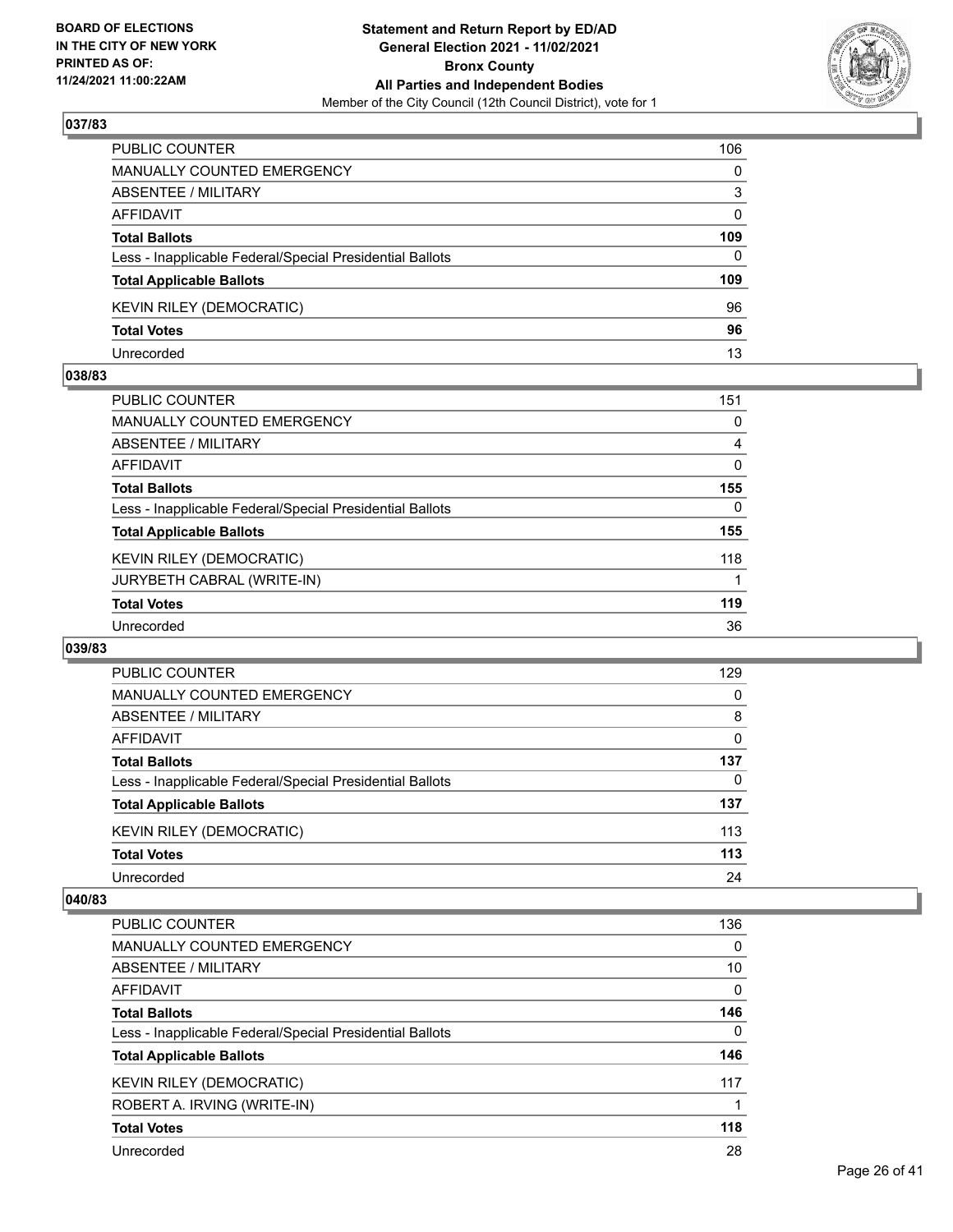

| PUBLIC COUNTER                                           | 130      |
|----------------------------------------------------------|----------|
| MANUALLY COUNTED EMERGENCY                               | $\Omega$ |
| ABSENTEE / MILITARY                                      | 8        |
| AFFIDAVIT                                                | $\Omega$ |
| <b>Total Ballots</b>                                     | 138      |
| Less - Inapplicable Federal/Special Presidential Ballots | $\Omega$ |
| <b>Total Applicable Ballots</b>                          | 138      |
| <b>KEVIN RILEY (DEMOCRATIC)</b>                          | 120      |
| <b>Total Votes</b>                                       | 120      |
| Unrecorded                                               | 18       |

## **042/83**

| <b>PUBLIC COUNTER</b>                                    | 152      |
|----------------------------------------------------------|----------|
| <b>MANUALLY COUNTED EMERGENCY</b>                        | $\Omega$ |
| <b>ABSENTEE / MILITARY</b>                               | 2        |
| AFFIDAVIT                                                | 0        |
| <b>Total Ballots</b>                                     | 154      |
| Less - Inapplicable Federal/Special Presidential Ballots | $\Omega$ |
| <b>Total Applicable Ballots</b>                          | 154      |
| <b>KEVIN RILEY (DEMOCRATIC)</b>                          | 124      |
| JOYCE BRISCOE (WRITE-IN)                                 |          |
| <b>Total Votes</b>                                       | 125      |
| Unrecorded                                               | 29       |
|                                                          |          |

| <b>PUBLIC COUNTER</b>                                    | 156      |
|----------------------------------------------------------|----------|
| <b>MANUALLY COUNTED EMERGENCY</b>                        | $\Omega$ |
| ABSENTEE / MILITARY                                      | 10       |
| AFFIDAVIT                                                | $\Omega$ |
| <b>Total Ballots</b>                                     | 166      |
| Less - Inapplicable Federal/Special Presidential Ballots | $\Omega$ |
| <b>Total Applicable Ballots</b>                          | 166      |
| KEVIN RILEY (DEMOCRATIC)                                 | 138      |
| <b>Total Votes</b>                                       | 138      |
| Unrecorded                                               | 28       |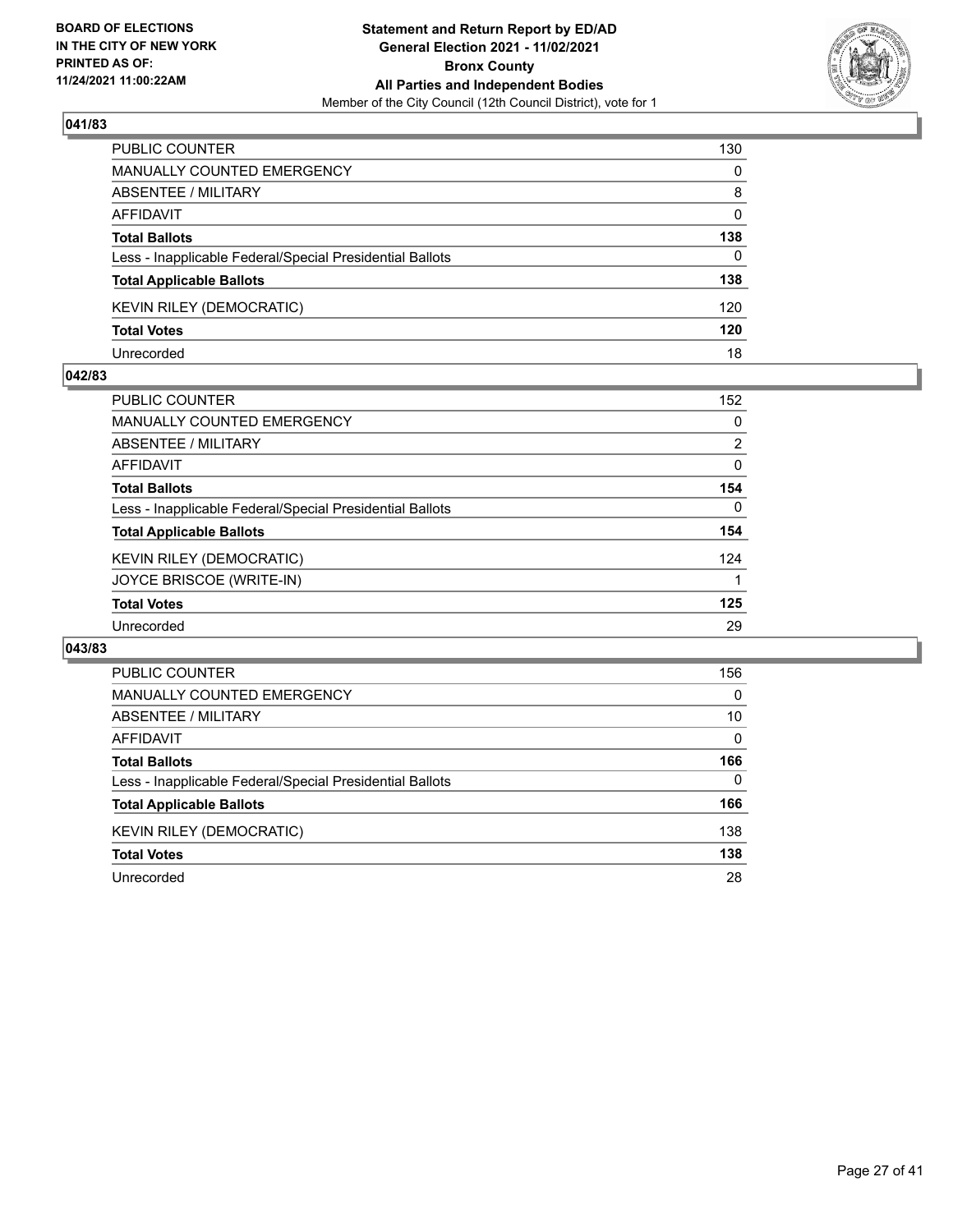

| <b>PUBLIC COUNTER</b>                                    | 144      |
|----------------------------------------------------------|----------|
| <b>MANUALLY COUNTED EMERGENCY</b>                        | $\Omega$ |
| ABSENTEE / MILITARY                                      | 9        |
| AFFIDAVIT                                                | 0        |
| <b>Total Ballots</b>                                     | 153      |
| Less - Inapplicable Federal/Special Presidential Ballots | 0        |
| <b>Total Applicable Ballots</b>                          | 153      |
| <b>KEVIN RILEY (DEMOCRATIC)</b>                          | 125      |
| DIMITRUIS RICHARDSON (WRITE-IN)                          |          |
| RICHARD M. HAMILTON (WRITE-IN)                           |          |
| <b>Total Votes</b>                                       | 127      |
| Unrecorded                                               | 26       |

## **045/83**

| <b>PUBLIC COUNTER</b>                                    | 191      |
|----------------------------------------------------------|----------|
| <b>MANUALLY COUNTED EMERGENCY</b>                        | $\Omega$ |
| ABSENTEE / MILITARY                                      | 16       |
| <b>AFFIDAVIT</b>                                         | 0        |
| <b>Total Ballots</b>                                     | 207      |
| Less - Inapplicable Federal/Special Presidential Ballots | $\Omega$ |
| <b>Total Applicable Ballots</b>                          | 207      |
| KEVIN RILEY (DEMOCRATIC)                                 | 171      |
| PAMELA HAMILTON-JOHNSON (WRITE-IN)                       |          |
| <b>Total Votes</b>                                       | 172      |
| Unrecorded                                               | 35       |

| <b>PUBLIC COUNTER</b>                                    | 178      |
|----------------------------------------------------------|----------|
| MANUALLY COUNTED EMERGENCY                               | $\Omega$ |
| <b>ABSENTEE / MILITARY</b>                               | 11       |
| AFFIDAVIT                                                | 2        |
| <b>Total Ballots</b>                                     | 191      |
| Less - Inapplicable Federal/Special Presidential Ballots | 0        |
| <b>Total Applicable Ballots</b>                          | 191      |
| KEVIN RILEY (DEMOCRATIC)                                 | 149      |
| <b>Total Votes</b>                                       | 149      |
| Unrecorded                                               | 42       |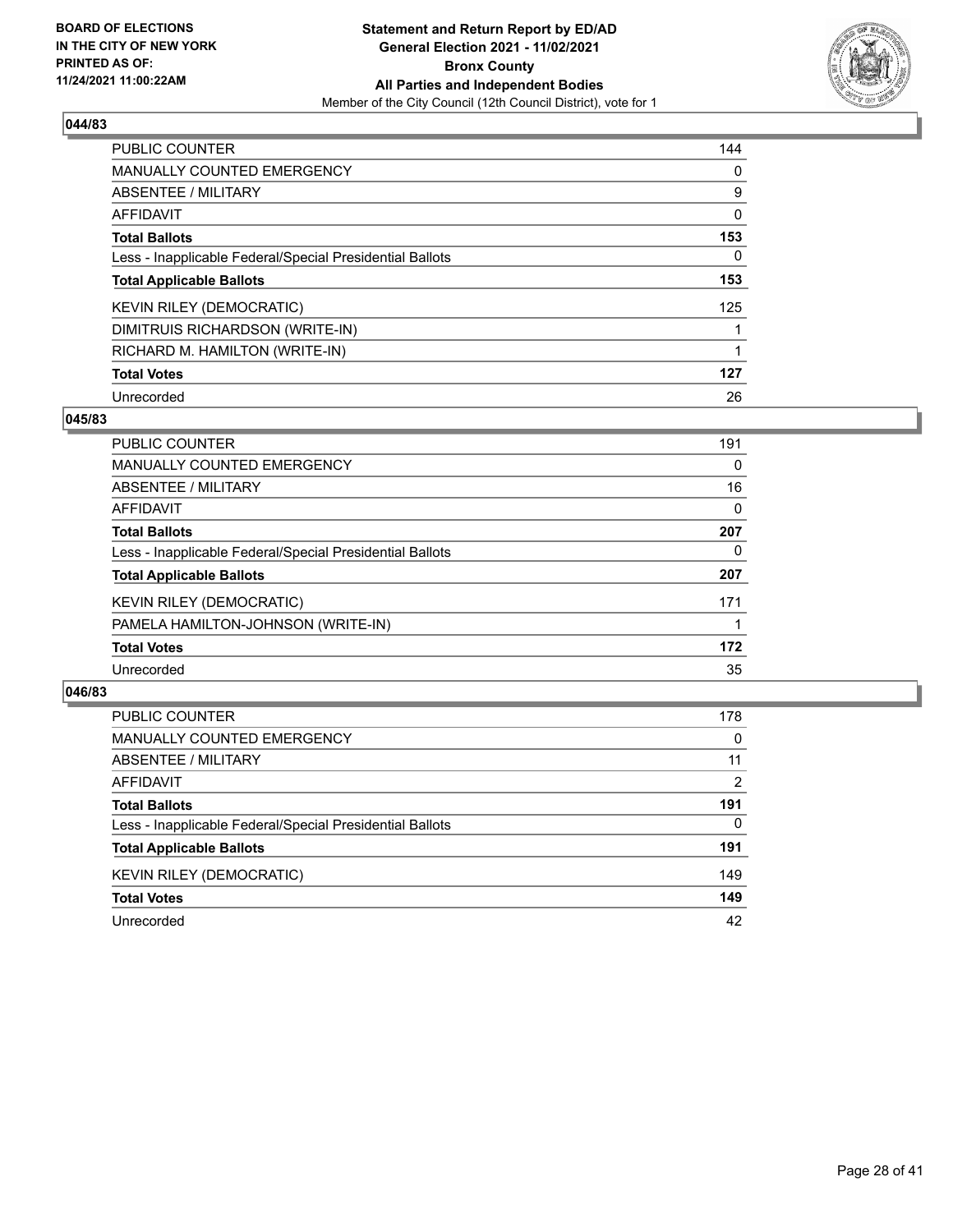

| PUBLIC COUNTER                                           | 113          |
|----------------------------------------------------------|--------------|
| MANUALLY COUNTED EMERGENCY                               | 0            |
| ABSENTEE / MILITARY                                      | 4            |
| AFFIDAVIT                                                | $\mathbf{0}$ |
| Total Ballots                                            | 117          |
| Less - Inapplicable Federal/Special Presidential Ballots | $\mathbf{0}$ |
| <b>Total Applicable Ballots</b>                          | 117          |
| KEVIN RILEY (DEMOCRATIC)                                 | 91           |
| UNATTRIBUTABLE WRITE-IN (WRITE-IN)                       |              |
| <b>Total Votes</b>                                       | 92           |
| Unrecorded                                               | 25           |

# **048/83**

| <b>PUBLIC COUNTER</b>                                    | 87       |
|----------------------------------------------------------|----------|
| MANUALLY COUNTED EMERGENCY                               | 0        |
| ABSENTEE / MILITARY                                      | 11       |
| AFFIDAVIT                                                |          |
| <b>Total Ballots</b>                                     | 99       |
| Less - Inapplicable Federal/Special Presidential Ballots | $\Omega$ |
| <b>Total Applicable Ballots</b>                          | 99       |
| KEVIN RILEY (DEMOCRATIC)                                 | 85       |
| <b>Total Votes</b>                                       | 85       |
| Unrecorded                                               | 14       |

| PUBLIC COUNTER                                           | 99  |
|----------------------------------------------------------|-----|
| <b>MANUALLY COUNTED EMERGENCY</b>                        | 0   |
| ABSENTEE / MILITARY                                      | 13  |
| AFFIDAVIT                                                | 0   |
| <b>Total Ballots</b>                                     | 112 |
| Less - Inapplicable Federal/Special Presidential Ballots | 0   |
| <b>Total Applicable Ballots</b>                          | 112 |
| <b>KEVIN RILEY (DEMOCRATIC)</b>                          | 91  |
| <b>BRANDON RITCHIE (WRITE-IN)</b>                        |     |
| MICHAEL CALLUSOL (WRITE-IN)                              |     |
| <b>Total Votes</b>                                       | 93  |
| Unrecorded                                               | 19  |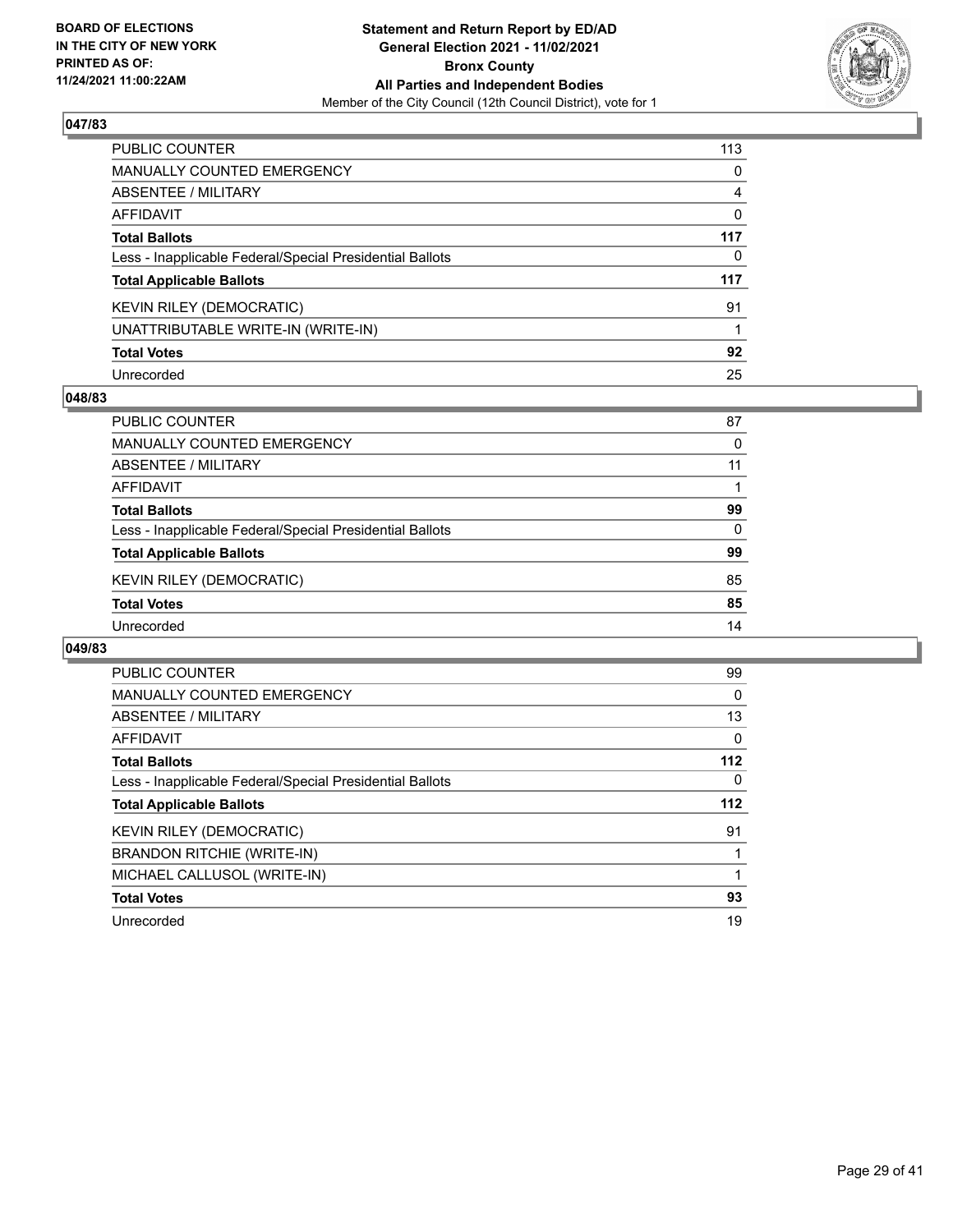

| PUBLIC COUNTER                                           | 141 |
|----------------------------------------------------------|-----|
| MANUALLY COUNTED EMERGENCY                               | 0   |
| ABSENTEE / MILITARY                                      | 4   |
| <b>AFFIDAVIT</b>                                         |     |
| <b>Total Ballots</b>                                     | 146 |
| Less - Inapplicable Federal/Special Presidential Ballots | 0   |
| <b>Total Applicable Ballots</b>                          | 146 |
| KEVIN RILEY (DEMOCRATIC)                                 | 117 |
| KEVIN WRIGHT (WRITE-IN)                                  |     |
| <b>Total Votes</b>                                       | 118 |
| Unrecorded                                               | 28  |

# **051/83**

| <b>PUBLIC COUNTER</b>                                    | 166      |
|----------------------------------------------------------|----------|
| <b>MANUALLY COUNTED EMERGENCY</b>                        | $\Omega$ |
| ABSENTEE / MILITARY                                      | 8        |
| AFFIDAVIT                                                |          |
| <b>Total Ballots</b>                                     | 175      |
| Less - Inapplicable Federal/Special Presidential Ballots | 0        |
| <b>Total Applicable Ballots</b>                          | 175      |
| KEVIN RILEY (DEMOCRATIC)                                 | 145      |
| <b>Total Votes</b>                                       | 145      |
| Unrecorded                                               | 30       |

#### **052/83**

| <b>PUBLIC COUNTER</b>                                    | 174 |
|----------------------------------------------------------|-----|
| <b>MANUALLY COUNTED EMERGENCY</b>                        | 0   |
| ABSENTEE / MILITARY                                      | 12  |
| AFFIDAVIT                                                |     |
| <b>Total Ballots</b>                                     | 187 |
| Less - Inapplicable Federal/Special Presidential Ballots | 0   |
| <b>Total Applicable Ballots</b>                          | 187 |
| <b>KEVIN RILEY (DEMOCRATIC)</b>                          | 148 |
| UNATTRIBUTABLE WRITE-IN (WRITE-IN)                       |     |
| <b>Total Votes</b>                                       | 149 |
| Unrecorded                                               | 38  |

| PUBLIC COUNTER                                           | 139 |
|----------------------------------------------------------|-----|
| MANUALLY COUNTED EMERGENCY                               | 0   |
| ABSENTEE / MILITARY                                      | 11  |
| AFFIDAVIT                                                |     |
| <b>Total Ballots</b>                                     | 151 |
| Less - Inapplicable Federal/Special Presidential Ballots | 0   |
| <b>Total Applicable Ballots</b>                          | 151 |
| KEVIN RILEY (DEMOCRATIC)                                 | 127 |
| <b>Total Votes</b>                                       | 127 |
| Unrecorded                                               | 24  |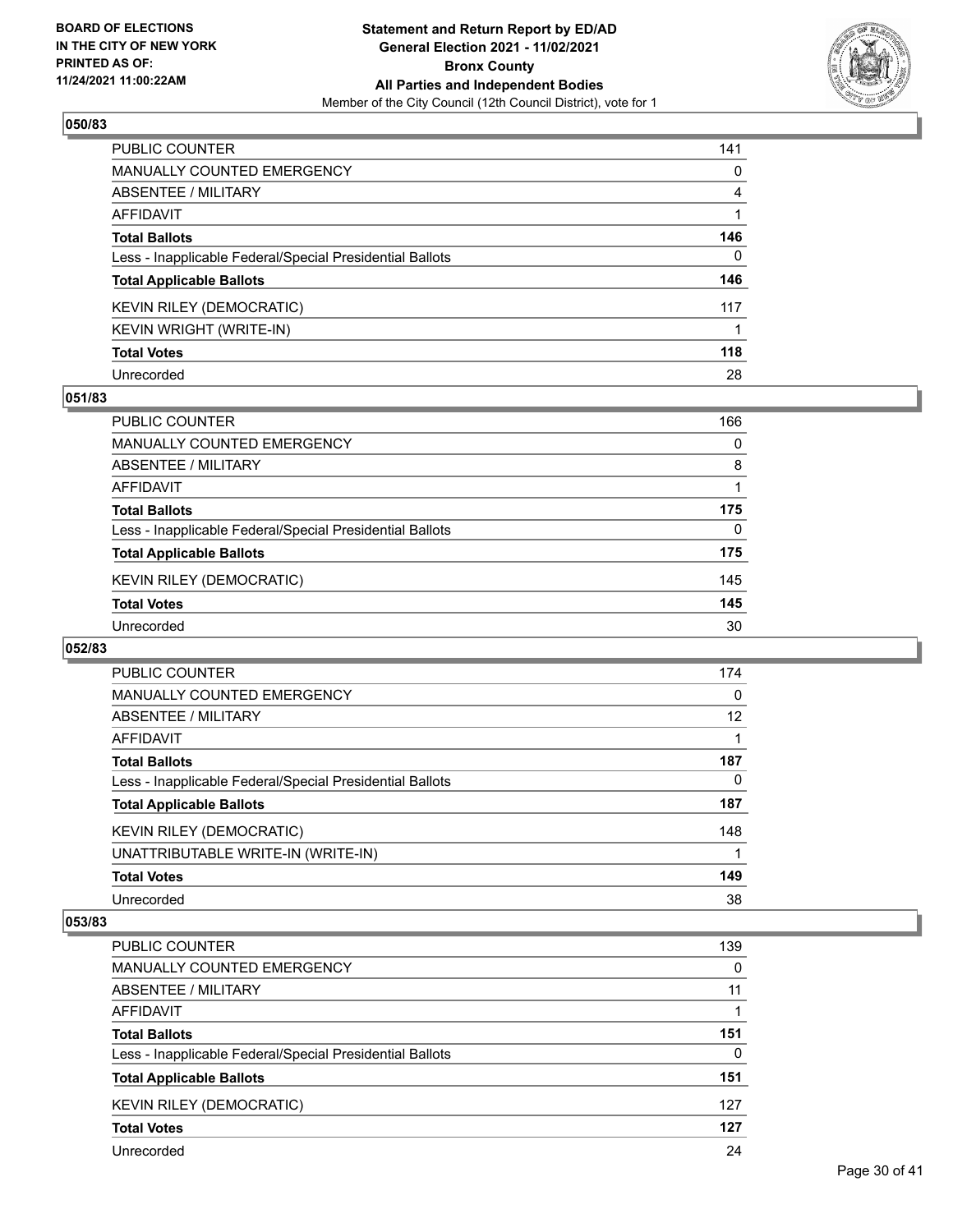

| PUBLIC COUNTER                                           | 129 |
|----------------------------------------------------------|-----|
| <b>MANUALLY COUNTED EMERGENCY</b>                        | 0   |
| <b>ABSENTEE / MILITARY</b>                               | 6   |
| AFFIDAVIT                                                |     |
| <b>Total Ballots</b>                                     | 136 |
| Less - Inapplicable Federal/Special Presidential Ballots | 0   |
| <b>Total Applicable Ballots</b>                          | 136 |
| KEVIN RILEY (DEMOCRATIC)                                 | 103 |
| UNATTRIBUTABLE WRITE-IN (WRITE-IN)                       |     |
| <b>Total Votes</b>                                       | 104 |
| Unrecorded                                               | 32  |

# **055/83**

| <b>PUBLIC COUNTER</b>                                    | 130 |
|----------------------------------------------------------|-----|
| <b>MANUALLY COUNTED EMERGENCY</b>                        | 0   |
| ABSENTEE / MILITARY                                      | 7   |
| AFFIDAVIT                                                | 0   |
| <b>Total Ballots</b>                                     | 137 |
| Less - Inapplicable Federal/Special Presidential Ballots | 0   |
| <b>Total Applicable Ballots</b>                          | 137 |
| <b>KEVIN RILEY (DEMOCRATIC)</b>                          | 116 |
| PEARL CORBIN (WRITE-IN)                                  |     |
| UNATTRIBUTABLE WRITE-IN (WRITE-IN)                       |     |
| <b>Total Votes</b>                                       | 118 |
| Unrecorded                                               | 19  |

| <b>PUBLIC COUNTER</b>                                    | 194      |
|----------------------------------------------------------|----------|
| <b>MANUALLY COUNTED EMERGENCY</b>                        | $\Omega$ |
| ABSENTEE / MILITARY                                      | 10       |
| AFFIDAVIT                                                | $\Omega$ |
| <b>Total Ballots</b>                                     | 204      |
| Less - Inapplicable Federal/Special Presidential Ballots | $\Omega$ |
| <b>Total Applicable Ballots</b>                          | 204      |
| <b>KEVIN RILEY (DEMOCRATIC)</b>                          | 174      |
| SAMMY RAVELO (WRITE-IN)                                  |          |
| <b>Total Votes</b>                                       | 175      |
| Unrecorded                                               | 29       |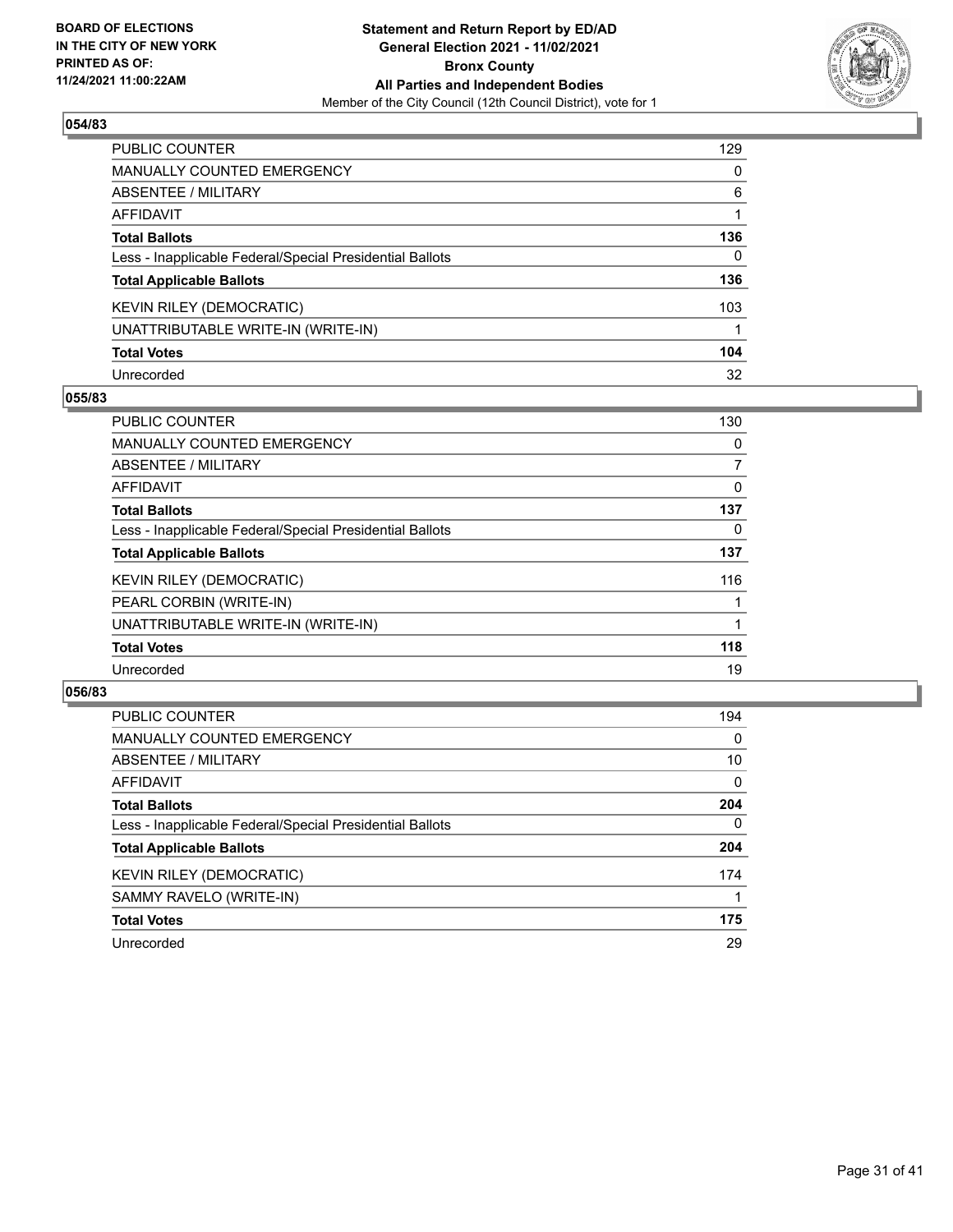

| <b>PUBLIC COUNTER</b>                                    | 220      |
|----------------------------------------------------------|----------|
| MANUALLY COUNTED EMERGENCY                               | $\Omega$ |
| <b>ABSENTEE / MILITARY</b>                               | 12       |
| AFFIDAVIT                                                | $\Omega$ |
| <b>Total Ballots</b>                                     | 232      |
| Less - Inapplicable Federal/Special Presidential Ballots | 0        |
| <b>Total Applicable Ballots</b>                          | 232      |
| <b>KEVIN RILEY (DEMOCRATIC)</b>                          | 201      |
| <b>Total Votes</b>                                       | 201      |
| Unrecorded                                               | 31       |

## **058/83**

| PUBLIC COUNTER                                           | 83       |
|----------------------------------------------------------|----------|
| <b>MANUALLY COUNTED EMERGENCY</b>                        | $\Omega$ |
| ABSENTEE / MILITARY                                      | 4        |
| <b>AFFIDAVIT</b>                                         | 2        |
| <b>Total Ballots</b>                                     | 89       |
| Less - Inapplicable Federal/Special Presidential Ballots | $\Omega$ |
| <b>Total Applicable Ballots</b>                          | 89       |
| <b>KEVIN RILEY (DEMOCRATIC)</b>                          | 64       |
| <b>Total Votes</b>                                       | 64       |
| Unrecorded                                               | 25       |
|                                                          |          |

# **059/83**

| <b>PUBLIC COUNTER</b>                                    | 138      |
|----------------------------------------------------------|----------|
| <b>MANUALLY COUNTED EMERGENCY</b>                        | $\Omega$ |
| ABSENTEE / MILITARY                                      | 4        |
| AFFIDAVIT                                                |          |
| <b>Total Ballots</b>                                     | 143      |
| Less - Inapplicable Federal/Special Presidential Ballots | 0        |
| <b>Total Applicable Ballots</b>                          | 143      |
| KEVIN RILEY (DEMOCRATIC)                                 | 107      |
| <b>Total Votes</b>                                       | 107      |
| Unrecorded                                               | 36       |

| <b>PUBLIC COUNTER</b>                                    | 66 |
|----------------------------------------------------------|----|
| <b>MANUALLY COUNTED EMERGENCY</b>                        | 0  |
| ABSENTEE / MILITARY                                      | 3  |
| AFFIDAVIT                                                | 0  |
| <b>Total Ballots</b>                                     | 69 |
| Less - Inapplicable Federal/Special Presidential Ballots | 0  |
| <b>Total Applicable Ballots</b>                          | 69 |
| KEVIN RILEY (DEMOCRATIC)                                 | 52 |
| <b>Total Votes</b>                                       | 52 |
| Unrecorded                                               | 17 |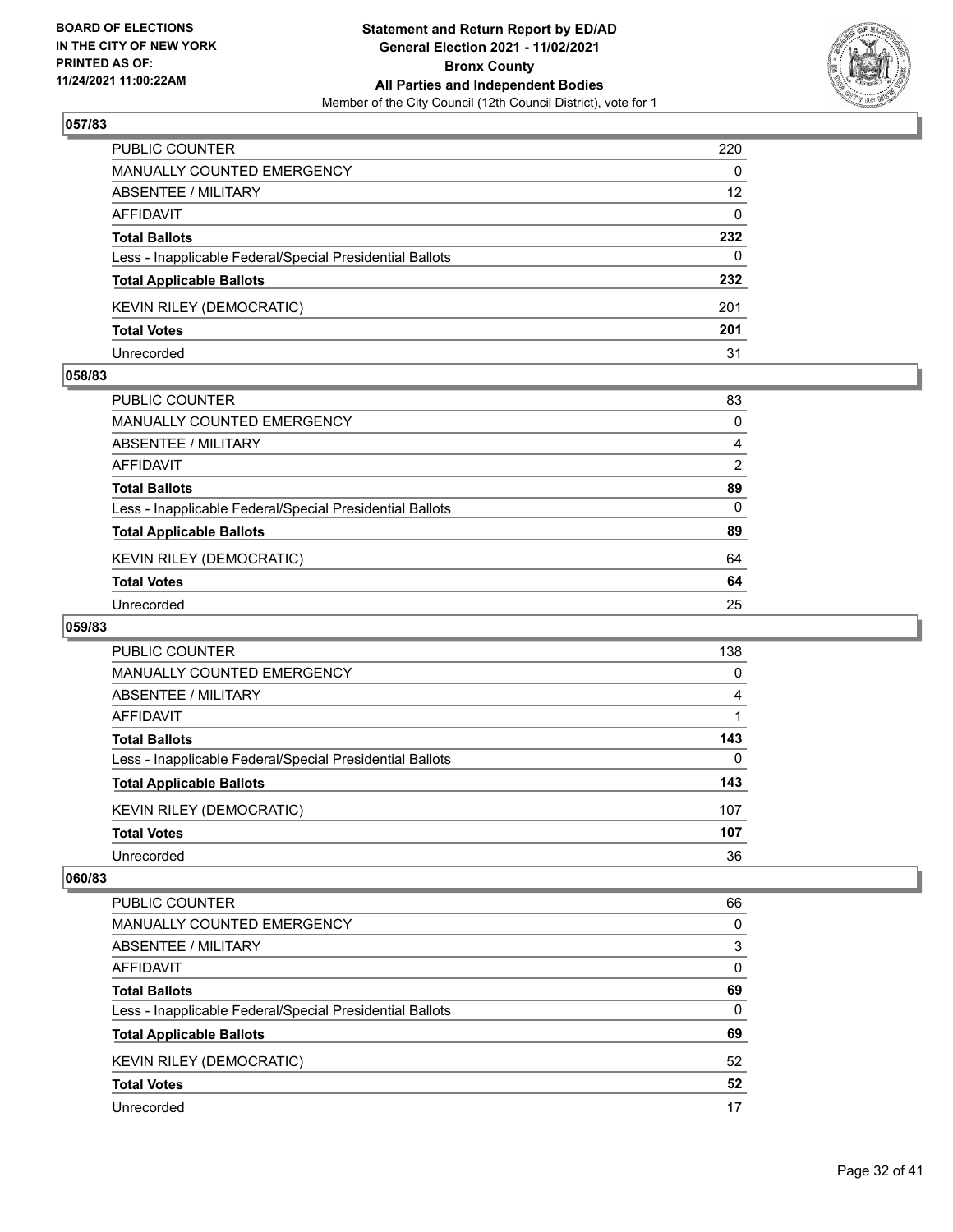

| PUBLIC COUNTER                                           | 93       |
|----------------------------------------------------------|----------|
| MANUALLY COUNTED EMERGENCY                               | $\Omega$ |
| ABSENTEE / MILITARY                                      |          |
| AFFIDAVIT                                                | 0        |
| <b>Total Ballots</b>                                     | 100      |
| Less - Inapplicable Federal/Special Presidential Ballots | 0        |
| <b>Total Applicable Ballots</b>                          | 100      |
| <b>KEVIN RILEY (DEMOCRATIC)</b>                          | 76       |
| <b>Total Votes</b>                                       | 76       |
| Unrecorded                                               | 24       |

## **062/83**

| 61       |
|----------|
| $\Omega$ |
| 3        |
|          |
| 65       |
| $\Omega$ |
| 65       |
| 47       |
| 47       |
| 18       |
|          |

# **063/83**

| PUBLIC COUNTER                                           | 80 |
|----------------------------------------------------------|----|
| MANUALLY COUNTED EMERGENCY                               | 0  |
| ABSENTEE / MILITARY                                      | 15 |
| AFFIDAVIT                                                |    |
| <b>Total Ballots</b>                                     | 96 |
| Less - Inapplicable Federal/Special Presidential Ballots | 0  |
| <b>Total Applicable Ballots</b>                          | 96 |
| KEVIN RILEY (DEMOCRATIC)                                 | 70 |
| <b>Total Votes</b>                                       | 70 |
| Unrecorded                                               | 26 |

| <b>PUBLIC COUNTER</b>                                    | 160      |
|----------------------------------------------------------|----------|
| <b>MANUALLY COUNTED EMERGENCY</b>                        | $\Omega$ |
| ABSENTEE / MILITARY                                      | 11       |
| AFFIDAVIT                                                | 0        |
| <b>Total Ballots</b>                                     | 171      |
| Less - Inapplicable Federal/Special Presidential Ballots | 0        |
| <b>Total Applicable Ballots</b>                          | 171      |
| <b>KEVIN RILEY (DEMOCRATIC)</b>                          | 158      |
| DR. DEVI ELIZABETH NAMPIAPARAMPIL (WRITE-IN)             |          |
| <b>Total Votes</b>                                       | 159      |
| Unrecorded                                               | 12       |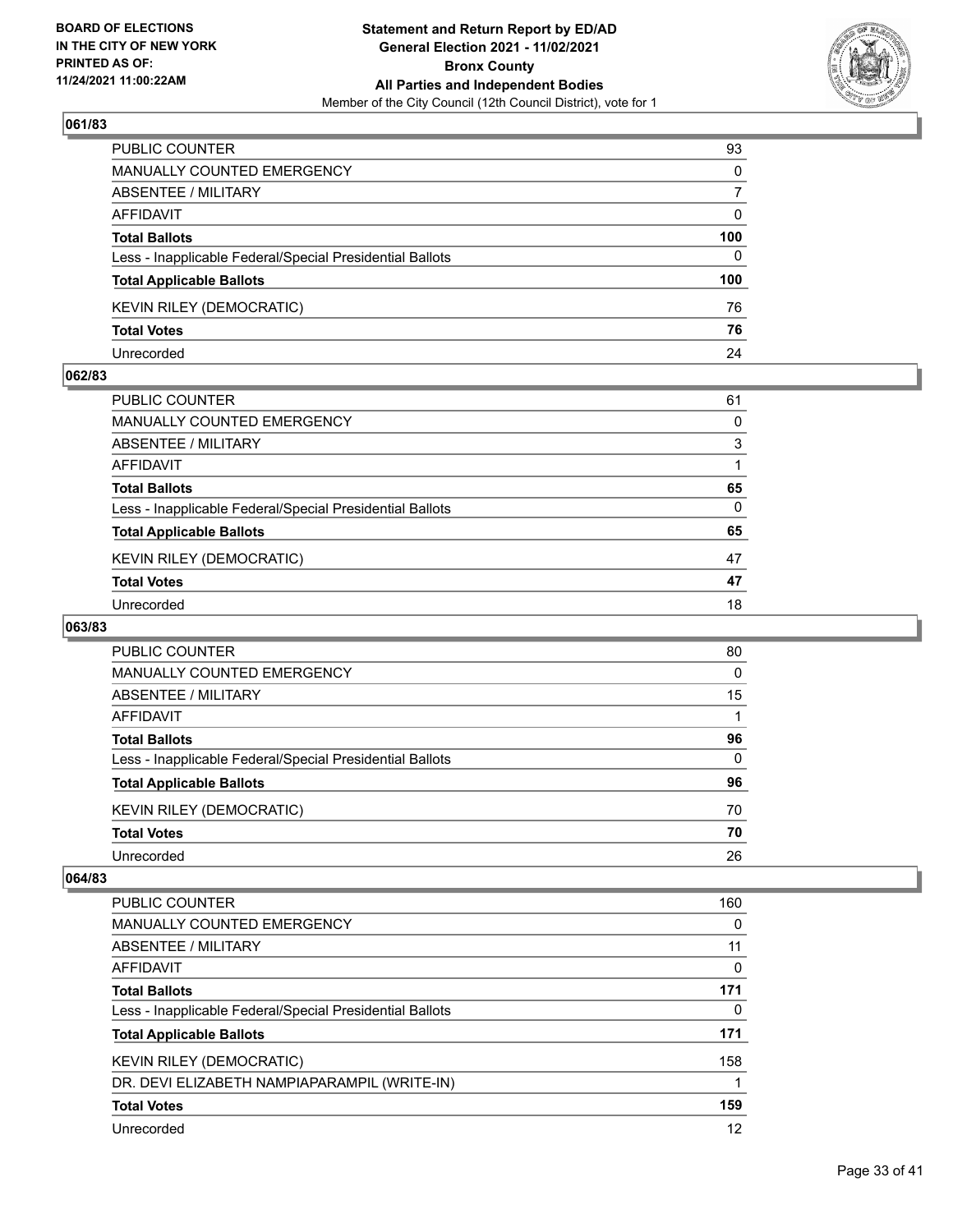

| PUBLIC COUNTER                                           | 119          |
|----------------------------------------------------------|--------------|
| <b>MANUALLY COUNTED EMERGENCY</b>                        | $\mathbf{0}$ |
| <b>ABSENTEE / MILITARY</b>                               | 6            |
| AFFIDAVIT                                                | $\mathbf{0}$ |
| <b>Total Ballots</b>                                     | 125          |
| Less - Inapplicable Federal/Special Presidential Ballots | $\mathbf{0}$ |
| <b>Total Applicable Ballots</b>                          | 125          |
| KEVIN RILEY (DEMOCRATIC)                                 | 95           |
| DALE BENJAMIN DRAKEFORD (WRITE-IN)                       |              |
| <b>Total Votes</b>                                       | 96           |
| Unrecorded                                               | 29           |

# **066/83**

| <b>PUBLIC COUNTER</b>                                    | 213 |
|----------------------------------------------------------|-----|
| <b>MANUALLY COUNTED EMERGENCY</b>                        | 0   |
| ABSENTEE / MILITARY                                      | 8   |
| AFFIDAVIT                                                |     |
| <b>Total Ballots</b>                                     | 222 |
| Less - Inapplicable Federal/Special Presidential Ballots | 0   |
| <b>Total Applicable Ballots</b>                          | 222 |
| KEVIN RILEY (DEMOCRATIC)                                 | 183 |
| <b>Total Votes</b>                                       | 183 |
| Unrecorded                                               | 39  |

| <b>PUBLIC COUNTER</b>                                    | 80 |
|----------------------------------------------------------|----|
| MANUALLY COUNTED EMERGENCY                               | 0  |
| ABSENTEE / MILITARY                                      | 4  |
| AFFIDAVIT                                                |    |
| <b>Total Ballots</b>                                     | 85 |
| Less - Inapplicable Federal/Special Presidential Ballots | 0  |
| <b>Total Applicable Ballots</b>                          | 85 |
| <b>KEVIN RILEY (DEMOCRATIC)</b>                          | 69 |
| <b>Total Votes</b>                                       | 69 |
| Unrecorded                                               | 16 |
| 068/83 COMBINED into: 067/83                             |    |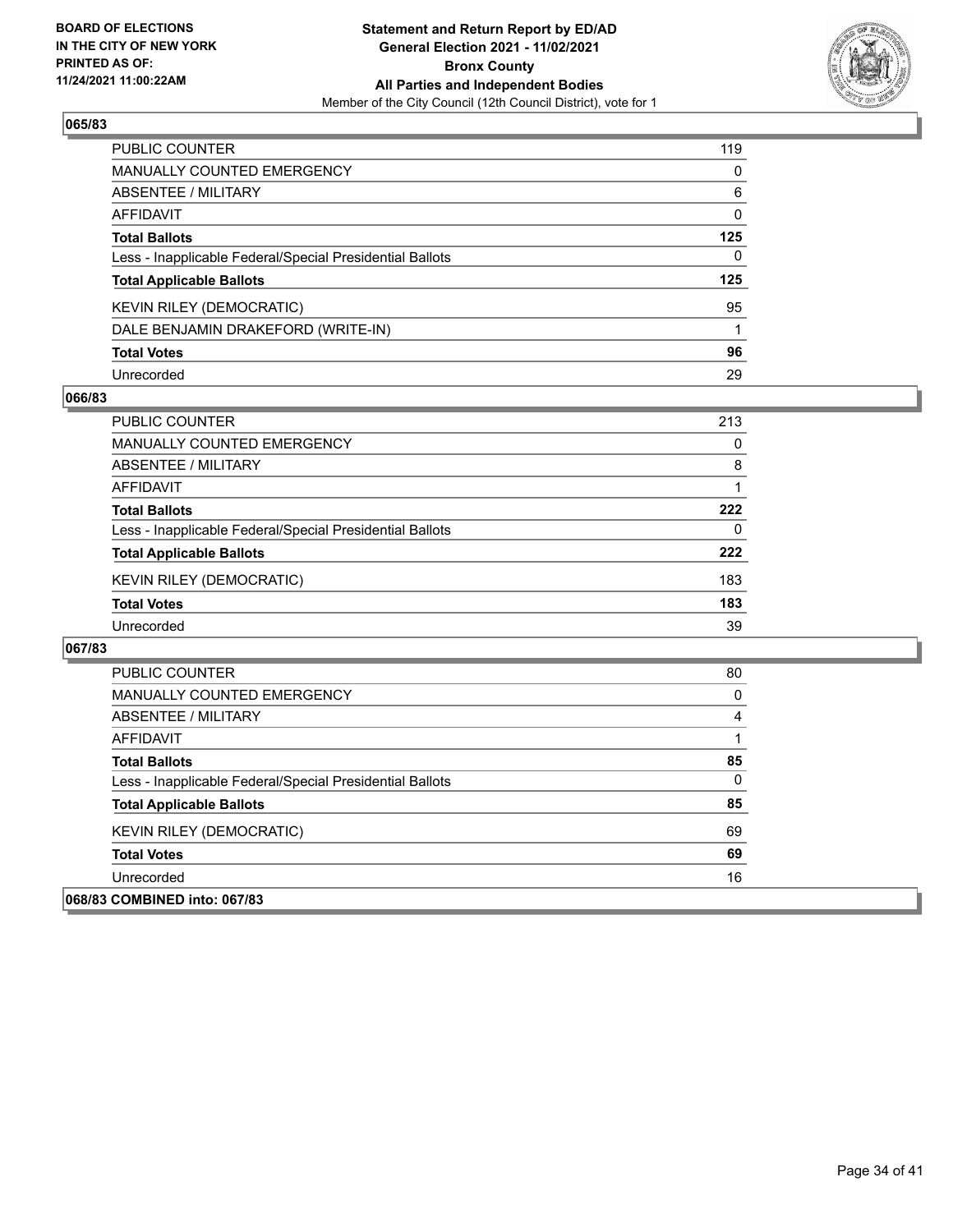

| PUBLIC COUNTER                                           | 202           |
|----------------------------------------------------------|---------------|
| <b>MANUALLY COUNTED EMERGENCY</b>                        | 0             |
| ABSENTEE / MILITARY                                      | 9             |
| AFFIDAVIT                                                | $\mathcal{P}$ |
| <b>Total Ballots</b>                                     | 213           |
| Less - Inapplicable Federal/Special Presidential Ballots | 0             |
| <b>Total Applicable Ballots</b>                          | 213           |
| <b>KEVIN RILEY (DEMOCRATIC)</b>                          | 157           |
| <b>Total Votes</b>                                       | 157           |
| Unrecorded                                               | 56            |

## **070/83**

| PUBLIC COUNTER                                           | 224      |
|----------------------------------------------------------|----------|
| <b>MANUALLY COUNTED EMERGENCY</b>                        | 0        |
| ABSENTEE / MILITARY                                      | 10       |
| AFFIDAVIT                                                |          |
| <b>Total Ballots</b>                                     | 235      |
| Less - Inapplicable Federal/Special Presidential Ballots | $\Omega$ |
| <b>Total Applicable Ballots</b>                          | 235      |
| <b>KEVIN RILEY (DEMOCRATIC)</b>                          | 182      |
| <b>Total Votes</b>                                       | 182      |
| Unrecorded                                               | 53       |
|                                                          |          |

# **071/83**

| <b>PUBLIC COUNTER</b>                                    | 210           |
|----------------------------------------------------------|---------------|
| <b>MANUALLY COUNTED EMERGENCY</b>                        | $\Omega$      |
| ABSENTEE / MILITARY                                      | 18            |
| AFFIDAVIT                                                | $\mathcal{P}$ |
| <b>Total Ballots</b>                                     | 230           |
| Less - Inapplicable Federal/Special Presidential Ballots | 0             |
| <b>Total Applicable Ballots</b>                          | 230           |
| KEVIN RILEY (DEMOCRATIC)                                 | 197           |
| <b>Total Votes</b>                                       | 197           |
| Unrecorded                                               | 33            |

| <b>PUBLIC COUNTER</b>                                    | 108      |
|----------------------------------------------------------|----------|
| <b>MANUALLY COUNTED EMERGENCY</b>                        | $\Omega$ |
| ABSENTEE / MILITARY                                      | 11       |
| AFFIDAVIT                                                | 12       |
| <b>Total Ballots</b>                                     | 131      |
| Less - Inapplicable Federal/Special Presidential Ballots | 0        |
| <b>Total Applicable Ballots</b>                          | 131      |
| KEVIN RILEY (DEMOCRATIC)                                 | 118      |
| <b>Total Votes</b>                                       | 118      |
| Unrecorded                                               | 13       |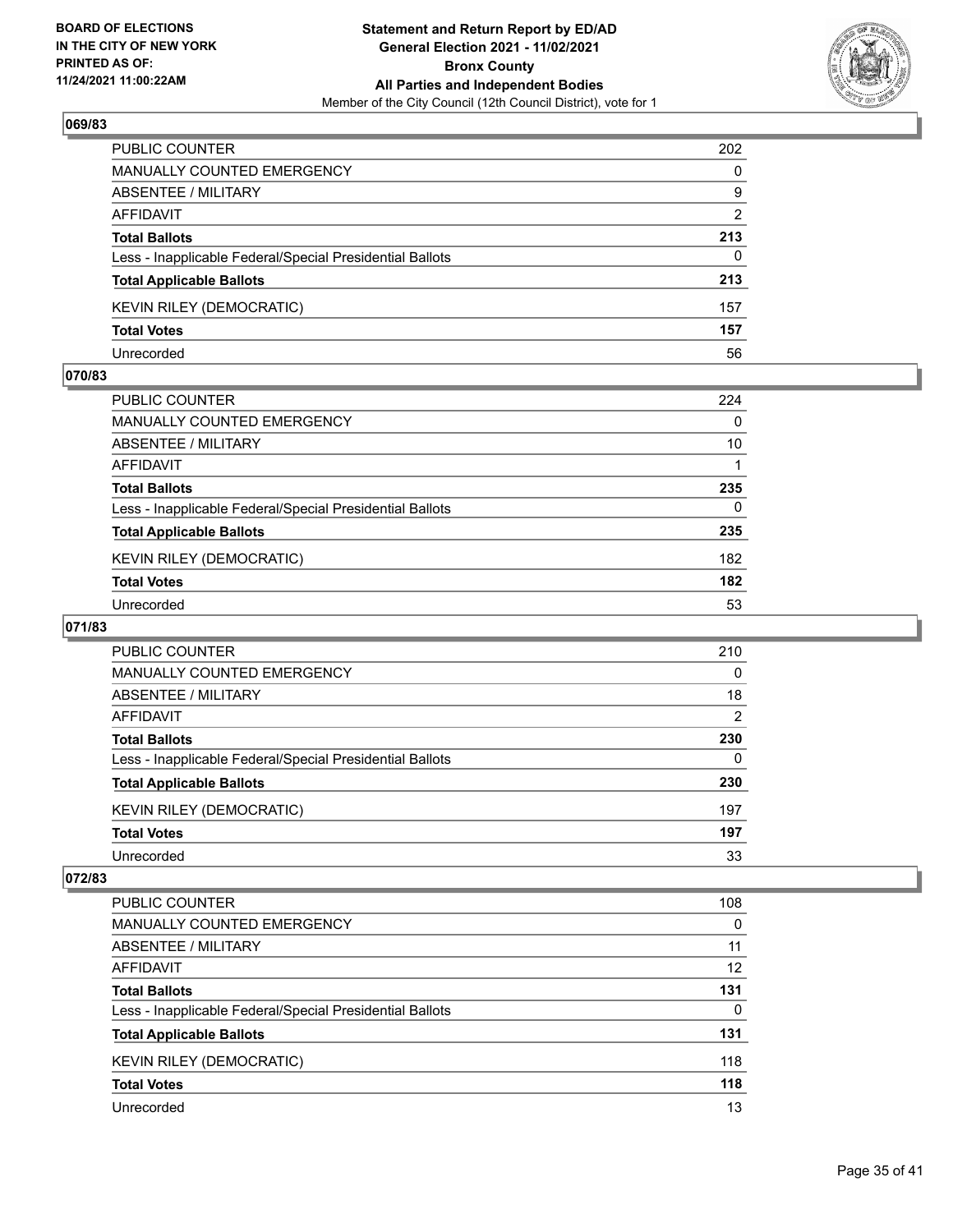

| PUBLIC COUNTER                                           | 180               |
|----------------------------------------------------------|-------------------|
| <b>MANUALLY COUNTED EMERGENCY</b>                        | 0                 |
| <b>ABSENTEE / MILITARY</b>                               | $12 \overline{ }$ |
| AFFIDAVIT                                                | $\Omega$          |
| <b>Total Ballots</b>                                     | 192               |
| Less - Inapplicable Federal/Special Presidential Ballots | 0                 |
| <b>Total Applicable Ballots</b>                          | 192               |
| <b>KEVIN RILEY (DEMOCRATIC)</b>                          | 164               |
| TIFFENY SUMMERVILLE (WRITE-IN)                           | $\overline{2}$    |
| <b>Total Votes</b>                                       | 166               |
| Unrecorded                                               | 26                |

## **074/83**

| <b>PUBLIC COUNTER</b>                                    | 206      |
|----------------------------------------------------------|----------|
| <b>MANUALLY COUNTED EMERGENCY</b>                        | $\Omega$ |
| ABSENTEE / MILITARY                                      | 10       |
| <b>AFFIDAVIT</b>                                         | 0        |
| <b>Total Ballots</b>                                     | 216      |
| Less - Inapplicable Federal/Special Presidential Ballots | $\Omega$ |
| <b>Total Applicable Ballots</b>                          | 216      |
| <b>KEVIN RILEY (DEMOCRATIC)</b>                          | 173      |
| DANIEL SANCHEZ (WRITE-IN)                                |          |
| JOHN HOUSTON (WRITE-IN)                                  |          |
| <b>Total Votes</b>                                       | 175      |
| Unrecorded                                               | 41       |

| <b>PUBLIC COUNTER</b>                                    | 208      |
|----------------------------------------------------------|----------|
| MANUALLY COUNTED EMERGENCY                               | $\Omega$ |
| ABSENTEE / MILITARY                                      | 20       |
| AFFIDAVIT                                                | $\Omega$ |
| <b>Total Ballots</b>                                     | 228      |
| Less - Inapplicable Federal/Special Presidential Ballots | $\Omega$ |
| <b>Total Applicable Ballots</b>                          | 228      |
| <b>KEVIN RILEY (DEMOCRATIC)</b>                          | 195      |
| KATHLEEN A MCDOWELL (WRITE-IN)                           |          |
| <b>Total Votes</b>                                       | 196      |
| Unrecorded                                               | 32       |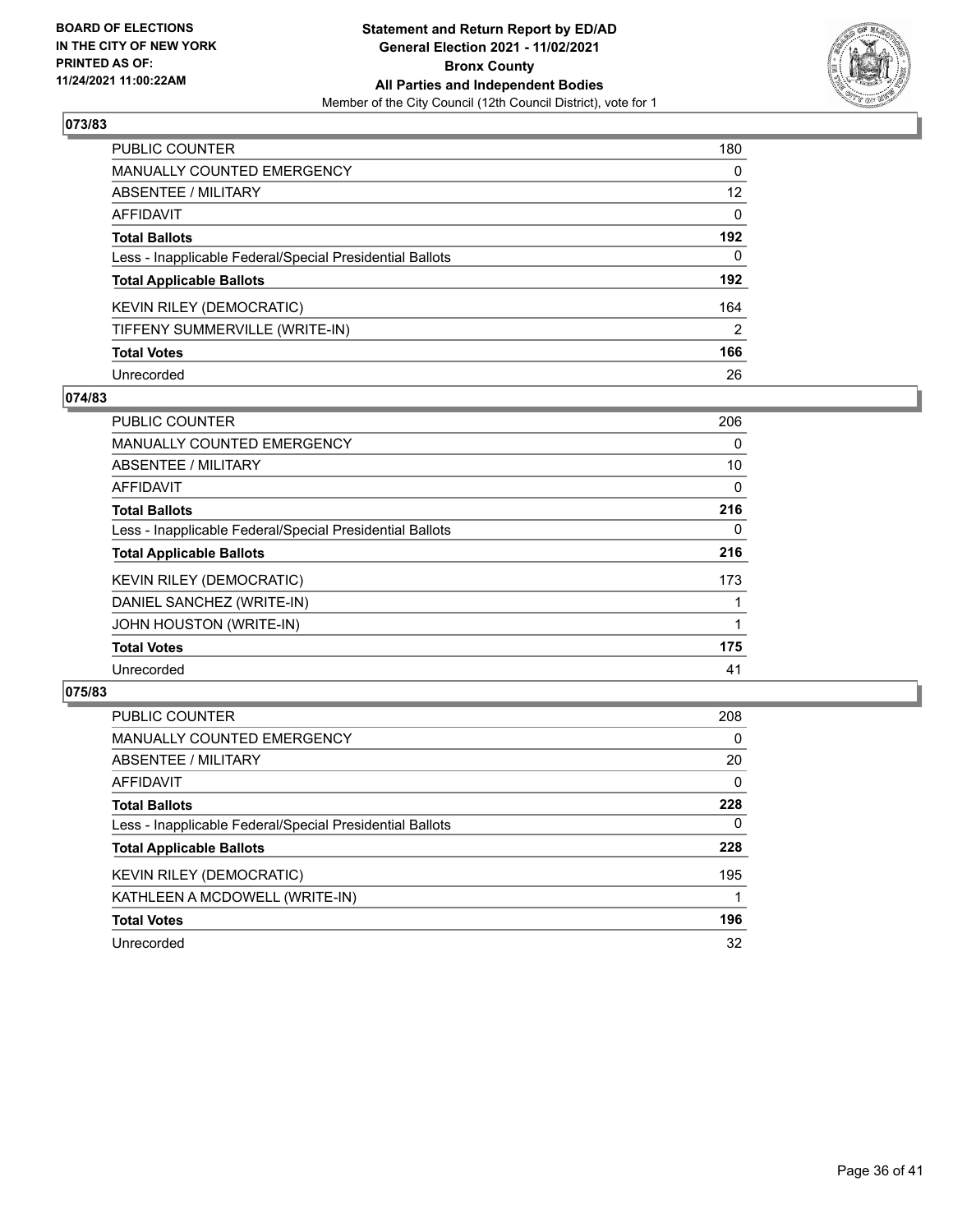

| <b>PUBLIC COUNTER</b>                                    | 220 |
|----------------------------------------------------------|-----|
| <b>MANUALLY COUNTED EMERGENCY</b>                        | 0   |
| ABSENTEE / MILITARY                                      | 21  |
| AFFIDAVIT                                                |     |
| <b>Total Ballots</b>                                     | 242 |
| Less - Inapplicable Federal/Special Presidential Ballots | 0   |
| <b>Total Applicable Ballots</b>                          | 242 |
| <b>KEVIN RILEY (DEMOCRATIC)</b>                          | 188 |
| JOHN E LYON (WRITE-IN)                                   |     |
| TARA WATKINS (WRITE-IN)                                  |     |
| <b>Total Votes</b>                                       | 190 |
| Unrecorded                                               | 52  |

# **077/83**

| <b>PUBLIC COUNTER</b>                                    | 169      |
|----------------------------------------------------------|----------|
| MANUALLY COUNTED EMERGENCY                               | 0        |
| ABSENTEE / MILITARY                                      | 6        |
| AFFIDAVIT                                                | $\Omega$ |
| <b>Total Ballots</b>                                     | 175      |
| Less - Inapplicable Federal/Special Presidential Ballots | $\Omega$ |
| <b>Total Applicable Ballots</b>                          | 175      |
| KEVIN RILEY (DEMOCRATIC)                                 | 155      |
| <b>Total Votes</b>                                       | 155      |
| Unrecorded                                               | 20       |
|                                                          |          |

## **078/83**

| PUBLIC COUNTER                                           | 137      |
|----------------------------------------------------------|----------|
| MANUALLY COUNTED EMERGENCY                               | $\Omega$ |
| ABSENTEE / MILITARY                                      | 2        |
| AFFIDAVIT                                                | $\Omega$ |
| <b>Total Ballots</b>                                     | 139      |
| Less - Inapplicable Federal/Special Presidential Ballots | $\Omega$ |
| <b>Total Applicable Ballots</b>                          | 139      |
| <b>KEVIN RILEY (DEMOCRATIC)</b>                          | 118      |
| <b>Total Votes</b>                                       | 118      |
| Unrecorded                                               | 21       |

| <b>PUBLIC COUNTER</b>                                    | 207 |
|----------------------------------------------------------|-----|
| MANUALLY COUNTED EMERGENCY                               | 0   |
| ABSENTEE / MILITARY                                      | 14  |
| AFFIDAVIT                                                | 0   |
| <b>Total Ballots</b>                                     | 221 |
| Less - Inapplicable Federal/Special Presidential Ballots | 0   |
| <b>Total Applicable Ballots</b>                          | 221 |
| <b>KEVIN RILEY (DEMOCRATIC)</b>                          | 184 |
| <b>Total Votes</b>                                       | 184 |
| Unrecorded                                               | 37  |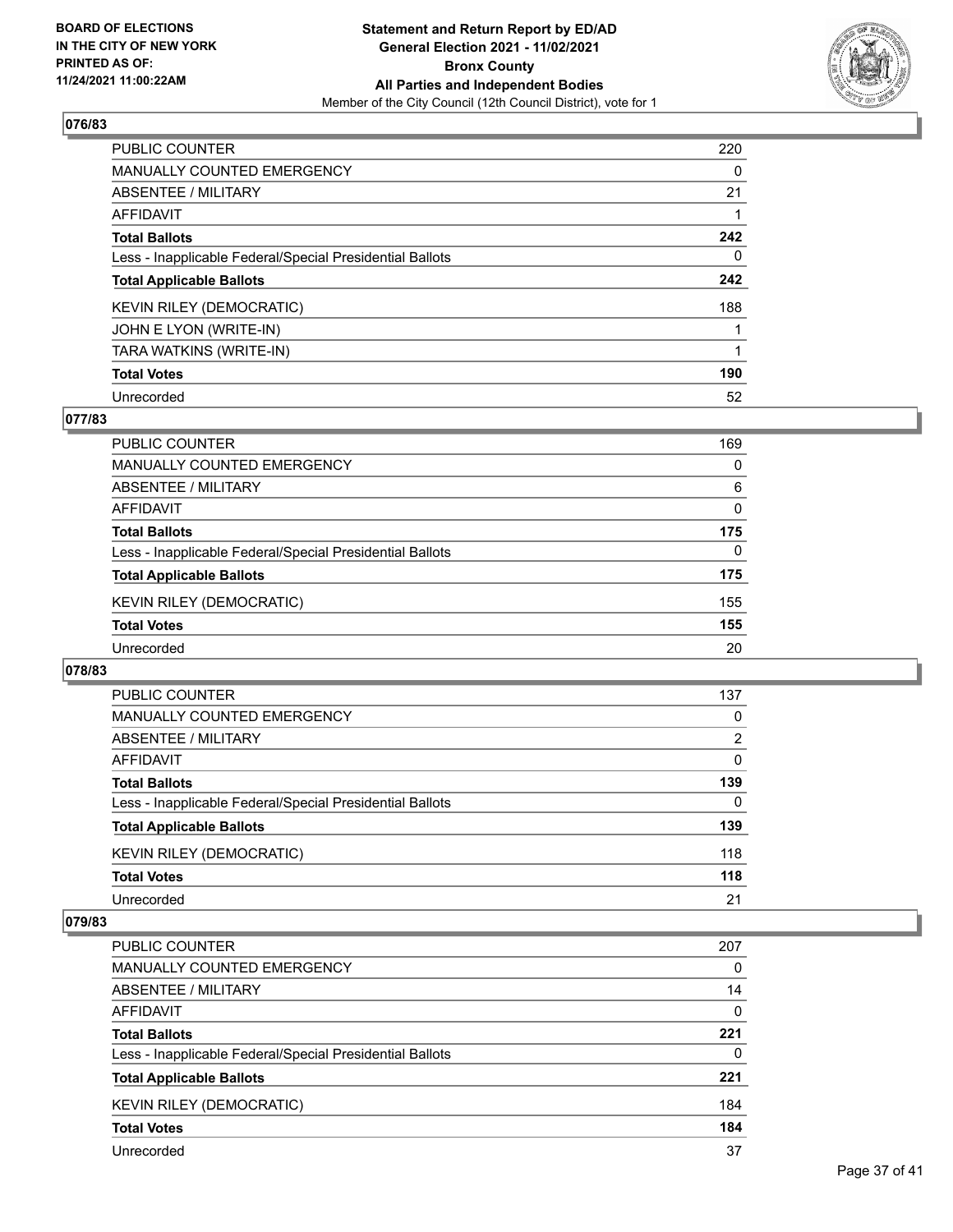

| PUBLIC COUNTER                                           | 161      |
|----------------------------------------------------------|----------|
| MANUALLY COUNTED EMERGENCY                               | 0        |
| ABSENTEE / MILITARY                                      |          |
| AFFIDAVIT                                                | 0        |
| <b>Total Ballots</b>                                     | 168      |
| Less - Inapplicable Federal/Special Presidential Ballots | $\Omega$ |
| <b>Total Applicable Ballots</b>                          | 168      |
| <b>KEVIN RILEY (DEMOCRATIC)</b>                          | 131      |
| <b>Total Votes</b>                                       | 131      |
| Unrecorded                                               | 37       |

## **081/83**

| <b>PUBLIC COUNTER</b>                                    | 236      |
|----------------------------------------------------------|----------|
| <b>MANUALLY COUNTED EMERGENCY</b>                        | $\Omega$ |
| ABSENTEE / MILITARY                                      | 14       |
| AFFIDAVIT                                                | $\Omega$ |
| <b>Total Ballots</b>                                     | 250      |
| Less - Inapplicable Federal/Special Presidential Ballots | $\Omega$ |
| <b>Total Applicable Ballots</b>                          | 250      |
| <b>KEVIN RILEY (DEMOCRATIC)</b>                          | 220      |
| HENRY DRAKEFORD (WRITE-IN)                               |          |
| <b>Total Votes</b>                                       | 221      |
| Unrecorded                                               | 29       |
|                                                          |          |

## **082/83**

| PUBLIC COUNTER                                           | 169      |
|----------------------------------------------------------|----------|
| <b>MANUALLY COUNTED EMERGENCY</b>                        | 0        |
| ABSENTEE / MILITARY                                      | 25       |
| AFFIDAVIT                                                |          |
| <b>Total Ballots</b>                                     | 195      |
| Less - Inapplicable Federal/Special Presidential Ballots | $\Omega$ |
| <b>Total Applicable Ballots</b>                          | 195      |
| <b>KEVIN RILEY (DEMOCRATIC)</b>                          | 153      |
| <b>Total Votes</b>                                       | 153      |
| Unrecorded                                               | 42       |

| <b>PUBLIC COUNTER</b>                                    | 12 <sup>2</sup> |
|----------------------------------------------------------|-----------------|
| <b>MANUALLY COUNTED EMERGENCY</b>                        | $\Omega$        |
| ABSENTEE / MILITARY                                      | 0               |
| AFFIDAVIT                                                | 4               |
| <b>Total Ballots</b>                                     | 16              |
| Less - Inapplicable Federal/Special Presidential Ballots | $\Omega$        |
| <b>Total Applicable Ballots</b>                          | 16              |
| KEVIN RILEY (DEMOCRATIC)                                 | 9               |
| <b>Total Votes</b>                                       | 9               |
| Unrecorded                                               |                 |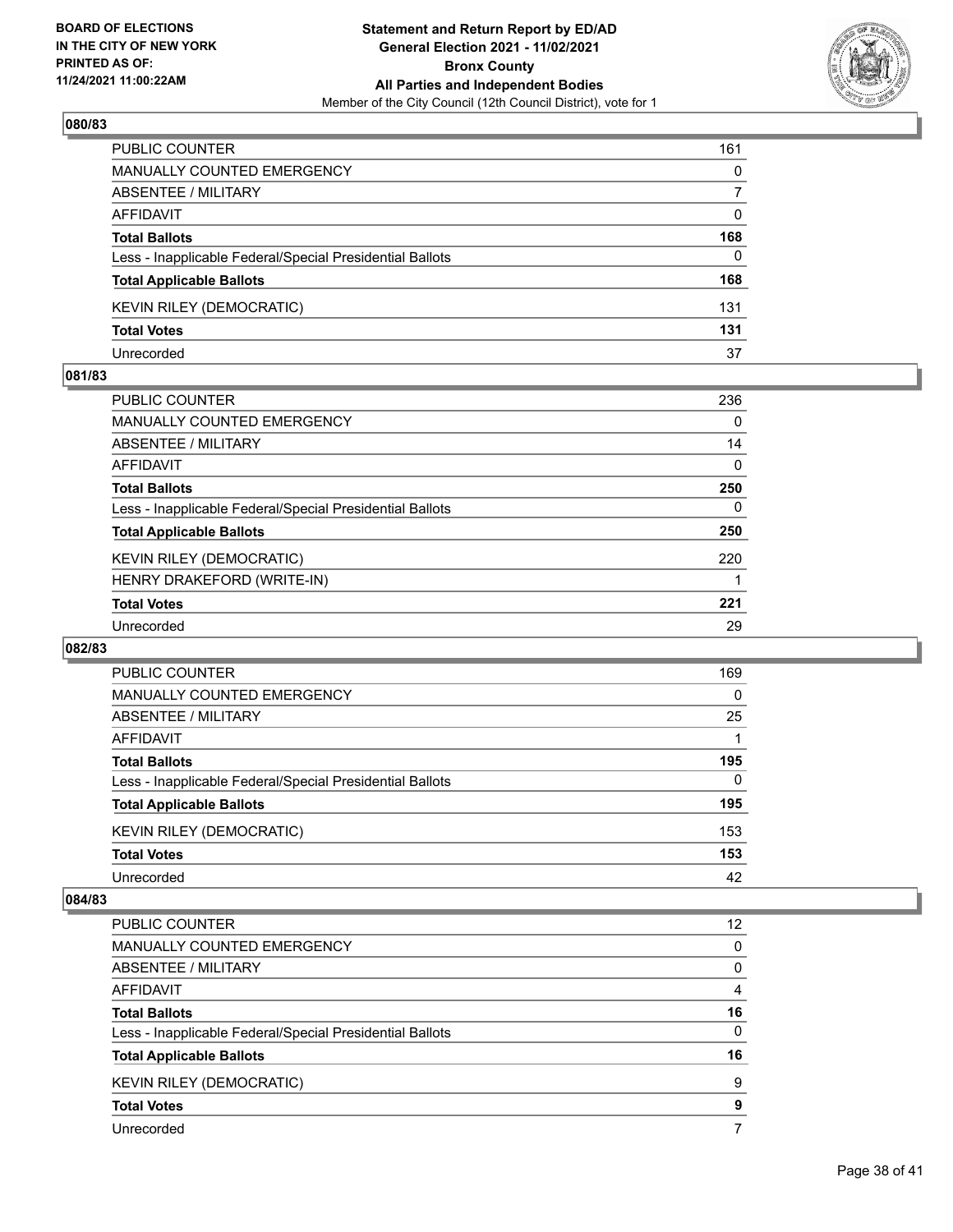

| PUBLIC COUNTER                                           | 85 |
|----------------------------------------------------------|----|
| MANUALLY COUNTED EMERGENCY                               | 0  |
| ABSENTEE / MILITARY                                      | 2  |
| AFFIDAVIT                                                | 0  |
| Total Ballots                                            | 87 |
| Less - Inapplicable Federal/Special Presidential Ballots | 0  |
| <b>Total Applicable Ballots</b>                          | 87 |
| KEVIN RILEY (DEMOCRATIC)                                 | 76 |
| ANDRE P MARRERO SR (WRITE-IN)                            |    |
| <b>Total Votes</b>                                       | 77 |
| Unrecorded                                               | 10 |

# **086/83**

| <b>PUBLIC COUNTER</b>                                    | 88 |
|----------------------------------------------------------|----|
| <b>MANUALLY COUNTED EMERGENCY</b>                        | 0  |
| ABSENTEE / MILITARY                                      | 10 |
| <b>AFFIDAVIT</b>                                         | 0  |
| <b>Total Ballots</b>                                     | 98 |
| Less - Inapplicable Federal/Special Presidential Ballots | 0  |
| <b>Total Applicable Ballots</b>                          | 98 |
| <b>KEVIN RILEY (DEMOCRATIC)</b>                          | 85 |
| DANIEL GAYDARIK (WRITE-IN)                               |    |
| SHANEQUA E. MOORE (WRITE-IN)                             |    |
| UNATTRIBUTABLE WRITE-IN (WRITE-IN)                       |    |
| <b>Total Votes</b>                                       | 88 |
| Unrecorded                                               | 10 |

| <b>PUBLIC COUNTER</b>                                    | 112      |
|----------------------------------------------------------|----------|
| MANUALLY COUNTED EMERGENCY                               | $\Omega$ |
| ABSENTEE / MILITARY                                      | $\Omega$ |
| AFFIDAVIT                                                | $\Omega$ |
| <b>Total Ballots</b>                                     | 112      |
| Less - Inapplicable Federal/Special Presidential Ballots | 0        |
| <b>Total Applicable Ballots</b>                          | 112      |
| <b>KEVIN RILEY (DEMOCRATIC)</b>                          | 96       |
| <b>Total Votes</b>                                       | 96       |
| Unrecorded                                               | 16       |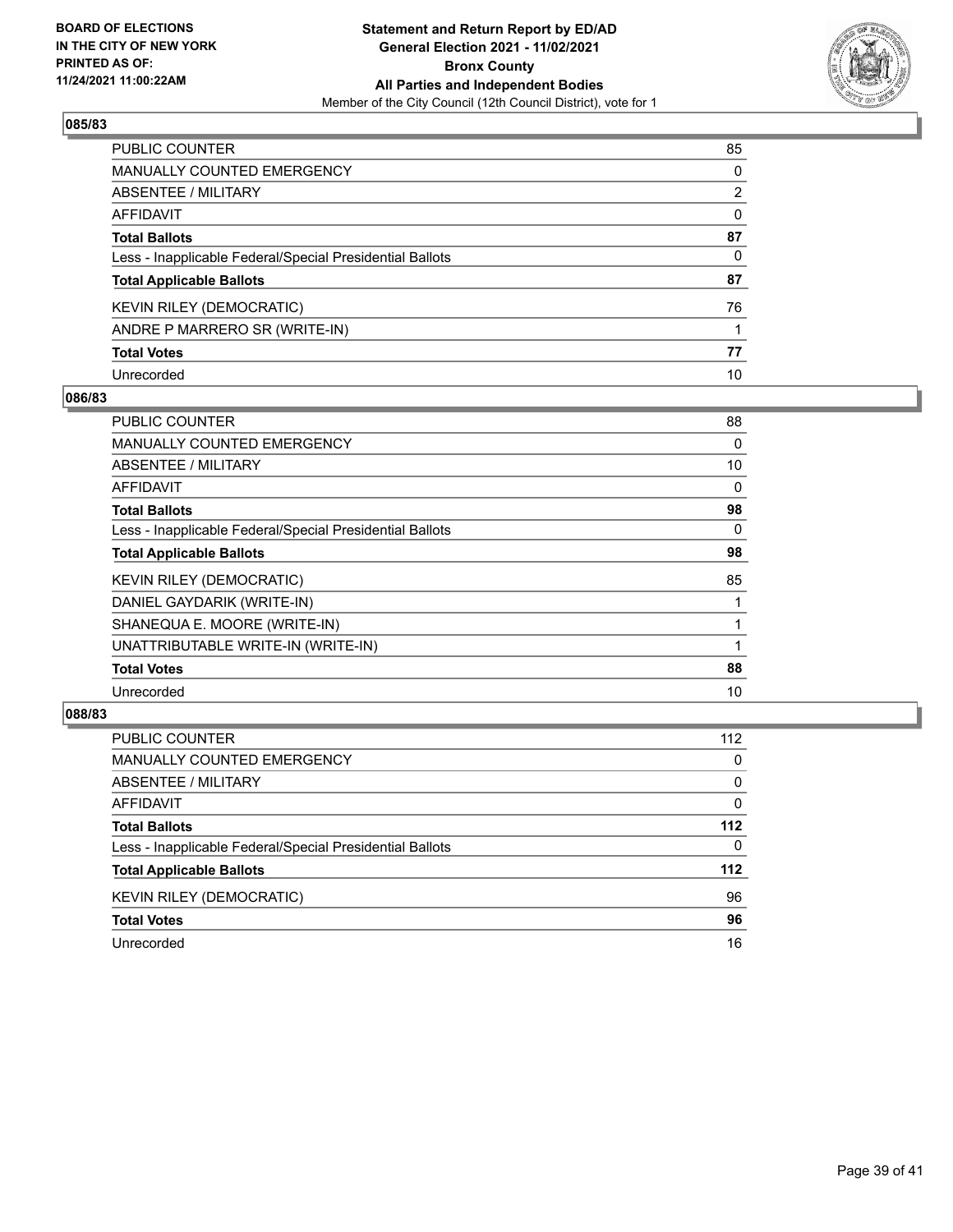

| PUBLIC COUNTER                                           | 111      |
|----------------------------------------------------------|----------|
| <b>MANUALLY COUNTED EMERGENCY</b>                        | 0        |
| ABSENTEE / MILITARY                                      |          |
| AFFIDAVIT                                                | 2        |
| <b>Total Ballots</b>                                     | 114      |
| Less - Inapplicable Federal/Special Presidential Ballots | $\Omega$ |
| <b>Total Applicable Ballots</b>                          | 114      |
| <b>KEVIN RILEY (DEMOCRATIC)</b>                          | 92       |
| <b>Total Votes</b>                                       | 92       |
| Unrecorded                                               | 22       |